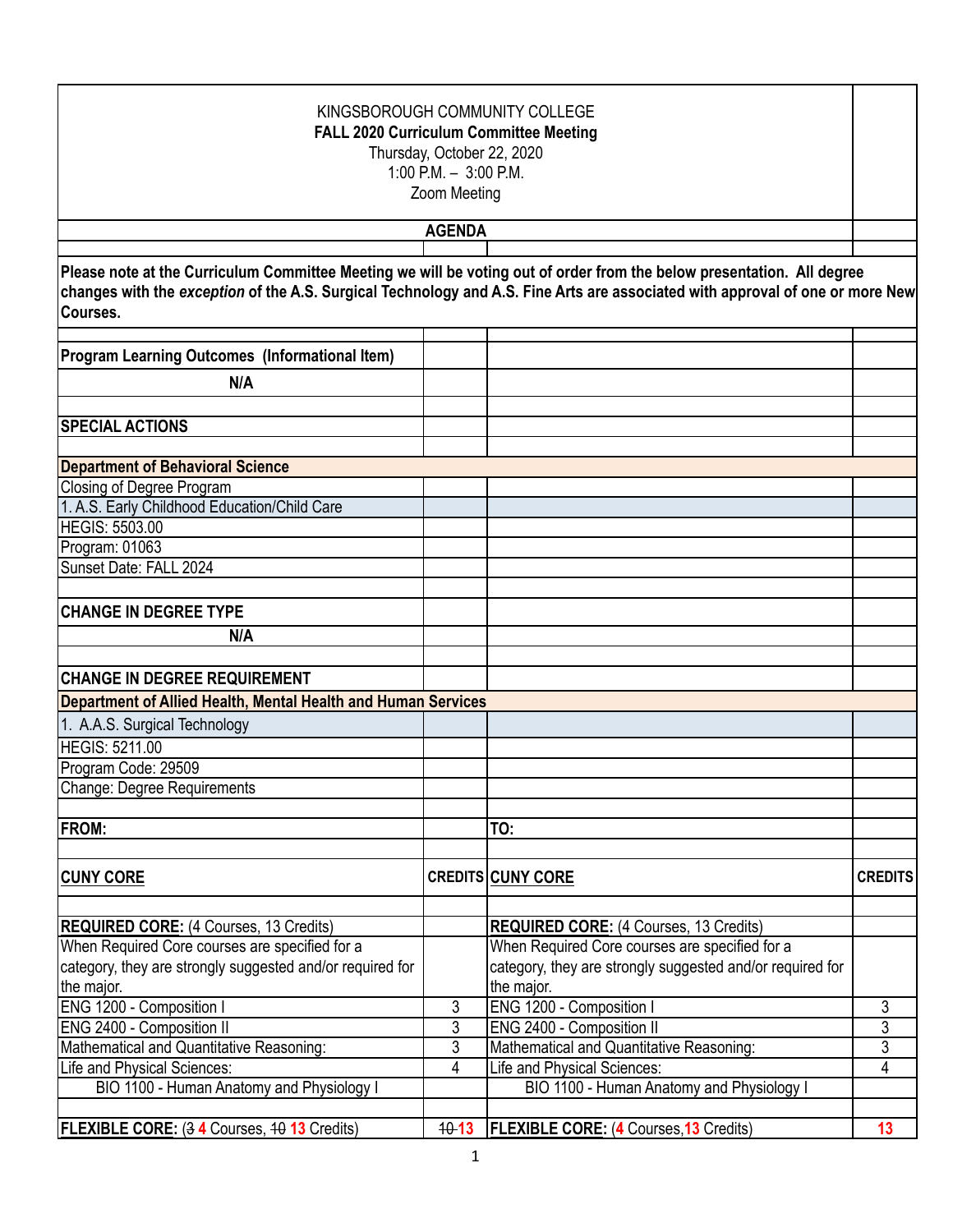| When Flexible Core Courses are specified for a category,             |                | When Flexible Core Courses are specified for a category, |                         |
|----------------------------------------------------------------------|----------------|----------------------------------------------------------|-------------------------|
| they are required for the major. Two (2) courses for a               |                | they are required for the major. Group D and E are       |                         |
| total of six (6) credits from Groups A to D, selected from-          |                | satisfied by the courses shown:                          |                         |
| these disciplines, Anthropology, Economics, History,                 |                |                                                          |                         |
| Political Science, Psychology, or Sociology, with one (1)            |                |                                                          |                         |
| eourse per discipline (Group D and E is are satisfied by             |                |                                                          |                         |
| the courses shown):                                                  |                |                                                          |                         |
|                                                                      |                |                                                          |                         |
|                                                                      |                |                                                          |                         |
| A. World Cultures and Global Issues                                  |                | A. World Cultures and Global Issues                      |                         |
| B. U.S. Experience In Its Diversity                                  |                | B. U.S. Experience In Its Diversity                      |                         |
| C. Creative Expression                                               |                | C. Creative Expression                                   |                         |
| D. Individual & Society                                              |                | D. Individual & Society                                  |                         |
|                                                                      |                | PHI 7600 - Ethics and Morality in the Health             | 3                       |
|                                                                      |                | <b>Professions</b>                                       |                         |
|                                                                      |                | <b>SOC 3100 - Introduction to Sociology</b>              | 3                       |
| E. Scientific World                                                  |                | E. Scientific World                                      |                         |
| BIO 1200 - Human Anatomy and Physiology II                           | 4              | BIO 1200 - Human Anatomy and Physiology II               | 4                       |
|                                                                      |                | PSY 1100 - General Psychology                            | $\overline{\mathbf{3}}$ |
|                                                                      |                |                                                          |                         |
| Major Requirements (43-12 Courses, 39 36 Credits):                   | 39 36          | Major Requirements (12 Courses, 36 Credits):             | 36                      |
| BIO 5100 - Microbiology in Health and Disease                        | 4              | BIO 5100 - Microbiology in Health and Disease            | 4                       |
| PHI 7600 - Ethics and Morality in the Health Professions             | 3              |                                                          |                         |
| ST 100 - Surgical Technology I                                       | 3              | ST 100 - Surgical Technology I                           | 3                       |
| ST 200 - Surgical Technology II                                      | $\overline{2}$ | ST 200 - Surgical Technology II                          | $\overline{2}$          |
| ST 300 - Surgical Technology III                                     | 4              | ST 300 - Surgical Technology III                         | $\overline{4}$          |
| IST 3P00 - Practicum I                                               | $\overline{2}$ | ST 3P00 - Practicum I                                    | $\overline{2}$          |
| ST 400 - Surgical Procedures                                         | 3              | ST 400 - Surgical Procedures                             | 3                       |
| ST 4P00 - Practicum II                                               | $\overline{2}$ | ST 4P00 - Practicum II                                   | $\overline{2}$          |
| ST 500 - Advanced Surgical Procedures                                | 4              | ST 500 - Advanced Surgical Procedures                    | 4                       |
| IST 5P00 - Practicum III                                             | 3              | ST 5P00 - Practicum III                                  | $\overline{3}$          |
| ST 600 - Professional Strategies for the Surgical                    | 3              | ST 600 - Professional Strategies for the Surgical        | 3                       |
| Technologist                                                         |                | Technologist                                             |                         |
| ST 6P00 - Practicum IV                                               | 3              | ST 6P00 - Practicum IV                                   | 3                       |
| ST 4500 - Surgical Pharmacology                                      | $\overline{3}$ | ST 4500 - Surgical Pharmacology                          | 3                       |
|                                                                      |                |                                                          |                         |
| <b>ELECTIVES:</b>                                                    | $\overline{2}$ | <b>ELECTIVES:</b>                                        | $\overline{2}$          |
| 2 credits sufficient to total 64 credits for the degree.             |                | 2 credits sufficient to total 64 credits for the degree. |                         |
|                                                                      |                |                                                          |                         |
| <b>TOTAL:</b>                                                        | 64             | <b>TOTAL:</b>                                            | 64                      |
|                                                                      |                |                                                          |                         |
| <sup>*</sup> This program has a waiver to require particular courses |                | *This program has a waiver to require particular courses |                         |
| in the Common Core, otherwise more than the minimum                  |                | in the Common Core, otherwise more than the minimum      |                         |
| credits for the degree may be necessary.                             |                | credits for the degree may be necessary.                 |                         |
|                                                                      |                |                                                          |                         |
|                                                                      |                | <b>NOTE:</b>                                             |                         |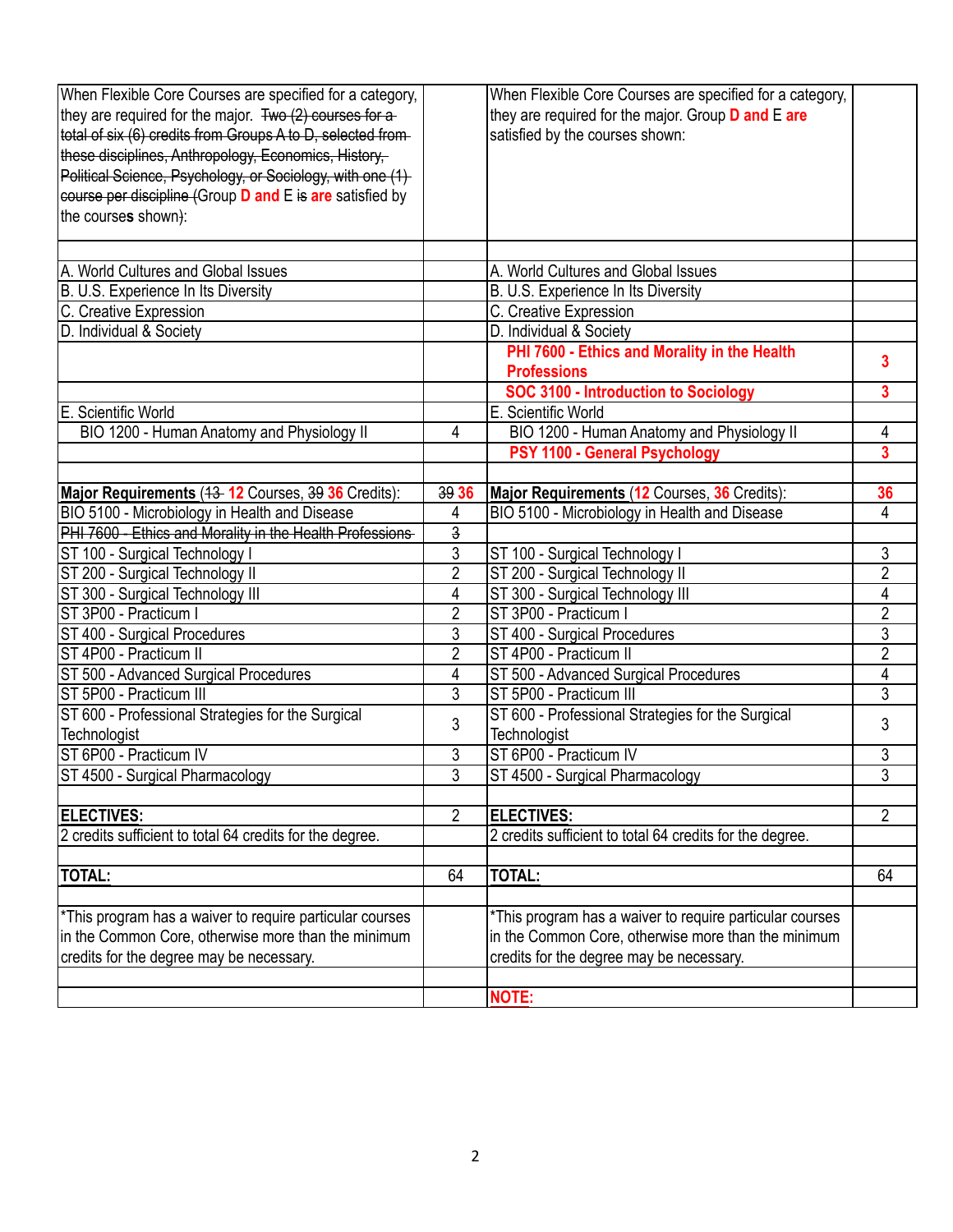|                             | The Certified Surgical Technologist (CST™) to<br><b>Associate of Applied Science (AAS) Bridge Program</b><br>is designed specifically for the practicing CST™.<br><b>Active Certified Surgical Technologist's receive credit</b><br>for ST 100, ST 200, ST 300, ST 3P00, ST 400, ST 4P00,<br>ST 500, ST 5P00, ST 600, ST 6P00, and ST 4500 (32<br>credits), and will complete and 32-credits of General |  |
|-----------------------------|---------------------------------------------------------------------------------------------------------------------------------------------------------------------------------------------------------------------------------------------------------------------------------------------------------------------------------------------------------------------------------------------------------|--|
|                             | <b>Education and Elective requirements.</b>                                                                                                                                                                                                                                                                                                                                                             |  |
|                             |                                                                                                                                                                                                                                                                                                                                                                                                         |  |
| <b>Department of Art</b>    |                                                                                                                                                                                                                                                                                                                                                                                                         |  |
| 1. A.S. Fine Arts           |                                                                                                                                                                                                                                                                                                                                                                                                         |  |
| HEGIS: 5610.00              |                                                                                                                                                                                                                                                                                                                                                                                                         |  |
| Program Code: 76002         |                                                                                                                                                                                                                                                                                                                                                                                                         |  |
| Change: Degree Requirements |                                                                                                                                                                                                                                                                                                                                                                                                         |  |
|                             |                                                                                                                                                                                                                                                                                                                                                                                                         |  |
| IED∩M.                      | ITA.                                                                                                                                                                                                                                                                                                                                                                                                    |  |

| <b>FROM:</b>                                                                                                                                                                                                                                                         |                | TO:                                                                                                                                                                                                                                                                  |                 |
|----------------------------------------------------------------------------------------------------------------------------------------------------------------------------------------------------------------------------------------------------------------------|----------------|----------------------------------------------------------------------------------------------------------------------------------------------------------------------------------------------------------------------------------------------------------------------|-----------------|
|                                                                                                                                                                                                                                                                      |                |                                                                                                                                                                                                                                                                      |                 |
| <b>CUNY CORE</b>                                                                                                                                                                                                                                                     |                | <b>CREDITS CUNY CORE</b>                                                                                                                                                                                                                                             | <b>CREDITS</b>  |
| <b>REQUIRED CORE: (4 Courses, 12 Credits)</b>                                                                                                                                                                                                                        | 12             | <b>REQUIRED CORE: (4 Courses, 12 Credits)</b>                                                                                                                                                                                                                        | 12              |
| When Required Core courses are specified for a<br>category, they are strongly suggested and/or required for<br>the major.                                                                                                                                            |                | When Required Core courses are specified for a<br>category, they are strongly suggested and/or required for<br>the major.                                                                                                                                            |                 |
| ENG 1200 - Composition I                                                                                                                                                                                                                                             | 3              | ENG 1200 - Composition I                                                                                                                                                                                                                                             | 3               |
| ENG 2400 - Composition II                                                                                                                                                                                                                                            | 3              | ENG 2400 - Composition II                                                                                                                                                                                                                                            | $\overline{3}$  |
| ± Mathematical and Quantitative Reasoning                                                                                                                                                                                                                            | 3              | ± Mathematical and Quantitative Reasoning                                                                                                                                                                                                                            | 3               |
| ± Life and Physical Sciences±                                                                                                                                                                                                                                        | $\overline{3}$ | ± Life and Physical Sciences±                                                                                                                                                                                                                                        | $\overline{3}$  |
| <b>FLEXIBLE CORE:</b>                                                                                                                                                                                                                                                | 18             | <b>FLEXIBLE CORE:</b>                                                                                                                                                                                                                                                | $\overline{18}$ |
| When Flexible Core courses are specified for a category,<br>they are strongly suggested and/or required for the major.<br>One (1) course from each Group A to E and one (1)<br>additional course from any group. No more than two<br>courses in the same discipline. |                | When Flexible Core courses are specified for a category,<br>they are strongly suggested and/or required for the major.<br>One (1) course from each Group A to E and one (1)<br>additional course from any group. No more than two<br>courses in the same discipline. |                 |
| A. World Cultures & Global Issues                                                                                                                                                                                                                                    |                | A. World Cultures & Global Issues                                                                                                                                                                                                                                    |                 |
| ART 3300 - Survey of Art History: From Ancient to<br>Renaissance Art                                                                                                                                                                                                 |                | ART 3300 - Survey of Art History: From Ancient to<br>Renaissance Art                                                                                                                                                                                                 |                 |
| ART 3400 - Survey of Art History: From Renaissance                                                                                                                                                                                                                   |                | ART 3400 - Survey of Art History: From Renaissance                                                                                                                                                                                                                   |                 |
| to 19th Century Art                                                                                                                                                                                                                                                  |                | to 19th Century Art                                                                                                                                                                                                                                                  |                 |
| B. U.S. Experience In Its Diversity                                                                                                                                                                                                                                  |                | B. U.S. Experience In Its Diversity                                                                                                                                                                                                                                  |                 |
| C. Creative Expression                                                                                                                                                                                                                                               |                | C. Creative Expression                                                                                                                                                                                                                                               |                 |
| D. Individual & Society                                                                                                                                                                                                                                              |                | D. Individual & Society                                                                                                                                                                                                                                              |                 |
| ± E. Scientific World                                                                                                                                                                                                                                                |                | ± E. Scientific World                                                                                                                                                                                                                                                |                 |
| <b>DEGREE REQUIREMENTS</b> (4 Courses, 12 Credits)                                                                                                                                                                                                                   | 12             | DEGREE REQUIREMENTS (4 Courses, 12 Credits)                                                                                                                                                                                                                          | 12              |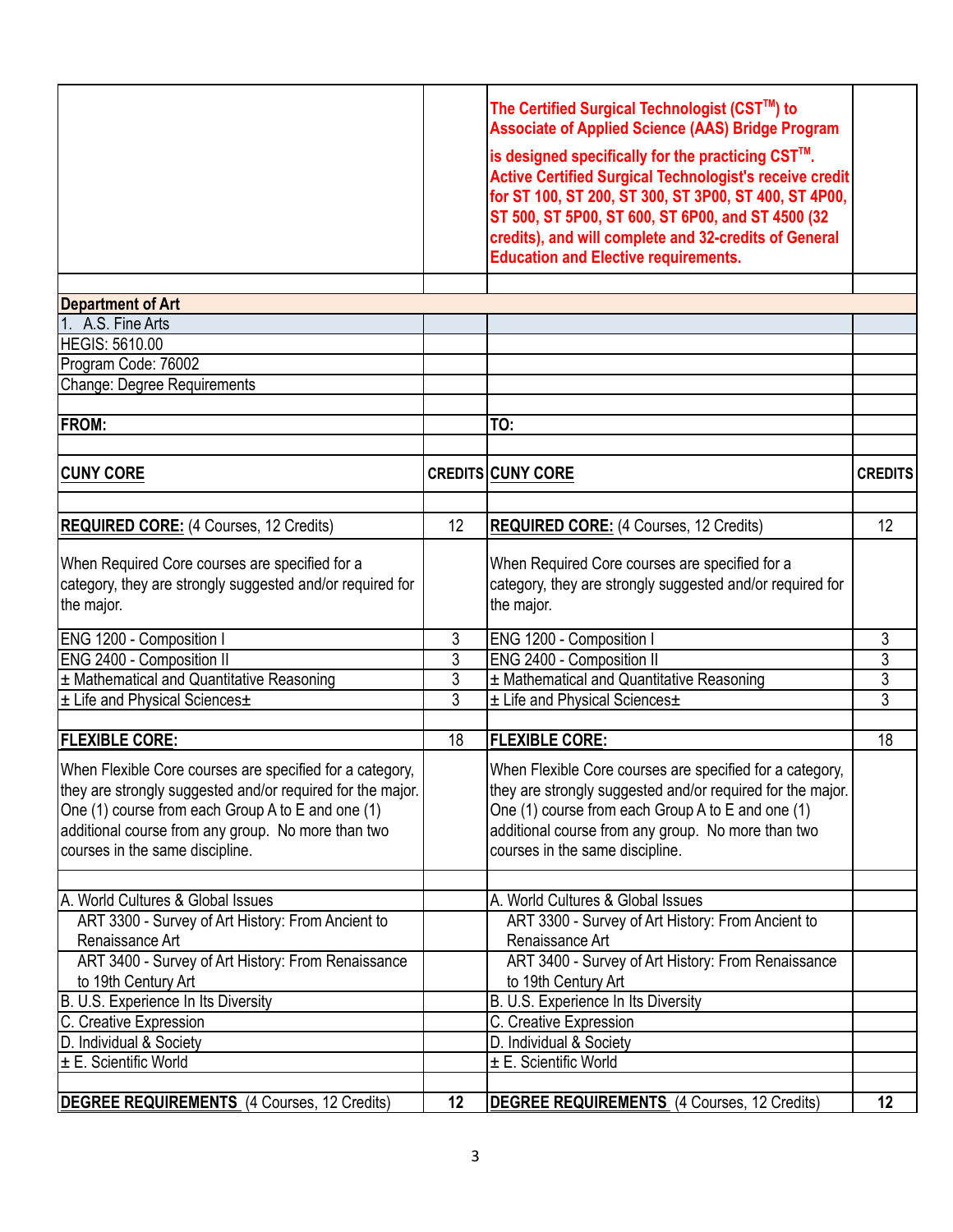| ART 3300 - Survey of Art History: From Ancient to            | 3                         | ART 3300 - Survey of Art History: From Ancient to                 | 3                       |
|--------------------------------------------------------------|---------------------------|-------------------------------------------------------------------|-------------------------|
| lRenaissance Art                                             |                           | Renaissance Art                                                   |                         |
| ART 3400 - Survey of Art History: From Renaissance to        | $\mathbf{3}$              | ART 3400 - Survey of Art History: From Renaissance to             | 3                       |
| 19th Century Art                                             |                           | 19th Century Art                                                  |                         |
| <b>ART 5500 - Design Foundations</b>                         | 3                         | <b>ART 5500 - Design Foundations</b>                              | 3                       |
| ART 5700 - Drawing I                                         | $\overline{3}$            | ART 5700 - Drawing I                                              | $\overline{3}$          |
|                                                              |                           |                                                                   |                         |
| Select one (1) of the following concentrations:              |                           | Select one (1) of the following concentrations:                   |                         |
|                                                              |                           |                                                                   |                         |
| <b>ART HISTORY</b> (5 courses, 15 Credits)                   | 15                        | <b>ART HISTORY</b> (5 courses, 15 Credits)                        | 15                      |
| ART 3500 - Nineteenth-Century Art                            | 3                         | ART 3500 - Nineteenth-Century Art                                 | 3                       |
| ART 3600 - Twentieth-Century Art                             | 3                         | <b>ART 3600 - Twentieth-Century Art</b>                           | $\overline{3}$          |
| ART 3700 - Survey of Non-Western Art                         | 3                         | ART 3700 - Survey of Non-Western Art                              | $\overline{3}$          |
| ART 3800 - Renaissance Art                                   | 3                         | ART 3800 - Renaissance Art                                        | $\overline{3}$          |
| <b>Recommended Elective</b>                                  | $\overline{3}$            | <b>Recommended Elective</b>                                       | $\overline{3}$          |
|                                                              |                           |                                                                   |                         |
| <b>CERAMICS</b> (5 Courses, 15 to 16 Credits)                | 15-16                     | <b>CERAMICS</b> (5 Courses, 15 to 16 Credits)                     | 15-16                   |
| ART 6300 - Ceramics I                                        | 3                         | ART 6300 - Ceramics I                                             | 3                       |
| ART 6400 - Ceramics II                                       | $\mathfrak{Z}$            | ART 6400 - Ceramics II                                            | $rac{3}{3}$             |
| ART 8072 - Ceramic Sculpture                                 | $\overline{3}$            | <b>ART 8072 - Ceramic Sculpture</b>                               |                         |
| Recommended Electives 6 to 7 credits                         | $6 - 7$                   | Recommended Electives 6 to 7 credits                              | $6 - 7$                 |
|                                                              |                           |                                                                   |                         |
| DRAWING AND PAINTING (5 Courses, 16 to 17 Credits)           |                           | 16 - 17 <b>DRAWING AND PAINTING</b> (5 Courses, 16 to 17 Credits) | $16 - 17$               |
|                                                              |                           |                                                                   |                         |
| ART 5800 - Drawing II                                        | 3                         | ART 5800 - Drawing II                                             | 3                       |
| ART 5900 - Painting I                                        | $\overline{3}$            | ART 5900 - Painting I                                             | $\overline{3}$          |
| ART 6000 - Painting II                                       | $\overline{4}$<br>$6 - 7$ | ART 6000 - Painting II                                            | $\overline{4}$          |
| Recommended Electives 6 to 7 credits                         |                           | Recommended Electives 6 to 7 credits                              | $6 - 7$                 |
|                                                              | 15                        |                                                                   |                         |
| PHOTOGRAPHY (5 Courses, 15 Credits)                          |                           | PHOTOGRAPHY (5 Courses, 15 Credits)                               | 15                      |
| ART 5100 - Photography I                                     | $\overline{3}$            | ART 5100 - Photography I                                          | $\overline{3}$          |
| ART 5200 - Photography II                                    | $\overline{3}$            | ART 5200 - Photography II                                         | $\overline{3}$          |
| ART 9400 - The Art of Digital Photography                    | 3                         | ART 9400 - The Art of Digital Photography                         | 3                       |
| Recommended Electives 6 credits                              | $\overline{6}$            | Recommended Electives 6 credits                                   | $\overline{6}$          |
|                                                              |                           |                                                                   |                         |
| <b>SCULPTURE</b> (5 Courses, 16 to 17 Credits)               |                           | 16 - 17 SCULPTURE (5 Courses, 16 to 17 Credits)                   | $16 - 17$               |
| ART 6100 - Sculpture I                                       | 3                         | ART 6100 - Sculpture I                                            | 3                       |
| ART 6200 - Sculpture II                                      | 4                         | ART 6200 - Sculpture II                                           | 4                       |
| ART 8348 - Figure Modeling and Carving-                      | $\overline{3}$            |                                                                   |                         |
|                                                              |                           | <b>ART 5600 - 3-Dimensional Design</b>                            | $\overline{\mathbf{3}}$ |
| Recommended Electives 6 to 7 credits                         | $6 - 7$                   | Recommended Electives 6 to 7 credits                              | $6 - 7$                 |
|                                                              |                           |                                                                   |                         |
| <b>ELECTIVES:</b> 1 to 9 credits sufficient to meet required | $1 - 9$                   | <b>ELECTIVES:</b> 1 to 9 credits sufficient to meet required      | $1 - 9$                 |
| total of 60 credits                                          |                           | total of 60 credits                                               |                         |
|                                                              |                           |                                                                   |                         |
| <b>TOTAL CREDITS: 60</b>                                     | 60                        | <b>TOTAL CREDITS: 60</b>                                          | 60                      |
|                                                              |                           |                                                                   |                         |
| <b>Department of Behavioral Sciences</b>                     |                           |                                                                   |                         |
| 1. A.S. Education Studies                                    |                           |                                                                   |                         |
| <b>HEGIS: 5503.00</b>                                        |                           |                                                                   |                         |
| Program Code: 26738                                          |                           |                                                                   |                         |
| Change: Degree Requirements                                  |                           |                                                                   |                         |
|                                                              |                           |                                                                   |                         |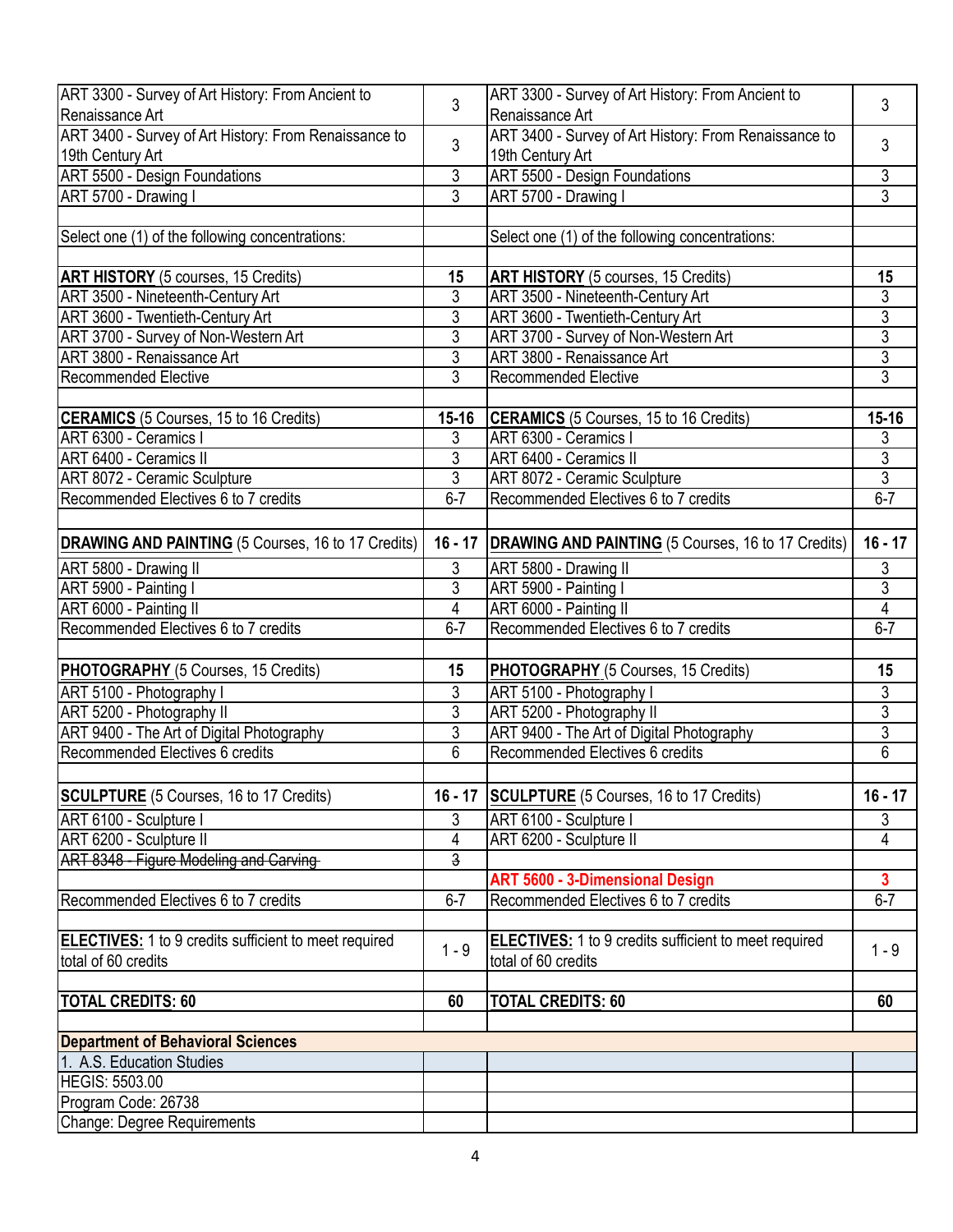| TO:<br><b>CREDITS CUNY CORE</b><br>12<br>12<br><b>REQUIRED CORE: (4 Courses, 12 Credits)</b><br><b>REQUIRED CORE:</b> (4 Courses, 12 Credits)<br>When Required Core courses are specified for a<br>When Required Core courses are specified for a<br>category, they are strongly suggested and/or required for<br>category, they are strongly suggested and/or required for<br>the major<br>ENG 1200 - Composition I<br>3<br>ENG 1200 - Composition I<br>3<br>$\overline{3}$<br>$\overline{3}$<br>ENG 2400 - Composition II<br>ENG 2400 - Composition II<br>$\overline{3}$<br>3<br>± Mathematical & Quantitative Reasoning<br>± Mathematical & Quantitative Reasoning<br>$\overline{3}$<br>$\overline{3}$<br>± Life and Physical Sciences<br>± Life and Physical Sciences<br>18<br>18<br>FLEXIBLE CORE: (6 Courses, 18 Credits)<br>When Flexible Core courses are specified for a category,<br>When Flexible Core courses are specified for a category,<br>they are strongly suggested and/or required for the major<br>One course from each Group A to E. and one (1)<br>One course from each Group A to E. and one (1)<br>additional course from any group<br>A. World Cultures and Global Issues<br>A. World Cultures and Global Issues<br>B. U.S. Experience In Its Diversity<br>B. U.S. Experience In Its Diversity<br>C. Creative Expression<br>C. Creative Expression<br>D. Individual & Society<br>SOC 3100 - Introduction to Sociology<br>SOC 3100 - Introduction to Sociology<br>PSY 3000 - Child and Adolescent Development<br>PSY 3000 - Child and Adolescent Development<br>$\pm$ E. Scientific World<br>± E. Scientific World<br>PSY 1100 - General Psychology<br>PSY 1100 - General Psychology<br><b>DEGREE REQUIREMENTS: (8 Courses, 23 Credits)</b><br><b>DEGREE REQUIREMENTS: (8 Courses, 23 Credits)</b><br><b>EDC 200 - Social Foundations of Education</b><br>3<br><b>EDC 200 - Social Foundations of Education</b><br>3<br>$\overline{3}$<br>$\overline{3}$<br>EDC 2200 - Art Workshop in Education<br>EDC 2200 - Art Workshop in Education<br>EDC 2300 - Music and Movement Workshop in<br>EDC 2300 - Music and Movement Workshop in<br>$\overline{c}$<br>2<br>Education<br>Education<br>3<br>3<br>EDC 90A4 - Practicum in Teacher Development I<br>EDC 90A4 - Practicum in Teacher Development I<br>$\overline{3}$<br>$\overline{3}$<br>PSY 1100 - General Psychology<br>PSY 1100 - General Psychology<br>$\overline{3}$<br>3<br>PSY 2400 - Psychological Disorders in Young Children<br>PSY 2400 - Psychological Disorders in Young Children<br>$\overline{3}$<br>$\overline{3}$<br>PSY 3000 - Child and Adolescent Development<br>PSY 3000 - Child and Adolescent Development<br>$\overline{3}$<br>3<br>SOC 3100 - Introduction to Sociology<br>SOC 3100 - Introduction to Sociology<br>Select one (1) of the following concentrations:<br>BIRTH - 2ND GRADE (2 Courses, 6 Credits)<br>$\overline{3}$<br>3<br>EDC 3200 - Infant/Toddler Development<br>EDC 4000 - Educational Practices for Early Language<br>EDC 4000 - Educational Practices for Early Language<br>3<br>3<br>and Literacy Development<br>and Literacy Development<br><u>OR</u><br><b>OR</b><br>$\overline{7}$<br>1ST - 6TH GRADE: (3 Courses, 7 Credits)<br>7<br>1ST - 6TH GRADE: (3 Courses, 7 Credits)<br>3<br>3<br>EDC 3100 - Social Science in Childhood Education<br>EDC 3100 - Social Science in Childhood Education |                                                           |  |  |
|------------------------------------------------------------------------------------------------------------------------------------------------------------------------------------------------------------------------------------------------------------------------------------------------------------------------------------------------------------------------------------------------------------------------------------------------------------------------------------------------------------------------------------------------------------------------------------------------------------------------------------------------------------------------------------------------------------------------------------------------------------------------------------------------------------------------------------------------------------------------------------------------------------------------------------------------------------------------------------------------------------------------------------------------------------------------------------------------------------------------------------------------------------------------------------------------------------------------------------------------------------------------------------------------------------------------------------------------------------------------------------------------------------------------------------------------------------------------------------------------------------------------------------------------------------------------------------------------------------------------------------------------------------------------------------------------------------------------------------------------------------------------------------------------------------------------------------------------------------------------------------------------------------------------------------------------------------------------------------------------------------------------------------------------------------------------------------------------------------------------------------------------------------------------------------------------------------------------------------------------------------------------------------------------------------------------------------------------------------------------------------------------------------------------------------------------------------------------------------------------------------------------------------------------------------------------------------------------------------------------------------------------------------------------------------------------------------------------------------------------------------------------------------------------------------------------------------------------------------------------------------------------------------------------------------------------------------------------------------------------------------------------------------------------------------------------------------------------------------------------------------------------------------------------------------------------------------------------------------------------------------------------------------------------------------------------------------------------------------------------------------------------------------------------|-----------------------------------------------------------|--|--|
| <b>CREDITS</b>                                                                                                                                                                                                                                                                                                                                                                                                                                                                                                                                                                                                                                                                                                                                                                                                                                                                                                                                                                                                                                                                                                                                                                                                                                                                                                                                                                                                                                                                                                                                                                                                                                                                                                                                                                                                                                                                                                                                                                                                                                                                                                                                                                                                                                                                                                                                                                                                                                                                                                                                                                                                                                                                                                                                                                                                                                                                                                                                                                                                                                                                                                                                                                                                                                                                                                                                                                                                         | <b>FROM:</b>                                              |  |  |
|                                                                                                                                                                                                                                                                                                                                                                                                                                                                                                                                                                                                                                                                                                                                                                                                                                                                                                                                                                                                                                                                                                                                                                                                                                                                                                                                                                                                                                                                                                                                                                                                                                                                                                                                                                                                                                                                                                                                                                                                                                                                                                                                                                                                                                                                                                                                                                                                                                                                                                                                                                                                                                                                                                                                                                                                                                                                                                                                                                                                                                                                                                                                                                                                                                                                                                                                                                                                                        |                                                           |  |  |
|                                                                                                                                                                                                                                                                                                                                                                                                                                                                                                                                                                                                                                                                                                                                                                                                                                                                                                                                                                                                                                                                                                                                                                                                                                                                                                                                                                                                                                                                                                                                                                                                                                                                                                                                                                                                                                                                                                                                                                                                                                                                                                                                                                                                                                                                                                                                                                                                                                                                                                                                                                                                                                                                                                                                                                                                                                                                                                                                                                                                                                                                                                                                                                                                                                                                                                                                                                                                                        | <b>CUNY CORE</b>                                          |  |  |
|                                                                                                                                                                                                                                                                                                                                                                                                                                                                                                                                                                                                                                                                                                                                                                                                                                                                                                                                                                                                                                                                                                                                                                                                                                                                                                                                                                                                                                                                                                                                                                                                                                                                                                                                                                                                                                                                                                                                                                                                                                                                                                                                                                                                                                                                                                                                                                                                                                                                                                                                                                                                                                                                                                                                                                                                                                                                                                                                                                                                                                                                                                                                                                                                                                                                                                                                                                                                                        |                                                           |  |  |
|                                                                                                                                                                                                                                                                                                                                                                                                                                                                                                                                                                                                                                                                                                                                                                                                                                                                                                                                                                                                                                                                                                                                                                                                                                                                                                                                                                                                                                                                                                                                                                                                                                                                                                                                                                                                                                                                                                                                                                                                                                                                                                                                                                                                                                                                                                                                                                                                                                                                                                                                                                                                                                                                                                                                                                                                                                                                                                                                                                                                                                                                                                                                                                                                                                                                                                                                                                                                                        |                                                           |  |  |
|                                                                                                                                                                                                                                                                                                                                                                                                                                                                                                                                                                                                                                                                                                                                                                                                                                                                                                                                                                                                                                                                                                                                                                                                                                                                                                                                                                                                                                                                                                                                                                                                                                                                                                                                                                                                                                                                                                                                                                                                                                                                                                                                                                                                                                                                                                                                                                                                                                                                                                                                                                                                                                                                                                                                                                                                                                                                                                                                                                                                                                                                                                                                                                                                                                                                                                                                                                                                                        | the major                                                 |  |  |
|                                                                                                                                                                                                                                                                                                                                                                                                                                                                                                                                                                                                                                                                                                                                                                                                                                                                                                                                                                                                                                                                                                                                                                                                                                                                                                                                                                                                                                                                                                                                                                                                                                                                                                                                                                                                                                                                                                                                                                                                                                                                                                                                                                                                                                                                                                                                                                                                                                                                                                                                                                                                                                                                                                                                                                                                                                                                                                                                                                                                                                                                                                                                                                                                                                                                                                                                                                                                                        |                                                           |  |  |
|                                                                                                                                                                                                                                                                                                                                                                                                                                                                                                                                                                                                                                                                                                                                                                                                                                                                                                                                                                                                                                                                                                                                                                                                                                                                                                                                                                                                                                                                                                                                                                                                                                                                                                                                                                                                                                                                                                                                                                                                                                                                                                                                                                                                                                                                                                                                                                                                                                                                                                                                                                                                                                                                                                                                                                                                                                                                                                                                                                                                                                                                                                                                                                                                                                                                                                                                                                                                                        |                                                           |  |  |
|                                                                                                                                                                                                                                                                                                                                                                                                                                                                                                                                                                                                                                                                                                                                                                                                                                                                                                                                                                                                                                                                                                                                                                                                                                                                                                                                                                                                                                                                                                                                                                                                                                                                                                                                                                                                                                                                                                                                                                                                                                                                                                                                                                                                                                                                                                                                                                                                                                                                                                                                                                                                                                                                                                                                                                                                                                                                                                                                                                                                                                                                                                                                                                                                                                                                                                                                                                                                                        |                                                           |  |  |
|                                                                                                                                                                                                                                                                                                                                                                                                                                                                                                                                                                                                                                                                                                                                                                                                                                                                                                                                                                                                                                                                                                                                                                                                                                                                                                                                                                                                                                                                                                                                                                                                                                                                                                                                                                                                                                                                                                                                                                                                                                                                                                                                                                                                                                                                                                                                                                                                                                                                                                                                                                                                                                                                                                                                                                                                                                                                                                                                                                                                                                                                                                                                                                                                                                                                                                                                                                                                                        |                                                           |  |  |
|                                                                                                                                                                                                                                                                                                                                                                                                                                                                                                                                                                                                                                                                                                                                                                                                                                                                                                                                                                                                                                                                                                                                                                                                                                                                                                                                                                                                                                                                                                                                                                                                                                                                                                                                                                                                                                                                                                                                                                                                                                                                                                                                                                                                                                                                                                                                                                                                                                                                                                                                                                                                                                                                                                                                                                                                                                                                                                                                                                                                                                                                                                                                                                                                                                                                                                                                                                                                                        |                                                           |  |  |
|                                                                                                                                                                                                                                                                                                                                                                                                                                                                                                                                                                                                                                                                                                                                                                                                                                                                                                                                                                                                                                                                                                                                                                                                                                                                                                                                                                                                                                                                                                                                                                                                                                                                                                                                                                                                                                                                                                                                                                                                                                                                                                                                                                                                                                                                                                                                                                                                                                                                                                                                                                                                                                                                                                                                                                                                                                                                                                                                                                                                                                                                                                                                                                                                                                                                                                                                                                                                                        | <b>FLEXIBLE CORE:</b> (6 Courses, 18 Credits)             |  |  |
|                                                                                                                                                                                                                                                                                                                                                                                                                                                                                                                                                                                                                                                                                                                                                                                                                                                                                                                                                                                                                                                                                                                                                                                                                                                                                                                                                                                                                                                                                                                                                                                                                                                                                                                                                                                                                                                                                                                                                                                                                                                                                                                                                                                                                                                                                                                                                                                                                                                                                                                                                                                                                                                                                                                                                                                                                                                                                                                                                                                                                                                                                                                                                                                                                                                                                                                                                                                                                        |                                                           |  |  |
|                                                                                                                                                                                                                                                                                                                                                                                                                                                                                                                                                                                                                                                                                                                                                                                                                                                                                                                                                                                                                                                                                                                                                                                                                                                                                                                                                                                                                                                                                                                                                                                                                                                                                                                                                                                                                                                                                                                                                                                                                                                                                                                                                                                                                                                                                                                                                                                                                                                                                                                                                                                                                                                                                                                                                                                                                                                                                                                                                                                                                                                                                                                                                                                                                                                                                                                                                                                                                        | they are strongly suggested and/or required for the major |  |  |
|                                                                                                                                                                                                                                                                                                                                                                                                                                                                                                                                                                                                                                                                                                                                                                                                                                                                                                                                                                                                                                                                                                                                                                                                                                                                                                                                                                                                                                                                                                                                                                                                                                                                                                                                                                                                                                                                                                                                                                                                                                                                                                                                                                                                                                                                                                                                                                                                                                                                                                                                                                                                                                                                                                                                                                                                                                                                                                                                                                                                                                                                                                                                                                                                                                                                                                                                                                                                                        |                                                           |  |  |
|                                                                                                                                                                                                                                                                                                                                                                                                                                                                                                                                                                                                                                                                                                                                                                                                                                                                                                                                                                                                                                                                                                                                                                                                                                                                                                                                                                                                                                                                                                                                                                                                                                                                                                                                                                                                                                                                                                                                                                                                                                                                                                                                                                                                                                                                                                                                                                                                                                                                                                                                                                                                                                                                                                                                                                                                                                                                                                                                                                                                                                                                                                                                                                                                                                                                                                                                                                                                                        | additional course from any group                          |  |  |
|                                                                                                                                                                                                                                                                                                                                                                                                                                                                                                                                                                                                                                                                                                                                                                                                                                                                                                                                                                                                                                                                                                                                                                                                                                                                                                                                                                                                                                                                                                                                                                                                                                                                                                                                                                                                                                                                                                                                                                                                                                                                                                                                                                                                                                                                                                                                                                                                                                                                                                                                                                                                                                                                                                                                                                                                                                                                                                                                                                                                                                                                                                                                                                                                                                                                                                                                                                                                                        |                                                           |  |  |
|                                                                                                                                                                                                                                                                                                                                                                                                                                                                                                                                                                                                                                                                                                                                                                                                                                                                                                                                                                                                                                                                                                                                                                                                                                                                                                                                                                                                                                                                                                                                                                                                                                                                                                                                                                                                                                                                                                                                                                                                                                                                                                                                                                                                                                                                                                                                                                                                                                                                                                                                                                                                                                                                                                                                                                                                                                                                                                                                                                                                                                                                                                                                                                                                                                                                                                                                                                                                                        |                                                           |  |  |
|                                                                                                                                                                                                                                                                                                                                                                                                                                                                                                                                                                                                                                                                                                                                                                                                                                                                                                                                                                                                                                                                                                                                                                                                                                                                                                                                                                                                                                                                                                                                                                                                                                                                                                                                                                                                                                                                                                                                                                                                                                                                                                                                                                                                                                                                                                                                                                                                                                                                                                                                                                                                                                                                                                                                                                                                                                                                                                                                                                                                                                                                                                                                                                                                                                                                                                                                                                                                                        |                                                           |  |  |
|                                                                                                                                                                                                                                                                                                                                                                                                                                                                                                                                                                                                                                                                                                                                                                                                                                                                                                                                                                                                                                                                                                                                                                                                                                                                                                                                                                                                                                                                                                                                                                                                                                                                                                                                                                                                                                                                                                                                                                                                                                                                                                                                                                                                                                                                                                                                                                                                                                                                                                                                                                                                                                                                                                                                                                                                                                                                                                                                                                                                                                                                                                                                                                                                                                                                                                                                                                                                                        |                                                           |  |  |
|                                                                                                                                                                                                                                                                                                                                                                                                                                                                                                                                                                                                                                                                                                                                                                                                                                                                                                                                                                                                                                                                                                                                                                                                                                                                                                                                                                                                                                                                                                                                                                                                                                                                                                                                                                                                                                                                                                                                                                                                                                                                                                                                                                                                                                                                                                                                                                                                                                                                                                                                                                                                                                                                                                                                                                                                                                                                                                                                                                                                                                                                                                                                                                                                                                                                                                                                                                                                                        | D. Individual & Society                                   |  |  |
|                                                                                                                                                                                                                                                                                                                                                                                                                                                                                                                                                                                                                                                                                                                                                                                                                                                                                                                                                                                                                                                                                                                                                                                                                                                                                                                                                                                                                                                                                                                                                                                                                                                                                                                                                                                                                                                                                                                                                                                                                                                                                                                                                                                                                                                                                                                                                                                                                                                                                                                                                                                                                                                                                                                                                                                                                                                                                                                                                                                                                                                                                                                                                                                                                                                                                                                                                                                                                        |                                                           |  |  |
|                                                                                                                                                                                                                                                                                                                                                                                                                                                                                                                                                                                                                                                                                                                                                                                                                                                                                                                                                                                                                                                                                                                                                                                                                                                                                                                                                                                                                                                                                                                                                                                                                                                                                                                                                                                                                                                                                                                                                                                                                                                                                                                                                                                                                                                                                                                                                                                                                                                                                                                                                                                                                                                                                                                                                                                                                                                                                                                                                                                                                                                                                                                                                                                                                                                                                                                                                                                                                        |                                                           |  |  |
|                                                                                                                                                                                                                                                                                                                                                                                                                                                                                                                                                                                                                                                                                                                                                                                                                                                                                                                                                                                                                                                                                                                                                                                                                                                                                                                                                                                                                                                                                                                                                                                                                                                                                                                                                                                                                                                                                                                                                                                                                                                                                                                                                                                                                                                                                                                                                                                                                                                                                                                                                                                                                                                                                                                                                                                                                                                                                                                                                                                                                                                                                                                                                                                                                                                                                                                                                                                                                        |                                                           |  |  |
|                                                                                                                                                                                                                                                                                                                                                                                                                                                                                                                                                                                                                                                                                                                                                                                                                                                                                                                                                                                                                                                                                                                                                                                                                                                                                                                                                                                                                                                                                                                                                                                                                                                                                                                                                                                                                                                                                                                                                                                                                                                                                                                                                                                                                                                                                                                                                                                                                                                                                                                                                                                                                                                                                                                                                                                                                                                                                                                                                                                                                                                                                                                                                                                                                                                                                                                                                                                                                        |                                                           |  |  |
|                                                                                                                                                                                                                                                                                                                                                                                                                                                                                                                                                                                                                                                                                                                                                                                                                                                                                                                                                                                                                                                                                                                                                                                                                                                                                                                                                                                                                                                                                                                                                                                                                                                                                                                                                                                                                                                                                                                                                                                                                                                                                                                                                                                                                                                                                                                                                                                                                                                                                                                                                                                                                                                                                                                                                                                                                                                                                                                                                                                                                                                                                                                                                                                                                                                                                                                                                                                                                        |                                                           |  |  |
|                                                                                                                                                                                                                                                                                                                                                                                                                                                                                                                                                                                                                                                                                                                                                                                                                                                                                                                                                                                                                                                                                                                                                                                                                                                                                                                                                                                                                                                                                                                                                                                                                                                                                                                                                                                                                                                                                                                                                                                                                                                                                                                                                                                                                                                                                                                                                                                                                                                                                                                                                                                                                                                                                                                                                                                                                                                                                                                                                                                                                                                                                                                                                                                                                                                                                                                                                                                                                        |                                                           |  |  |
|                                                                                                                                                                                                                                                                                                                                                                                                                                                                                                                                                                                                                                                                                                                                                                                                                                                                                                                                                                                                                                                                                                                                                                                                                                                                                                                                                                                                                                                                                                                                                                                                                                                                                                                                                                                                                                                                                                                                                                                                                                                                                                                                                                                                                                                                                                                                                                                                                                                                                                                                                                                                                                                                                                                                                                                                                                                                                                                                                                                                                                                                                                                                                                                                                                                                                                                                                                                                                        |                                                           |  |  |
|                                                                                                                                                                                                                                                                                                                                                                                                                                                                                                                                                                                                                                                                                                                                                                                                                                                                                                                                                                                                                                                                                                                                                                                                                                                                                                                                                                                                                                                                                                                                                                                                                                                                                                                                                                                                                                                                                                                                                                                                                                                                                                                                                                                                                                                                                                                                                                                                                                                                                                                                                                                                                                                                                                                                                                                                                                                                                                                                                                                                                                                                                                                                                                                                                                                                                                                                                                                                                        |                                                           |  |  |
|                                                                                                                                                                                                                                                                                                                                                                                                                                                                                                                                                                                                                                                                                                                                                                                                                                                                                                                                                                                                                                                                                                                                                                                                                                                                                                                                                                                                                                                                                                                                                                                                                                                                                                                                                                                                                                                                                                                                                                                                                                                                                                                                                                                                                                                                                                                                                                                                                                                                                                                                                                                                                                                                                                                                                                                                                                                                                                                                                                                                                                                                                                                                                                                                                                                                                                                                                                                                                        |                                                           |  |  |
|                                                                                                                                                                                                                                                                                                                                                                                                                                                                                                                                                                                                                                                                                                                                                                                                                                                                                                                                                                                                                                                                                                                                                                                                                                                                                                                                                                                                                                                                                                                                                                                                                                                                                                                                                                                                                                                                                                                                                                                                                                                                                                                                                                                                                                                                                                                                                                                                                                                                                                                                                                                                                                                                                                                                                                                                                                                                                                                                                                                                                                                                                                                                                                                                                                                                                                                                                                                                                        |                                                           |  |  |
|                                                                                                                                                                                                                                                                                                                                                                                                                                                                                                                                                                                                                                                                                                                                                                                                                                                                                                                                                                                                                                                                                                                                                                                                                                                                                                                                                                                                                                                                                                                                                                                                                                                                                                                                                                                                                                                                                                                                                                                                                                                                                                                                                                                                                                                                                                                                                                                                                                                                                                                                                                                                                                                                                                                                                                                                                                                                                                                                                                                                                                                                                                                                                                                                                                                                                                                                                                                                                        |                                                           |  |  |
|                                                                                                                                                                                                                                                                                                                                                                                                                                                                                                                                                                                                                                                                                                                                                                                                                                                                                                                                                                                                                                                                                                                                                                                                                                                                                                                                                                                                                                                                                                                                                                                                                                                                                                                                                                                                                                                                                                                                                                                                                                                                                                                                                                                                                                                                                                                                                                                                                                                                                                                                                                                                                                                                                                                                                                                                                                                                                                                                                                                                                                                                                                                                                                                                                                                                                                                                                                                                                        |                                                           |  |  |
|                                                                                                                                                                                                                                                                                                                                                                                                                                                                                                                                                                                                                                                                                                                                                                                                                                                                                                                                                                                                                                                                                                                                                                                                                                                                                                                                                                                                                                                                                                                                                                                                                                                                                                                                                                                                                                                                                                                                                                                                                                                                                                                                                                                                                                                                                                                                                                                                                                                                                                                                                                                                                                                                                                                                                                                                                                                                                                                                                                                                                                                                                                                                                                                                                                                                                                                                                                                                                        |                                                           |  |  |
|                                                                                                                                                                                                                                                                                                                                                                                                                                                                                                                                                                                                                                                                                                                                                                                                                                                                                                                                                                                                                                                                                                                                                                                                                                                                                                                                                                                                                                                                                                                                                                                                                                                                                                                                                                                                                                                                                                                                                                                                                                                                                                                                                                                                                                                                                                                                                                                                                                                                                                                                                                                                                                                                                                                                                                                                                                                                                                                                                                                                                                                                                                                                                                                                                                                                                                                                                                                                                        |                                                           |  |  |
|                                                                                                                                                                                                                                                                                                                                                                                                                                                                                                                                                                                                                                                                                                                                                                                                                                                                                                                                                                                                                                                                                                                                                                                                                                                                                                                                                                                                                                                                                                                                                                                                                                                                                                                                                                                                                                                                                                                                                                                                                                                                                                                                                                                                                                                                                                                                                                                                                                                                                                                                                                                                                                                                                                                                                                                                                                                                                                                                                                                                                                                                                                                                                                                                                                                                                                                                                                                                                        |                                                           |  |  |
|                                                                                                                                                                                                                                                                                                                                                                                                                                                                                                                                                                                                                                                                                                                                                                                                                                                                                                                                                                                                                                                                                                                                                                                                                                                                                                                                                                                                                                                                                                                                                                                                                                                                                                                                                                                                                                                                                                                                                                                                                                                                                                                                                                                                                                                                                                                                                                                                                                                                                                                                                                                                                                                                                                                                                                                                                                                                                                                                                                                                                                                                                                                                                                                                                                                                                                                                                                                                                        | Select one (1) of the following concentrations:           |  |  |
|                                                                                                                                                                                                                                                                                                                                                                                                                                                                                                                                                                                                                                                                                                                                                                                                                                                                                                                                                                                                                                                                                                                                                                                                                                                                                                                                                                                                                                                                                                                                                                                                                                                                                                                                                                                                                                                                                                                                                                                                                                                                                                                                                                                                                                                                                                                                                                                                                                                                                                                                                                                                                                                                                                                                                                                                                                                                                                                                                                                                                                                                                                                                                                                                                                                                                                                                                                                                                        | <b>BIRTH - 2ND GRADE</b> (2 Courses, 6 Credits)           |  |  |
|                                                                                                                                                                                                                                                                                                                                                                                                                                                                                                                                                                                                                                                                                                                                                                                                                                                                                                                                                                                                                                                                                                                                                                                                                                                                                                                                                                                                                                                                                                                                                                                                                                                                                                                                                                                                                                                                                                                                                                                                                                                                                                                                                                                                                                                                                                                                                                                                                                                                                                                                                                                                                                                                                                                                                                                                                                                                                                                                                                                                                                                                                                                                                                                                                                                                                                                                                                                                                        | EDC 3200 - Infant/Toddler Development                     |  |  |
|                                                                                                                                                                                                                                                                                                                                                                                                                                                                                                                                                                                                                                                                                                                                                                                                                                                                                                                                                                                                                                                                                                                                                                                                                                                                                                                                                                                                                                                                                                                                                                                                                                                                                                                                                                                                                                                                                                                                                                                                                                                                                                                                                                                                                                                                                                                                                                                                                                                                                                                                                                                                                                                                                                                                                                                                                                                                                                                                                                                                                                                                                                                                                                                                                                                                                                                                                                                                                        |                                                           |  |  |
|                                                                                                                                                                                                                                                                                                                                                                                                                                                                                                                                                                                                                                                                                                                                                                                                                                                                                                                                                                                                                                                                                                                                                                                                                                                                                                                                                                                                                                                                                                                                                                                                                                                                                                                                                                                                                                                                                                                                                                                                                                                                                                                                                                                                                                                                                                                                                                                                                                                                                                                                                                                                                                                                                                                                                                                                                                                                                                                                                                                                                                                                                                                                                                                                                                                                                                                                                                                                                        |                                                           |  |  |
|                                                                                                                                                                                                                                                                                                                                                                                                                                                                                                                                                                                                                                                                                                                                                                                                                                                                                                                                                                                                                                                                                                                                                                                                                                                                                                                                                                                                                                                                                                                                                                                                                                                                                                                                                                                                                                                                                                                                                                                                                                                                                                                                                                                                                                                                                                                                                                                                                                                                                                                                                                                                                                                                                                                                                                                                                                                                                                                                                                                                                                                                                                                                                                                                                                                                                                                                                                                                                        |                                                           |  |  |
|                                                                                                                                                                                                                                                                                                                                                                                                                                                                                                                                                                                                                                                                                                                                                                                                                                                                                                                                                                                                                                                                                                                                                                                                                                                                                                                                                                                                                                                                                                                                                                                                                                                                                                                                                                                                                                                                                                                                                                                                                                                                                                                                                                                                                                                                                                                                                                                                                                                                                                                                                                                                                                                                                                                                                                                                                                                                                                                                                                                                                                                                                                                                                                                                                                                                                                                                                                                                                        |                                                           |  |  |
|                                                                                                                                                                                                                                                                                                                                                                                                                                                                                                                                                                                                                                                                                                                                                                                                                                                                                                                                                                                                                                                                                                                                                                                                                                                                                                                                                                                                                                                                                                                                                                                                                                                                                                                                                                                                                                                                                                                                                                                                                                                                                                                                                                                                                                                                                                                                                                                                                                                                                                                                                                                                                                                                                                                                                                                                                                                                                                                                                                                                                                                                                                                                                                                                                                                                                                                                                                                                                        |                                                           |  |  |
|                                                                                                                                                                                                                                                                                                                                                                                                                                                                                                                                                                                                                                                                                                                                                                                                                                                                                                                                                                                                                                                                                                                                                                                                                                                                                                                                                                                                                                                                                                                                                                                                                                                                                                                                                                                                                                                                                                                                                                                                                                                                                                                                                                                                                                                                                                                                                                                                                                                                                                                                                                                                                                                                                                                                                                                                                                                                                                                                                                                                                                                                                                                                                                                                                                                                                                                                                                                                                        |                                                           |  |  |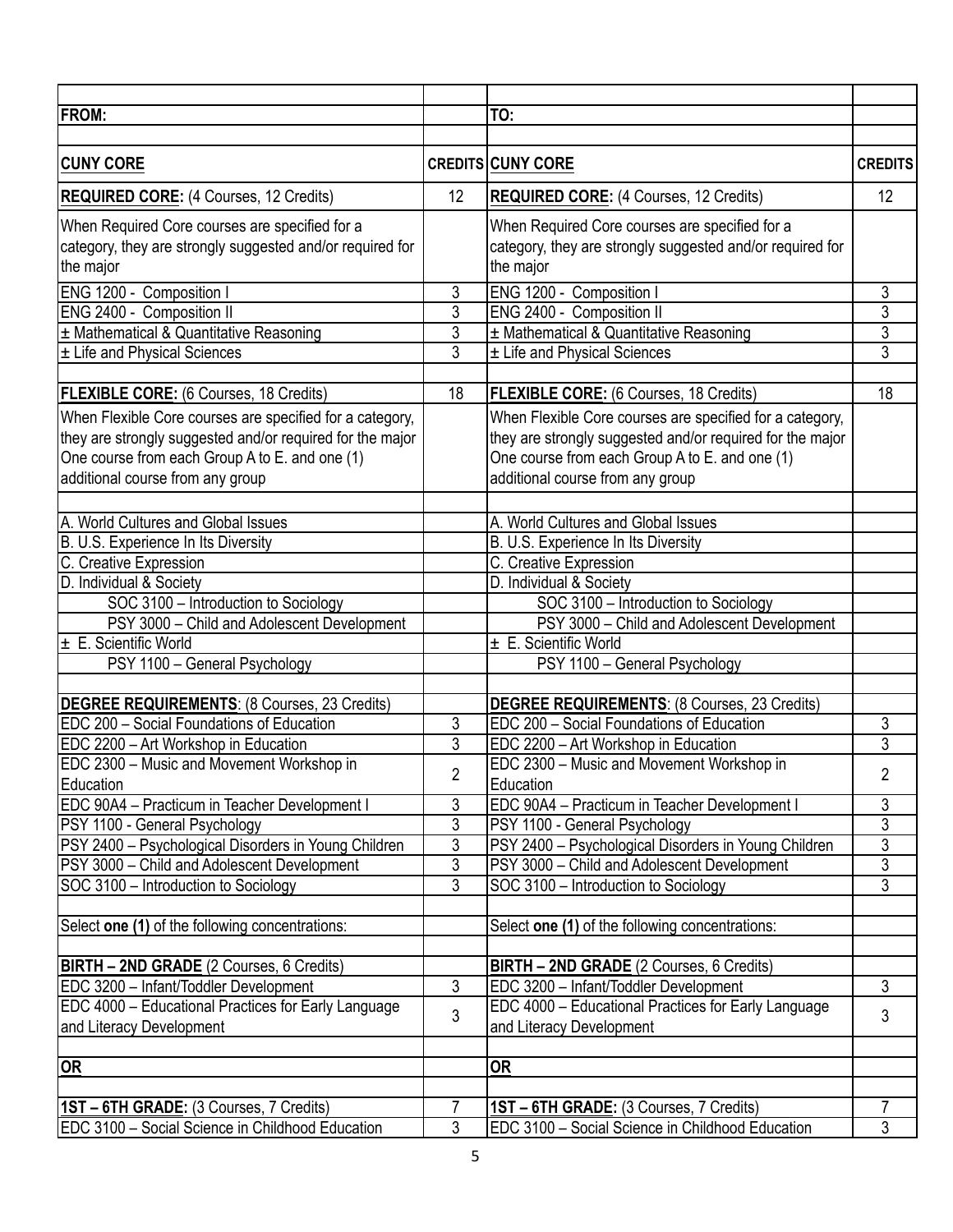| SOC 3200 - Urban Sociology                                                         | 3              | SOC 3200 - Urban Sociology                                                                  | 3              |
|------------------------------------------------------------------------------------|----------------|---------------------------------------------------------------------------------------------|----------------|
| HUM 8181 - Development of Literacy in Children                                     | 1              | HUM 8181 - Development of Literacy in Children                                              | 1              |
|                                                                                    |                |                                                                                             |                |
| <b>ELECTIVES: 4-0-12 credits sufficient to total 60 credits</b><br>for the degree. | $40 - 12$      | <b>ELECTIVES: 0</b> -12 credits sufficient to total 60 credits for<br>the degree.           | $0 - 12$       |
|                                                                                    |                | The following course is HIGHLY Recommended if<br>additional elective credits are available. |                |
|                                                                                    |                | <b>EDC 2400 - Teaching Emergent Bilinguals</b>                                              |                |
|                                                                                    |                |                                                                                             |                |
| <b>TOTAL CREDITS: 60</b>                                                           | 60             | <b>TOTAL CREDITS: 60</b>                                                                    | 60             |
|                                                                                    |                |                                                                                             |                |
| <b>Department of Biological Sciences</b>                                           |                |                                                                                             |                |
| 1. A.S. Biology                                                                    |                |                                                                                             |                |
| <b>HEGIS: 5604.00</b>                                                              |                |                                                                                             |                |
| Program Code: 01039                                                                |                |                                                                                             |                |
| <b>Change: Degree Requirements</b>                                                 |                |                                                                                             |                |
|                                                                                    |                |                                                                                             |                |
| <b>FROM:</b>                                                                       |                | TO:                                                                                         |                |
|                                                                                    |                |                                                                                             |                |
| <b>CUNY CORE</b>                                                                   |                | <b>CREDITS CUNY CORE</b>                                                                    | <b>CREDITS</b> |
|                                                                                    |                |                                                                                             |                |
| <b>REQUIRED CORE:</b> (4 Courses, 13 Credits)                                      | 13             | <b>REQUIRED CORE: (4 Courses, 13 Credits)</b>                                               | 13             |
| When Required Core Courses are specified for a                                     |                | When Required Core Courses are specified for a                                              |                |
| category, they are required for the major                                          |                | category, they are required for the major                                                   |                |
| ENG 1200 - Composition I                                                           | 3              | ENG 1200 - Composition I                                                                    | 3              |
| ENG 2400 - Composition II                                                          | 3              | ENG 2400 - Composition II                                                                   |                |
| Mathematical & Quantitative Reasoning*:                                            | $\overline{3}$ | Mathematical & Quantitative Reasoning*:                                                     | $rac{3}{3}$    |
|                                                                                    |                | MAT 9B0 - College Algebra for STEM Majors or                                                |                |
| MAT 900 - College Algebra                                                          |                | MAT 900 - College Algebra                                                                   |                |
| Life and Physical Sciences*:                                                       | $\overline{4}$ | Life and Physical Sciences*:                                                                | 4              |
| BIO 1300 - General Biology I                                                       |                | BIO 1300 - General Biology I                                                                |                |
|                                                                                    |                |                                                                                             |                |
| <b>FLEXIBLE CORE:</b> (6 Courses, 19 Credits)                                      | 19             | <b>FLEXIBLE CORE:</b> (6 Courses, 19 Credits)                                               | 19             |
| When Flexible Core Courses are specified for a category,                           |                | When Flexible Core Courses are specified for a category,                                    |                |
| they are required for the major. One course from each                              |                | they are required for the major. One course from each                                       |                |
| Group A to D (Group E is satisfied by the courses shown).                          |                | Group A to D (Group E is satisfied by the courses shown).                                   |                |
| No more than two courses can be selected from the same                             |                | No more than two courses can be selected from the same                                      |                |
| discipline.                                                                        |                | discipline.                                                                                 |                |
| A. World Cultures and Global Issues                                                |                | A. World Cultures and Global Issues                                                         |                |
| B. U.S. Experience In Its Diversity                                                |                | B. U.S. Experience In Its Diversity                                                         |                |
| C. Creative Expression                                                             |                | C. Creative Expression                                                                      |                |
| D. Individual & Society                                                            |                | D. Individual & Society                                                                     |                |
| E. Scientific World*:                                                              |                | E. Scientific World*:                                                                       |                |
| BIO 1400 - General Biology II (4 crs.)                                             |                | BIO 1400 - General Biology II (4 crs.)                                                      |                |
| MAT 1400 - Analytic Geometry and Pre-Calculus                                      |                | MAT 1400 - Analytic Geometry and Pre-Calculus                                               |                |
| Mathematics * (3 crs.)                                                             |                | Mathematics * (3 crs.)                                                                      |                |
|                                                                                    |                |                                                                                             |                |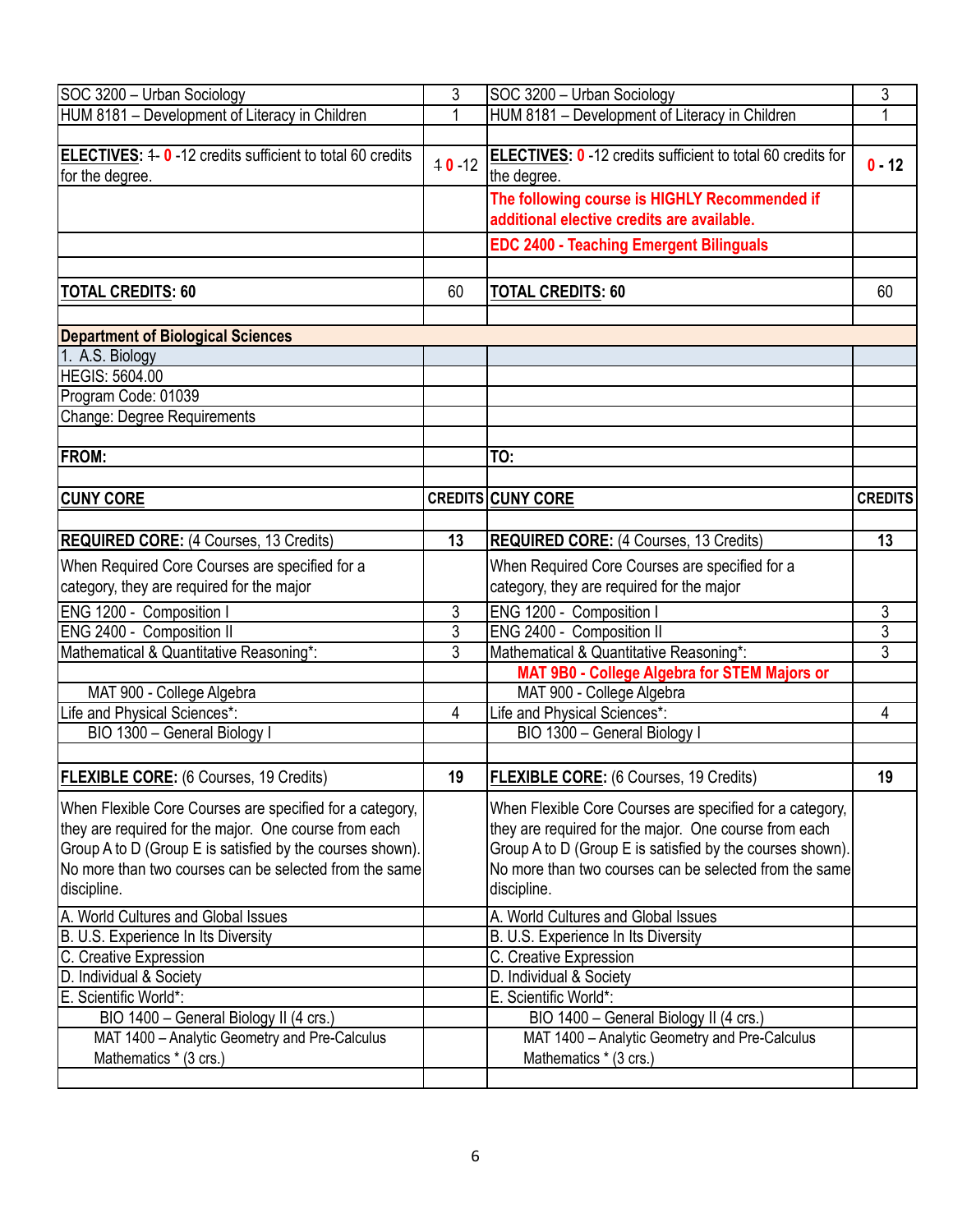| DEPARTMENT REQUIREMENTS (3 Courses, 11 to 12                                                 |                       | DEPARTMENT REQUIREMENTS (3 Courses, 11 to 12                                                        |          |
|----------------------------------------------------------------------------------------------|-----------------------|-----------------------------------------------------------------------------------------------------|----------|
| Credits)                                                                                     | 11 to 12 $ C$ redits) |                                                                                                     | 11 to 12 |
| CHM 1100 - General Chemistry I                                                               | 4                     | CHM 1100 - General Chemistry I                                                                      | 4        |
| CHM 1200 - General Chemistry II                                                              | $\overline{4}$        | CHM 1200 - General Chemistry II                                                                     | 4        |
| CP 1100 - Introduction to Computers and Computer                                             | $4 - 3$               | CP 1100 - Introduction to Computers and Computer                                                    | $4 - 3$  |
| Applications (4 crs) or                                                                      |                       | Applications (4 crs) or                                                                             |          |
| BIO/CIS 6000 - Computer Applications in                                                      |                       | BIO/CIS 6000 - Computer Applications in                                                             |          |
| Bioinformatics (3 crs.)                                                                      |                       | Bioinformatics (3 crs.)                                                                             |          |
|                                                                                              |                       |                                                                                                     |          |
| <b>CONCENTRATIONS: (2 Courses, 8 Credits)</b>                                                | 8                     | <b>CONCENTRATIONS: (2 Courses, 8 Credits)</b>                                                       | 8        |
| Select one (1) of the following concentrations:                                              |                       | Select one (1) of the following concentrations:                                                     |          |
|                                                                                              |                       |                                                                                                     |          |
| Biology Transfer: (2 Courses, 8 Credits)                                                     | 8                     | Biology Transfer: (2 Courses, 8 Credits)                                                            | 8        |
| Select two (2) of the following Biology Laboratory                                           |                       | Select two (2) of the following Biology Laboratory                                                  |          |
| courses:                                                                                     |                       | courses:                                                                                            |          |
| BIO 2100 - Comparative Anatomy (4 crs.) or                                                   |                       | BIO 2100 - Comparative Anatomy (4 crs.) or                                                          |          |
| BIO 2200 - Developmental Biology (4 crs.) or                                                 |                       | BIO 2200 - Developmental Biology (4 crs.) or                                                        |          |
| BIO 5000 - General Microbiology (4 crs.) or                                                  |                       | BIO 5000 - General Microbiology (4 crs.) or                                                         |          |
| BIO 5200 - Marine Biology (4 crs.) or                                                        |                       | BIO 5200 - Marine Biology (4 crs.) or                                                               |          |
| BIO 5300 - Ecology (4 crs.) or                                                               |                       | BIO 5300 - Ecology (4 crs.) or                                                                      |          |
| BIO 5800 - Recombination DNA Technology (4 crs.) or                                          |                       | BIO 5800 - Recombination DNA Technology (4 crs.) or                                                 |          |
| BIO 5900 - Genetics (4 crs.) or                                                              |                       | BIO 5900 - Genetics (4 crs.) or                                                                     |          |
| BIO 6500 - Molecular and Cellular Biology (4 crs.)                                           |                       | BIO 6500 - Molecular and Cellular Biology (4 crs.)                                                  |          |
|                                                                                              |                       |                                                                                                     |          |
| <b>OR</b>                                                                                    |                       | <b>OR</b>                                                                                           |          |
|                                                                                              |                       |                                                                                                     |          |
| Allied Health Transfer (2 Courses, 8 Credits):                                               | 8                     | Allied Health Transfer (2 Courses, 8 Credits):                                                      | 8        |
| BIO 1100 - Human Anatomy and Physiology I (4 crs.)                                           |                       | BIO 1100 - Human Anatomy and Physiology I (4 crs.)                                                  |          |
| BIO 1200 - Human Anatomy and Physiology II (4 crs.)                                          |                       | BIO 1200 - Human Anatomy and Physiology II (4 crs.)                                                 |          |
|                                                                                              |                       |                                                                                                     |          |
| ELECTIVES: 8 - 9 credits sufficient to meet the required<br>total 60 credits for the degree. | $8 - 9$               | <b>ELECTIVES:</b> 8 - 9 credits sufficient to meet the required<br>total 60 credits for the degree. | $8 - 9$  |
|                                                                                              |                       |                                                                                                     |          |
| Allied Health Transfer Option, Suggested Elective:                                           |                       | Allied Health Transfer Option, Suggested Elective:                                                  |          |
| BIO/MAT 9100 - Biostatistics (4 crs.)                                                        |                       | BIO/MAT 9100 - Biostatistics (4 crs.)                                                               |          |
|                                                                                              |                       |                                                                                                     |          |
| Transfer to a Physician Assistant Program, Suggested                                         |                       | Transfer to a Physician Assistant Program, Suggested                                                |          |
| Elective:                                                                                    |                       | Elective:                                                                                           |          |
| BIO 5100 - Microbiology in Health and Disease (4 crs.)                                       |                       | BIO 5100 - Microbiology in Health and Disease (4 crs.)                                              |          |
|                                                                                              |                       |                                                                                                     |          |
| <b>TOTAL CREDITS: 60</b>                                                                     | 60                    | <b>TOTAL CREDITS: 60</b>                                                                            | 60       |
|                                                                                              |                       |                                                                                                     |          |
| 2. A.S. Biotechnology<br><b>HEGIS: 5407.00</b>                                               |                       |                                                                                                     |          |
| Program Code: 33155                                                                          |                       |                                                                                                     |          |
|                                                                                              |                       |                                                                                                     |          |
| Change: Degree Requirements                                                                  |                       |                                                                                                     |          |
| <b>FROM:</b>                                                                                 |                       | TO:                                                                                                 |          |
|                                                                                              |                       |                                                                                                     |          |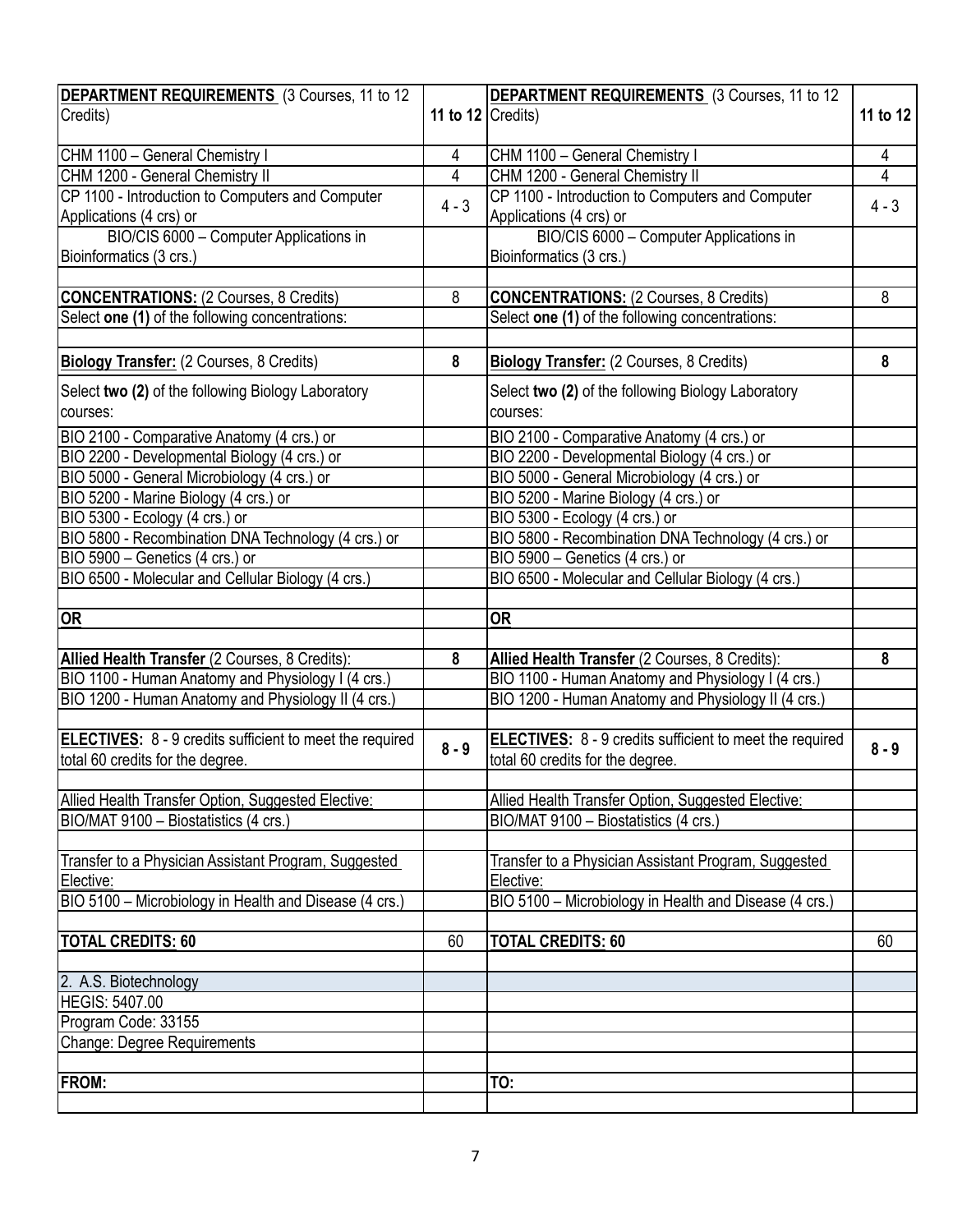| <b>CUNY CORE</b>                                           |                | <b>CREDITS CUNY CORE</b>                                   | <b>CREDITS</b> |
|------------------------------------------------------------|----------------|------------------------------------------------------------|----------------|
|                                                            |                |                                                            |                |
| <b>REQUIRED CORE:</b> (4 Courses, 13 Credits)              | 13             | <b>REQUIRED CORE:</b> (4 Courses, 13 Credits)              | 13             |
| When Required Core Courses are specified for a             |                | When Required Core Courses are specified for a             |                |
| category, they are required for the major                  |                | category, they are required for the major                  |                |
| ENG 1200 - Composition I                                   | 3              | ENG 1200 - Composition I                                   | 3              |
| ENG 2400 - Composition II                                  | 3              | ENG 2400 - Composition II                                  | $\overline{3}$ |
| Mathematical & Quantitative Reasoning*:                    | $\overline{3}$ | Mathematical & Quantitative Reasoning*:                    | $\overline{3}$ |
|                                                            |                | MAT 9B0 - College Algebra for STEM Majors or               |                |
| MAT 900 - College Algebra                                  |                | MAT 900 - College Algebra                                  |                |
| Life and Physical Sciences*:                               | 4              | Life and Physical Sciences*:                               | 4              |
| BIO 1300 - General Biology I                               |                | BIO 1300 - General Biology I                               |                |
| <b>FLEXIBLE CORE:</b> (6 Courses, 20 Credits)              | 20             | FLEXIBLE CORE: (6 Courses, 20 Credits)                     | 20             |
|                                                            |                |                                                            |                |
| When Flexible Core Courses are specified for a category,   |                | When Flexible Core Courses are specified for a category,   |                |
| they are required for the major. One course from each      |                | they are required for the major. One course from each      |                |
| Group A to D (Group E is satisfied by the courses shown).  |                | Group A to D (Group E is satisfied by the courses shown).  |                |
| No more than two courses can be selected from the same     |                | No more than two courses can be selected from the same     |                |
| discipline.                                                |                | discipline.                                                |                |
| A. World Cultures and Global Issues                        |                | A. World Cultures and Global Issues                        |                |
| B. U.S. Experience In Its Diversity                        |                | B. U.S. Experience In Its Diversity                        |                |
| C. Creative Expression                                     |                | C. Creative Expression                                     |                |
| D. Individual & Society                                    |                | D. Individual & Society                                    |                |
| E. Scientific World*:                                      |                | E. Scientific World*:                                      |                |
| <b>BIO/MAT 9100 - Biostatistics</b>                        |                | BIO/MAT 9100 - Biostatistics                               |                |
| BIO 1400 - General Biology II                              |                | BIO 1400 - General Biology II                              |                |
|                                                            |                |                                                            |                |
| DEPARTMENT REQUIREMENTS (6 Courses, 23                     | 23             | <b>DEPARTMENT REQUIREMENTS</b> (6 Courses, 23              |                |
| Credits)                                                   |                | Credits)                                                   | 23             |
| BIO 5000 - General Microbiology or                         | $\overline{4}$ | BIO 5000 - General Microbiology or                         | 4              |
| BIO 5900 - Genetics                                        |                | BIO 5900 - Genetics                                        |                |
| BIO 5800 - Recombinant DNA Technology or                   | 4              | BIO 5800 - Recombinant DNA Technology or                   | 4              |
| BIO 5700 - Biotechnology: Cell Culture and Cloning         |                | BIO 5700 - Biotechnology: Cell Culture and Cloning         |                |
| BIO 6500 - Molecular and Cellular Biology                  | 4              | BIO 6500 - Molecular and Cellular Biology                  | 4              |
| CHM 1100 - General Chemistry I                             | 4              | CHM 1100 - General Chemistry I                             | 4              |
| CHM 1200 - General Chemistry II                            | 4              | CHM 1200 - General Chemistry II                            | 4              |
| BIO/CIS 6000 - Computer Applications in Bioinformatics     | 3              | BIO/CIS 6000 - Computer Applications in Bioinformatics     | 3              |
|                                                            |                |                                                            |                |
| <b>ELECTIVES:</b>                                          |                | <b>ELECTIVES:</b>                                          |                |
| 4 credits sufficient to meet the required total 60 credits |                | 4 credits sufficient to meet the required total 60 credits |                |
| for the degree.                                            | 4              | for the degree.                                            | 4              |
|                                                            |                |                                                            |                |
| <b>TOTAL CREDITS: 60</b>                                   | 60             | TOTAL CREDITS: 60                                          | 60             |
| <b>Department of Communications and Performing Arts</b>    |                |                                                            |                |
| 1. A.S. Speech Communications                              |                |                                                            |                |
| <b>HEGIS: 5606.00</b>                                      |                |                                                            |                |
| Program Code: 29487                                        |                |                                                            |                |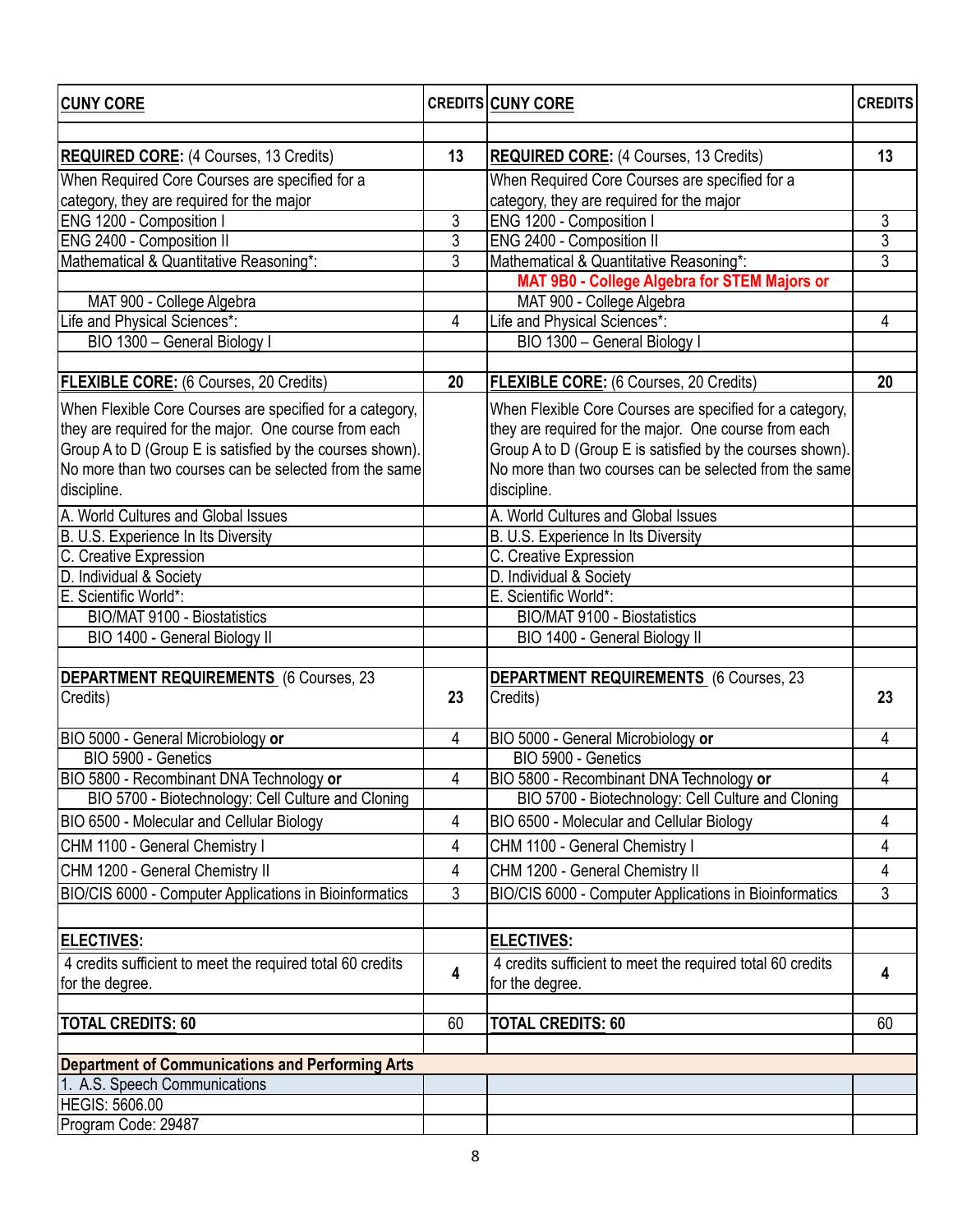| Change: Degree Requirements                                |                 |                                                            |                |
|------------------------------------------------------------|-----------------|------------------------------------------------------------|----------------|
|                                                            |                 |                                                            |                |
| <b>FROM:</b>                                               |                 | TO:                                                        |                |
|                                                            |                 |                                                            |                |
| <b>CUNY CORE</b>                                           |                 | <b>CREDITS CUNY CORE</b>                                   | <b>CREDITS</b> |
|                                                            |                 |                                                            |                |
| <b>REQUIRED CORE:</b> (4 Courses, 12 Credits):             | 12              | REQUIRED CORE: (4 Courses, 12 Credits):                    | 12             |
| When Required Core courses are specified for a             |                 | When Required Core courses are specified for a             |                |
| category, they are strongly suggested and/or required for  |                 | category, they are strongly suggested and/or required for  |                |
| the major.                                                 |                 | the major.                                                 |                |
| ENG 1200 - Composition I                                   | 3               | ENG 1200 - Composition I                                   | 3              |
| ENG 2400 - Composition II                                  | 3               | ENG 2400 - Composition II                                  | $\overline{3}$ |
| ± Mathematical & Quantitative Reasoning                    | 3               | ± Mathematical & Quantitative Reasoning                    | $\overline{3}$ |
| ± Life and Physical Sciences                               | 3               | ± Life and Physical Sciences                               | $\overline{3}$ |
|                                                            |                 |                                                            |                |
| FLEXIBLE CORE: (6 Courses, 18 Credits):                    | 18              | FLEXIBLE CORE: (6 Courses, 18 Credits):                    | 18             |
| When Flexible Core courses are specified for a category,   |                 | When Flexible Core courses are specified for a category,   |                |
| they are strongly suggested and/or required for the major. |                 | they are strongly suggested and/or required for the major. |                |
| One (1) course from each Group A to E and one (1)          |                 | One (1) course from each Group A to E and one (1)          |                |
| additional course from any group. No more than two         |                 | additional course from any group. No more than two         |                |
| course can be selected from the same discipline            |                 | course can be selected from the same discipline            |                |
| A. World Cultures and Global Issues                        |                 | A. World Cultures and Global Issues                        |                |
| B. U.S. Experience In Its Diversity                        |                 | B. U.S. Experience In Its Diversity                        |                |
| C. Creative Expression                                     |                 | C. Creative Expression                                     |                |
| SPE 2700 - Oral Interpretation                             |                 | SPE 2700 - Oral Interpretation                             |                |
| D. Individual & Society                                    |                 | D. Individual & Society                                    |                |
| SPE 2500 - Small Group Communication                       |                 | SPE 2500 - Small Group Communication                       |                |
| ± E. Scientific World                                      |                 | ± E. Scientific World                                      |                |
| DEPARTMENT REQUIREMENTS: (4 3 Courses, 42 9                |                 | <b>DEPARTMENT REQUIREMENTS: (3 Courses, 9</b>              |                |
| Credits):                                                  | 429             | Credits):                                                  | 9              |
| SPE 2400 - Career Communication                            | 3               | SPE 2400 - Career Communication                            | 3              |
| SPE 2500 - Small Group Communication                       | 3               | SPE 2500 - Small Group Communication                       | $\overline{3}$ |
| SPE 2700 - Oral Interpretation                             | 3               | SPE 2700 - Oral Interpretation                             | 3              |
| SPE 2900 - Voice and Articulation                          | $\overline{3}$  |                                                            |                |
|                                                            |                 |                                                            |                |
| Select one (1) of the following concentrations             |                 | Select one (1) of the following concentrations             |                |
|                                                            |                 |                                                            |                |
| COMMUNICATION STUDIES CONCENTRATION: (34                   | 9 <sub>12</sub> | <b>COMMUNICATION STUDIES CONCENTRATION: (4</b>             | 12             |
| Courses, 9 12 Credits)                                     |                 | Courses, 12 Credits)                                       |                |
| SPE 1200 - Interpersonal Communication                     | $\overline{3}$  | SPE 1200 - Interpersonal Communication                     | $\overline{3}$ |
|                                                            |                 | SPE 1800 - Health Communication or                         | 3              |
|                                                            |                 | <b>SPE 1900 - Family Communication</b>                     |                |
| SPE 2100 - Effective Public Speaking                       | 3               | SPE 2100 - Effective Public Speaking                       | 3              |
| SPE 2600 - Intercultural Communication                     | $\overline{3}$  | SPE 2600 - Intercultural Communication                     | $\overline{3}$ |
|                                                            |                 |                                                            |                |
| OR                                                         |                 | <b>OR</b>                                                  |                |
|                                                            |                 |                                                            |                |
| <b>SPEECH PATHOLOGY CONCENTRATION: (35</b>                 | 10 17           | <b>SPEECH PATHOLOGY CONCENTRATION: (5 Courses,</b>         | 17             |
| Courses, 40 17 Credits)                                    |                 | 17 Credits)                                                |                |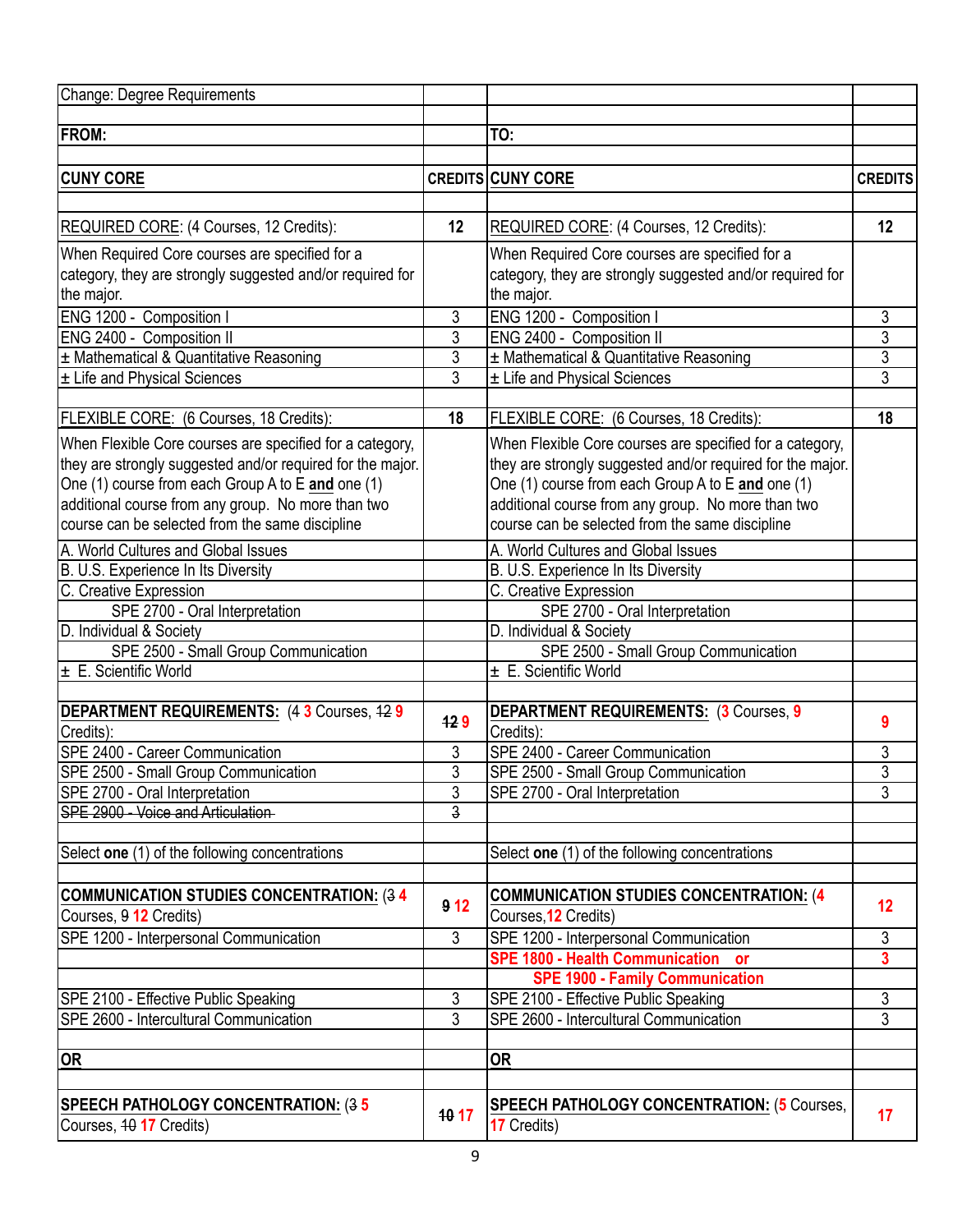|                                                                |                                  | <b>SPE 1700 - Introduction to Linguistics</b>                  | 4              |
|----------------------------------------------------------------|----------------------------------|----------------------------------------------------------------|----------------|
|                                                                |                                  | <b>SPE 2900 - Voice and Articulation</b>                       | 3              |
| SPE 4000 - Phonetics                                           | 34                               | SPE 4000 - Phonetics                                           | 4              |
| SPE 4100 - Language Development                                | 043                              | SPE 4100 - Language Development                                | 3              |
| <b>AND</b>                                                     |                                  | <b>AND</b>                                                     |                |
| SPE 1200 - Interpersonal Communication or                      | 3                                | SPE 1200 - Interpersonal Communication or                      | 3              |
| SPE 2600 - Intercultural Communication                         |                                  | SPE 2600 - Intercultural Communication                         |                |
|                                                                |                                  |                                                                |                |
| ELECTIVES: 8 4 to 15 credits sufficient to total 60            | 84 to 15                         | ELECTIVES: 4 to 15 credits sufficient to total 60 credits      |                |
| credits for the degree.                                        |                                  | for the degree.                                                | 4 to 15        |
|                                                                |                                  |                                                                |                |
| <b>TOTAL CREDITS: 60</b>                                       | 60                               | <b>TOTAL CREDITS: 60</b>                                       | 60             |
|                                                                |                                  |                                                                |                |
| <b>Department of Mathematics and Computer Science</b>          |                                  |                                                                |                |
| 1. A.A.S. Computer Information Systems                         |                                  |                                                                |                |
| <b>HEGIS: 5101.00</b>                                          |                                  |                                                                |                |
| Program Code: 01055                                            |                                  |                                                                |                |
| Change: Degree Requirements                                    |                                  |                                                                |                |
|                                                                |                                  |                                                                |                |
| <b>FROM:</b>                                                   |                                  | TO:                                                            |                |
|                                                                |                                  |                                                                |                |
|                                                                |                                  |                                                                |                |
| <b>CUNY CORE</b>                                               |                                  | <b>CREDITS CUNY CORE</b>                                       | <b>CREDITS</b> |
|                                                                |                                  |                                                                |                |
| <b>REQUIRED CORE: (4 Courses, 12-13 Credits)</b>               | $12 - 13$                        | REQUIRED CORE: (4 Courses, 12-13 Credits)                      | $12 - 13$      |
| When Required Core courses are specified for a category,       |                                  | When Required Core courses are specified for a category,       |                |
| they are strongly suggested and/or required for the major.     |                                  | they are strongly suggested and/or required for the major.     |                |
| ENG 1200 - Composition I                                       |                                  |                                                                |                |
| ENG 2400 - Composition II                                      | $\mathfrak{Z}$<br>$\overline{3}$ | ENG 1200 - Composition I<br>ENG 2400 - Composition II          | 3<br>3         |
|                                                                |                                  |                                                                |                |
| Mathematical and Quantitative Reasoning:                       |                                  | Mathematical and Quantitative Reasoning:                       |                |
| MAT 1400 - Analytic Geometry and Pre-Calculus                  | 3                                | MAT 1400 - Analytic Geometry and Pre-Calculus                  | 3              |
| Mathematics * or                                               |                                  | Mathematics * or                                               |                |
| MAT/BA 2200 - Business Statistics*                             | 4                                | MAT/BA 2200 - Business Statistics*                             | 4              |
| Life and Physical Sciences                                     | 3                                | <b>Life and Physical Sciences</b>                              | 3              |
|                                                                |                                  |                                                                |                |
| <b>FLEXIBLE CORE: (3 Courses, 9 Credits)</b>                   | 9                                | <b>FLEXIBLE CORE: (3 Courses, 9 Credits)</b>                   | 9              |
| When Flexible Core Courses are specified for a category,       |                                  | When Flexible Core Courses are specified for a category,       |                |
| they are strongly suggested and/or required for the major.     |                                  | they are strongly suggested and/or required for the major.     |                |
| Select one (1) course from three (3) Groups A to E for a total |                                  | Select one (1) course from three (3) Groups A to E for a total |                |
| of nine (9) credits. Each Course Must be in a Different        |                                  | of nine (9) credits. Each Course Must be in a Different        |                |
| Discipline                                                     |                                  | Discipline                                                     |                |
| A. World Cultures & Global Issues                              |                                  | A. World Cultures & Global Issues                              |                |
| B. U.S. Experience In Its Diversity                            |                                  | B. U.S. Experience In Its Diversity                            |                |
| C. Creative Expression                                         |                                  | C. Creative Expression                                         |                |
| D. Individual & Society                                        |                                  | D. Individual & Society                                        |                |
| E. Scientific World*:                                          | $\mathfrak{Z}$                   | E. Scientific World*:                                          | 3              |
|                                                                |                                  |                                                                |                |
| MAT 900 - College Algebra or ^                                 |                                  | MAT 900 - College Algebra or ^                                 |                |
|                                                                |                                  | MAT 9B0 - College Algebra for STEM Majors^                     |                |
|                                                                |                                  |                                                                |                |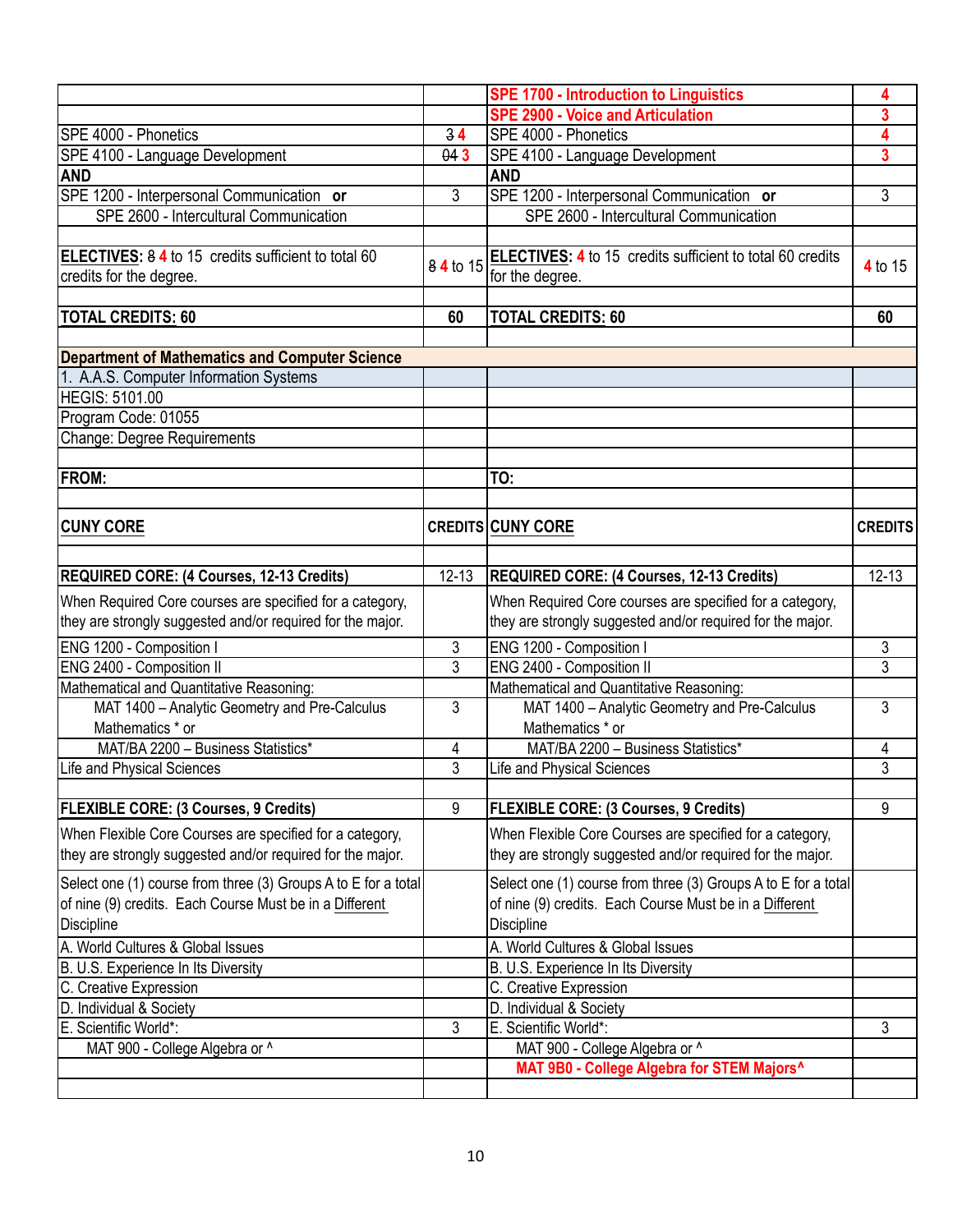| DEGREE REQUIREMENTS: (11 Courses, 37 to 38<br>Credits)                                                   | $37 - 38$      | DEGREE REQUIREMENTS: (11 Courses, 37 to 38<br>Credits)                                                       | $37 - 38$      |
|----------------------------------------------------------------------------------------------------------|----------------|--------------------------------------------------------------------------------------------------------------|----------------|
|                                                                                                          |                |                                                                                                              |                |
| CP 500 - Introduction to Computer Programming                                                            | 4              | CP 500 - Introduction to Computer Programming                                                                | 4              |
| CP 2100 - C++ Programming I<br>CP 2200 - C++ Programming II                                              | 4<br>4         | CP 2100 - C++ Programming I                                                                                  | 4<br>4         |
|                                                                                                          | 3              | CP 2200 - C++ Programming II                                                                                 | $\overline{3}$ |
| CIS 1200 - Introduction to Operating Systems                                                             | 3              | CIS 1200 - Introduction to Operating Systems                                                                 | $\overline{3}$ |
| CIS 1500 - Applied Computer Architecture                                                                 |                | CIS 1500 - Applied Computer Architecture                                                                     | $\overline{3}$ |
| CIS 3100 - Introduction to Database                                                                      | 3<br>$3 - 4$   | CIS 3100 - Introduction to Database                                                                          | $3 - 4$        |
| ACC 1100 - Fundamentals of Accounting I or                                                               |                | ACC 1100 - Fundamentals of Accounting I or                                                                   |                |
| BA 1100 - Fundamentals of Business or                                                                    |                | BA 1100 - Fundamentals of Business or                                                                        |                |
| BA 1200 - Business Law I                                                                                 |                | BA 1200 - Business Law I                                                                                     |                |
| HE 1400 - Critical Issues in Personal Health                                                             | 1              | HE 1400 - Critical Issues in Personal Health                                                                 | 1              |
|                                                                                                          |                |                                                                                                              |                |
| <b>AND</b>                                                                                               |                | <b>AND</b>                                                                                                   |                |
| Select three (3) courses from the following                                                              | 12             | Select three (3) courses from the following                                                                  | 12             |
| CP 6200 - JAVA Programming 2 (CP 6200)                                                                   | 4              | CP 6200 - JAVA Programming 2 (CP 6200)                                                                       | 4              |
| CIS 2100 - Introduction to Webpage Development (CIS                                                      |                | CIS 2100 - Introduction to Webpage Development (CIS                                                          |                |
| 2100)                                                                                                    | 4              | 2100)                                                                                                        | 4              |
| CIS 2200 - HTML Authoring and JavaScript (CIS 2200)                                                      | $\overline{4}$ | CIS 2200 - HTML Authoring and JavaScript (CIS 2200)                                                          | 4              |
| CIS 3200 - Advanced Database Programming (CIS 3200)                                                      | 4              | CIS 3200 - Advanced Database Programming (CIS 3200)                                                          | 4              |
| CIS 4500 - Network Server Administration (CIS 4500)                                                      | 4              | CIS 4500 - Network Server Administration (CIS 4500)                                                          | 4              |
|                                                                                                          |                |                                                                                                              |                |
| ELECTIVES: 0 -2 credits sufficient to total 60 credits for the                                           |                | ELECTIVES: 0 -2 credits sufficient to total 60 credits for the                                               |                |
| degree.                                                                                                  |                | degree.                                                                                                      |                |
|                                                                                                          |                |                                                                                                              |                |
| <b>TOTAL:</b>                                                                                            | 60             | <b>TOTAL:</b>                                                                                                | 60             |
|                                                                                                          |                |                                                                                                              |                |
| *This program has a waiver to require particular courses in                                              |                | *This program has a waiver to require particular courses in                                                  |                |
| the Common Core, otherwise more than the minimum                                                         |                | the Common Core, otherwise more than the minimum                                                             |                |
| credits for the degree may be necessary.                                                                 |                | credits for the degree may be necessary.                                                                     |                |
|                                                                                                          |                |                                                                                                              |                |
| <sup>1</sup> Depending on Math placement, students may be<br>required to complete MAT 900, and MAT 1400. |                | ^ Depending on Math placement, students may be<br>required to complete MAT 900, or MAT 9B0, and MAT<br>1400. |                |
|                                                                                                          |                |                                                                                                              |                |
| 2. A.S. Computer Science                                                                                 |                |                                                                                                              |                |
| <b>HEGIS: 5103.00</b>                                                                                    |                |                                                                                                              |                |
| Program Code: 01040                                                                                      |                |                                                                                                              |                |
| Change: Degree Requirements                                                                              |                |                                                                                                              |                |
|                                                                                                          |                |                                                                                                              |                |
| <b>FROM:</b>                                                                                             |                | TO:                                                                                                          |                |
| <b>CUNY CORE</b>                                                                                         |                | <b>CREDITS CUNY CORE</b>                                                                                     | <b>CREDITS</b> |
| <b>REQUIRED CORE: (4 Courses, 12 Credits)</b>                                                            | 12             | <b>REQUIRED CORE: (4 Courses, 12 Credits)</b>                                                                | 12             |
| When Required Core Courses are specified for a category,                                                 |                | When Required Core Courses are specified for a category,                                                     |                |
| they are required for the major                                                                          |                | they are required for the major                                                                              |                |
| ENG 1200 - Composition I                                                                                 | 3              | ENG 1200 - Composition I                                                                                     | 3              |
| ENG 2400 - Composition II                                                                                | $\mathfrak{Z}$ | ENG 2400 - Composition II                                                                                    | $\overline{3}$ |
| Mathematical and Quantitative Reasoning* ^:                                                              | $\mathbf{3}$   | Mathematical and Quantitative Reasoning* ^:                                                                  | 3              |
|                                                                                                          |                |                                                                                                              |                |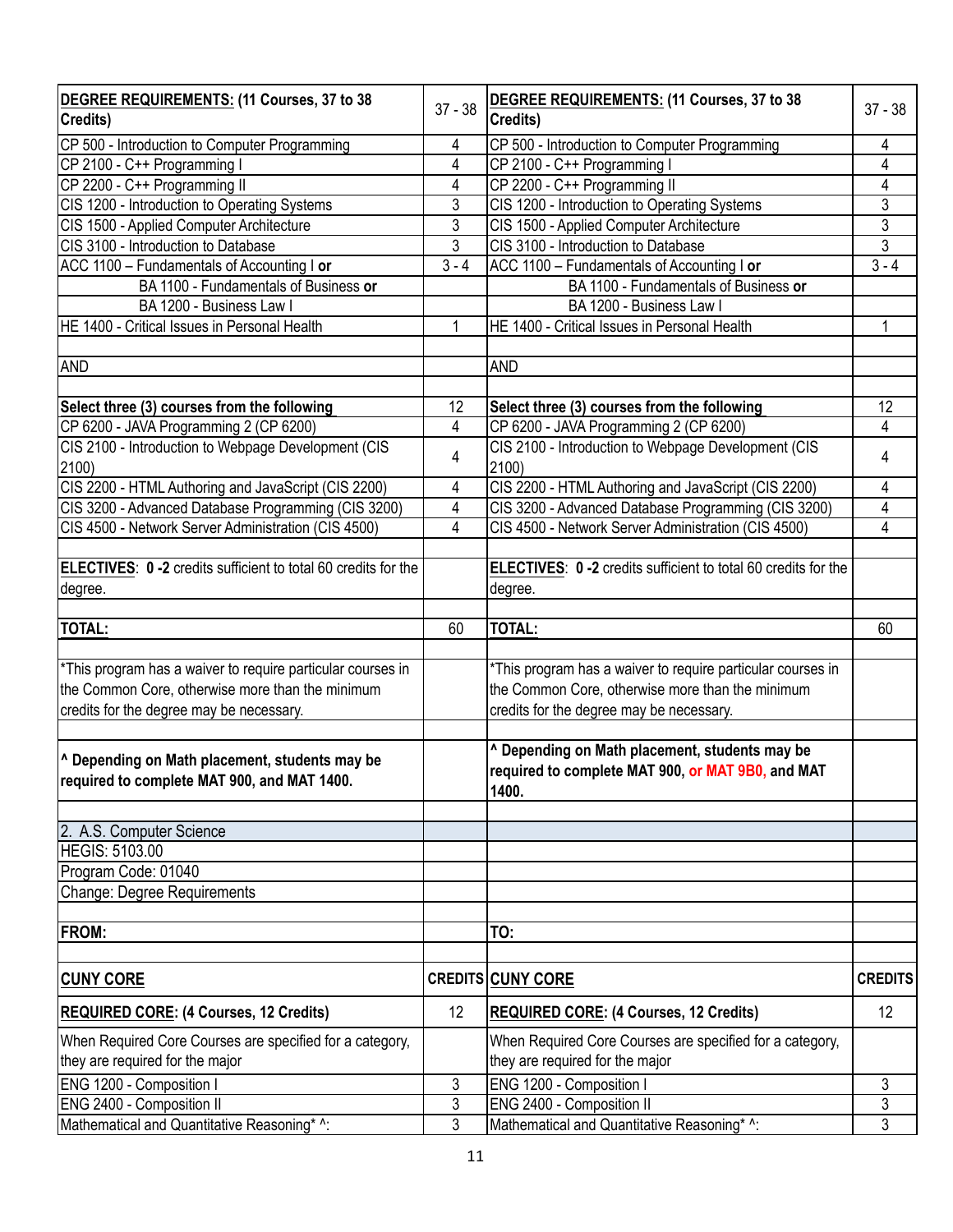| MAT 9B0 - College Algebra for STEM Majors^ or<br>MAT 1400 - Analytic Geometry and Pre-Calculus<br>MAT 1400 - Analytic Geometry and Pre-Calculus<br>Mathematics <sup>^</sup> or<br>Mathematics <sup>^</sup> or<br>MAT 1500 - Calculus I<br>MAT 1500 - Calculus I<br>3<br>3<br>Life and Physical Sciences<br>Life and Physical Sciences<br><b>FLEXIBLE CORE:</b><br>18<br><b>FLEXIBLE CORE:</b><br>18<br>When Flexible Core Courses are specified for a category,<br>When Flexible Core Courses are specified for a category,<br>they are required for the major. One course from each<br>they are required for the major. One course from each<br>Group A to D (Group E is satisfied by the courses shown).<br>Group A to D (Group E is satisfied by the courses shown).<br>No more than two courses can be selected from the same<br>No more than two courses can be selected from the same<br>discipline.<br>discipline.<br>A. World Cultures and Global Issues<br>A. World Cultures and Global Issues<br>B. U.S. Experience In Its Diversity<br>B. U.S. Experience In Its Diversity<br>C. Creative Expression<br>C. Creative Expression<br>D. Individual & Society<br>D. Individual & Society<br>E. Scientific World*^:<br>E. Scientific World*^:<br>MAT 1400 - Analytic Geometry and Pre-Calculus<br>MAT 1400 - Analytic Geometry and Pre-Calculus<br>Mathematics <sup>^</sup> or<br>Mathematics^ or<br>MAT 1500 - Calculus I or<br>MAT 1500 - Calculus I or<br>MAT 1600 - Calculus II<br>MAT 1600 - Calculus II<br><b>AND</b><br><b>AND</b><br>CS 1200 - Introduction to Computing<br>CS 1200 - Introduction to Computing<br>Major Requirements (7 - 9 Courses, 24 - 30 Credits)<br>Major Requirements (7 - 9 Courses, 24 - 30 Credits) | MAT 900 - College Algebra^ or | MAT 900 - College Algebra^ or                           |  |
|---------------------------------------------------------------------------------------------------------------------------------------------------------------------------------------------------------------------------------------------------------------------------------------------------------------------------------------------------------------------------------------------------------------------------------------------------------------------------------------------------------------------------------------------------------------------------------------------------------------------------------------------------------------------------------------------------------------------------------------------------------------------------------------------------------------------------------------------------------------------------------------------------------------------------------------------------------------------------------------------------------------------------------------------------------------------------------------------------------------------------------------------------------------------------------------------------------------------------------------------------------------------------------------------------------------------------------------------------------------------------------------------------------------------------------------------------------------------------------------------------------------------------------------------------------------------------------------------------------------------------------------------------------------------------------------------------------------------------------------------|-------------------------------|---------------------------------------------------------|--|
|                                                                                                                                                                                                                                                                                                                                                                                                                                                                                                                                                                                                                                                                                                                                                                                                                                                                                                                                                                                                                                                                                                                                                                                                                                                                                                                                                                                                                                                                                                                                                                                                                                                                                                                                             |                               |                                                         |  |
|                                                                                                                                                                                                                                                                                                                                                                                                                                                                                                                                                                                                                                                                                                                                                                                                                                                                                                                                                                                                                                                                                                                                                                                                                                                                                                                                                                                                                                                                                                                                                                                                                                                                                                                                             |                               |                                                         |  |
|                                                                                                                                                                                                                                                                                                                                                                                                                                                                                                                                                                                                                                                                                                                                                                                                                                                                                                                                                                                                                                                                                                                                                                                                                                                                                                                                                                                                                                                                                                                                                                                                                                                                                                                                             |                               |                                                         |  |
|                                                                                                                                                                                                                                                                                                                                                                                                                                                                                                                                                                                                                                                                                                                                                                                                                                                                                                                                                                                                                                                                                                                                                                                                                                                                                                                                                                                                                                                                                                                                                                                                                                                                                                                                             |                               |                                                         |  |
|                                                                                                                                                                                                                                                                                                                                                                                                                                                                                                                                                                                                                                                                                                                                                                                                                                                                                                                                                                                                                                                                                                                                                                                                                                                                                                                                                                                                                                                                                                                                                                                                                                                                                                                                             |                               |                                                         |  |
|                                                                                                                                                                                                                                                                                                                                                                                                                                                                                                                                                                                                                                                                                                                                                                                                                                                                                                                                                                                                                                                                                                                                                                                                                                                                                                                                                                                                                                                                                                                                                                                                                                                                                                                                             |                               |                                                         |  |
|                                                                                                                                                                                                                                                                                                                                                                                                                                                                                                                                                                                                                                                                                                                                                                                                                                                                                                                                                                                                                                                                                                                                                                                                                                                                                                                                                                                                                                                                                                                                                                                                                                                                                                                                             |                               |                                                         |  |
|                                                                                                                                                                                                                                                                                                                                                                                                                                                                                                                                                                                                                                                                                                                                                                                                                                                                                                                                                                                                                                                                                                                                                                                                                                                                                                                                                                                                                                                                                                                                                                                                                                                                                                                                             |                               |                                                         |  |
|                                                                                                                                                                                                                                                                                                                                                                                                                                                                                                                                                                                                                                                                                                                                                                                                                                                                                                                                                                                                                                                                                                                                                                                                                                                                                                                                                                                                                                                                                                                                                                                                                                                                                                                                             |                               |                                                         |  |
|                                                                                                                                                                                                                                                                                                                                                                                                                                                                                                                                                                                                                                                                                                                                                                                                                                                                                                                                                                                                                                                                                                                                                                                                                                                                                                                                                                                                                                                                                                                                                                                                                                                                                                                                             |                               |                                                         |  |
|                                                                                                                                                                                                                                                                                                                                                                                                                                                                                                                                                                                                                                                                                                                                                                                                                                                                                                                                                                                                                                                                                                                                                                                                                                                                                                                                                                                                                                                                                                                                                                                                                                                                                                                                             |                               |                                                         |  |
|                                                                                                                                                                                                                                                                                                                                                                                                                                                                                                                                                                                                                                                                                                                                                                                                                                                                                                                                                                                                                                                                                                                                                                                                                                                                                                                                                                                                                                                                                                                                                                                                                                                                                                                                             |                               |                                                         |  |
|                                                                                                                                                                                                                                                                                                                                                                                                                                                                                                                                                                                                                                                                                                                                                                                                                                                                                                                                                                                                                                                                                                                                                                                                                                                                                                                                                                                                                                                                                                                                                                                                                                                                                                                                             |                               |                                                         |  |
|                                                                                                                                                                                                                                                                                                                                                                                                                                                                                                                                                                                                                                                                                                                                                                                                                                                                                                                                                                                                                                                                                                                                                                                                                                                                                                                                                                                                                                                                                                                                                                                                                                                                                                                                             |                               |                                                         |  |
|                                                                                                                                                                                                                                                                                                                                                                                                                                                                                                                                                                                                                                                                                                                                                                                                                                                                                                                                                                                                                                                                                                                                                                                                                                                                                                                                                                                                                                                                                                                                                                                                                                                                                                                                             |                               |                                                         |  |
|                                                                                                                                                                                                                                                                                                                                                                                                                                                                                                                                                                                                                                                                                                                                                                                                                                                                                                                                                                                                                                                                                                                                                                                                                                                                                                                                                                                                                                                                                                                                                                                                                                                                                                                                             |                               |                                                         |  |
|                                                                                                                                                                                                                                                                                                                                                                                                                                                                                                                                                                                                                                                                                                                                                                                                                                                                                                                                                                                                                                                                                                                                                                                                                                                                                                                                                                                                                                                                                                                                                                                                                                                                                                                                             |                               |                                                         |  |
|                                                                                                                                                                                                                                                                                                                                                                                                                                                                                                                                                                                                                                                                                                                                                                                                                                                                                                                                                                                                                                                                                                                                                                                                                                                                                                                                                                                                                                                                                                                                                                                                                                                                                                                                             |                               |                                                         |  |
|                                                                                                                                                                                                                                                                                                                                                                                                                                                                                                                                                                                                                                                                                                                                                                                                                                                                                                                                                                                                                                                                                                                                                                                                                                                                                                                                                                                                                                                                                                                                                                                                                                                                                                                                             |                               |                                                         |  |
|                                                                                                                                                                                                                                                                                                                                                                                                                                                                                                                                                                                                                                                                                                                                                                                                                                                                                                                                                                                                                                                                                                                                                                                                                                                                                                                                                                                                                                                                                                                                                                                                                                                                                                                                             |                               |                                                         |  |
|                                                                                                                                                                                                                                                                                                                                                                                                                                                                                                                                                                                                                                                                                                                                                                                                                                                                                                                                                                                                                                                                                                                                                                                                                                                                                                                                                                                                                                                                                                                                                                                                                                                                                                                                             |                               |                                                         |  |
|                                                                                                                                                                                                                                                                                                                                                                                                                                                                                                                                                                                                                                                                                                                                                                                                                                                                                                                                                                                                                                                                                                                                                                                                                                                                                                                                                                                                                                                                                                                                                                                                                                                                                                                                             |                               |                                                         |  |
|                                                                                                                                                                                                                                                                                                                                                                                                                                                                                                                                                                                                                                                                                                                                                                                                                                                                                                                                                                                                                                                                                                                                                                                                                                                                                                                                                                                                                                                                                                                                                                                                                                                                                                                                             |                               |                                                         |  |
|                                                                                                                                                                                                                                                                                                                                                                                                                                                                                                                                                                                                                                                                                                                                                                                                                                                                                                                                                                                                                                                                                                                                                                                                                                                                                                                                                                                                                                                                                                                                                                                                                                                                                                                                             |                               |                                                         |  |
|                                                                                                                                                                                                                                                                                                                                                                                                                                                                                                                                                                                                                                                                                                                                                                                                                                                                                                                                                                                                                                                                                                                                                                                                                                                                                                                                                                                                                                                                                                                                                                                                                                                                                                                                             |                               |                                                         |  |
| CS 13A0 - Advanced Programming Techniques<br>4<br>CS 13A0 - Advanced Programming Techniques<br>4                                                                                                                                                                                                                                                                                                                                                                                                                                                                                                                                                                                                                                                                                                                                                                                                                                                                                                                                                                                                                                                                                                                                                                                                                                                                                                                                                                                                                                                                                                                                                                                                                                            |                               |                                                         |  |
| CS 1400 - Computer Organization and Assembly Language<br>CS 1400 - Computer Organization and Assembly Language                                                                                                                                                                                                                                                                                                                                                                                                                                                                                                                                                                                                                                                                                                                                                                                                                                                                                                                                                                                                                                                                                                                                                                                                                                                                                                                                                                                                                                                                                                                                                                                                                              |                               |                                                         |  |
| 4<br>4<br>Programming<br>Programming                                                                                                                                                                                                                                                                                                                                                                                                                                                                                                                                                                                                                                                                                                                                                                                                                                                                                                                                                                                                                                                                                                                                                                                                                                                                                                                                                                                                                                                                                                                                                                                                                                                                                                        |                               |                                                         |  |
| 3<br>CS 3500 - Discrete Structures<br>3<br>CS 3500 - Discrete Structures                                                                                                                                                                                                                                                                                                                                                                                                                                                                                                                                                                                                                                                                                                                                                                                                                                                                                                                                                                                                                                                                                                                                                                                                                                                                                                                                                                                                                                                                                                                                                                                                                                                                    |                               |                                                         |  |
| 3<br>CS 3700 - Data Structures<br>3<br>CS 3700 - Data Structures                                                                                                                                                                                                                                                                                                                                                                                                                                                                                                                                                                                                                                                                                                                                                                                                                                                                                                                                                                                                                                                                                                                                                                                                                                                                                                                                                                                                                                                                                                                                                                                                                                                                            |                               |                                                         |  |
| $\overline{3}$<br>$\overline{3}$<br>MAT 5600 - Linear Algebra<br>MAT 5600 - Linear Algebra                                                                                                                                                                                                                                                                                                                                                                                                                                                                                                                                                                                                                                                                                                                                                                                                                                                                                                                                                                                                                                                                                                                                                                                                                                                                                                                                                                                                                                                                                                                                                                                                                                                  |                               |                                                         |  |
| MAT 9100/BIO 9100 - Biostatistics or<br>MAT 9100/BIO 9100 - Biostatistics or<br>4<br>4                                                                                                                                                                                                                                                                                                                                                                                                                                                                                                                                                                                                                                                                                                                                                                                                                                                                                                                                                                                                                                                                                                                                                                                                                                                                                                                                                                                                                                                                                                                                                                                                                                                      |                               |                                                         |  |
| MAT 2200/BA 2200 - Business Statistics<br>MAT 2200/BA 2200 - Business Statistics                                                                                                                                                                                                                                                                                                                                                                                                                                                                                                                                                                                                                                                                                                                                                                                                                                                                                                                                                                                                                                                                                                                                                                                                                                                                                                                                                                                                                                                                                                                                                                                                                                                            |                               |                                                         |  |
|                                                                                                                                                                                                                                                                                                                                                                                                                                                                                                                                                                                                                                                                                                                                                                                                                                                                                                                                                                                                                                                                                                                                                                                                                                                                                                                                                                                                                                                                                                                                                                                                                                                                                                                                             |                               |                                                         |  |
| If not taken for Required Core or Flexible Core:<br>If not taken for Required Core or Flexible Core:                                                                                                                                                                                                                                                                                                                                                                                                                                                                                                                                                                                                                                                                                                                                                                                                                                                                                                                                                                                                                                                                                                                                                                                                                                                                                                                                                                                                                                                                                                                                                                                                                                        |                               |                                                         |  |
| 3<br>MAT 1500 - Calculus I<br>MAT 1500 - Calculus I<br>3                                                                                                                                                                                                                                                                                                                                                                                                                                                                                                                                                                                                                                                                                                                                                                                                                                                                                                                                                                                                                                                                                                                                                                                                                                                                                                                                                                                                                                                                                                                                                                                                                                                                                    |                               |                                                         |  |
| 3<br>3<br>MAT 1600 - Calculus II<br>MAT 1600 - Calculus II                                                                                                                                                                                                                                                                                                                                                                                                                                                                                                                                                                                                                                                                                                                                                                                                                                                                                                                                                                                                                                                                                                                                                                                                                                                                                                                                                                                                                                                                                                                                                                                                                                                                                  |                               |                                                         |  |
|                                                                                                                                                                                                                                                                                                                                                                                                                                                                                                                                                                                                                                                                                                                                                                                                                                                                                                                                                                                                                                                                                                                                                                                                                                                                                                                                                                                                                                                                                                                                                                                                                                                                                                                                             |                               |                                                         |  |
|                                                                                                                                                                                                                                                                                                                                                                                                                                                                                                                                                                                                                                                                                                                                                                                                                                                                                                                                                                                                                                                                                                                                                                                                                                                                                                                                                                                                                                                                                                                                                                                                                                                                                                                                             |                               |                                                         |  |
| Select ONLY ONE (1) of the these two options below based<br>Select ONLY ONE (1) of the these two options below based<br>3<br>3                                                                                                                                                                                                                                                                                                                                                                                                                                                                                                                                                                                                                                                                                                                                                                                                                                                                                                                                                                                                                                                                                                                                                                                                                                                                                                                                                                                                                                                                                                                                                                                                              |                               |                                                         |  |
| <b>I</b> on initial Mathematics Placement:**<br>Ion initial Mathematics Placement:**                                                                                                                                                                                                                                                                                                                                                                                                                                                                                                                                                                                                                                                                                                                                                                                                                                                                                                                                                                                                                                                                                                                                                                                                                                                                                                                                                                                                                                                                                                                                                                                                                                                        |                               |                                                         |  |
| OPTION 1:<br><b>OPTION 1:</b>                                                                                                                                                                                                                                                                                                                                                                                                                                                                                                                                                                                                                                                                                                                                                                                                                                                                                                                                                                                                                                                                                                                                                                                                                                                                                                                                                                                                                                                                                                                                                                                                                                                                                                               |                               |                                                         |  |
| If student's initial Mathematics Placement is below MAT<br>If student's initial Mathematics Placement is below MAT                                                                                                                                                                                                                                                                                                                                                                                                                                                                                                                                                                                                                                                                                                                                                                                                                                                                                                                                                                                                                                                                                                                                                                                                                                                                                                                                                                                                                                                                                                                                                                                                                          |                               |                                                         |  |
| 1500:<br>1500:                                                                                                                                                                                                                                                                                                                                                                                                                                                                                                                                                                                                                                                                                                                                                                                                                                                                                                                                                                                                                                                                                                                                                                                                                                                                                                                                                                                                                                                                                                                                                                                                                                                                                                                              |                               |                                                         |  |
| MAT 1000 - College Trigonometry^<br>MAT 1000 - College Trigonometry^                                                                                                                                                                                                                                                                                                                                                                                                                                                                                                                                                                                                                                                                                                                                                                                                                                                                                                                                                                                                                                                                                                                                                                                                                                                                                                                                                                                                                                                                                                                                                                                                                                                                        |                               | OPTION 2:                                               |  |
| OPTION 2:                                                                                                                                                                                                                                                                                                                                                                                                                                                                                                                                                                                                                                                                                                                                                                                                                                                                                                                                                                                                                                                                                                                                                                                                                                                                                                                                                                                                                                                                                                                                                                                                                                                                                                                                   |                               | If student's initial Mathematics Placement is MAT 1500: |  |
| If student's initial Mathematics Placement is MAT 1500:                                                                                                                                                                                                                                                                                                                                                                                                                                                                                                                                                                                                                                                                                                                                                                                                                                                                                                                                                                                                                                                                                                                                                                                                                                                                                                                                                                                                                                                                                                                                                                                                                                                                                     | MAT 2100 - Calculus III       | MAT 2100 - Calculus III                                 |  |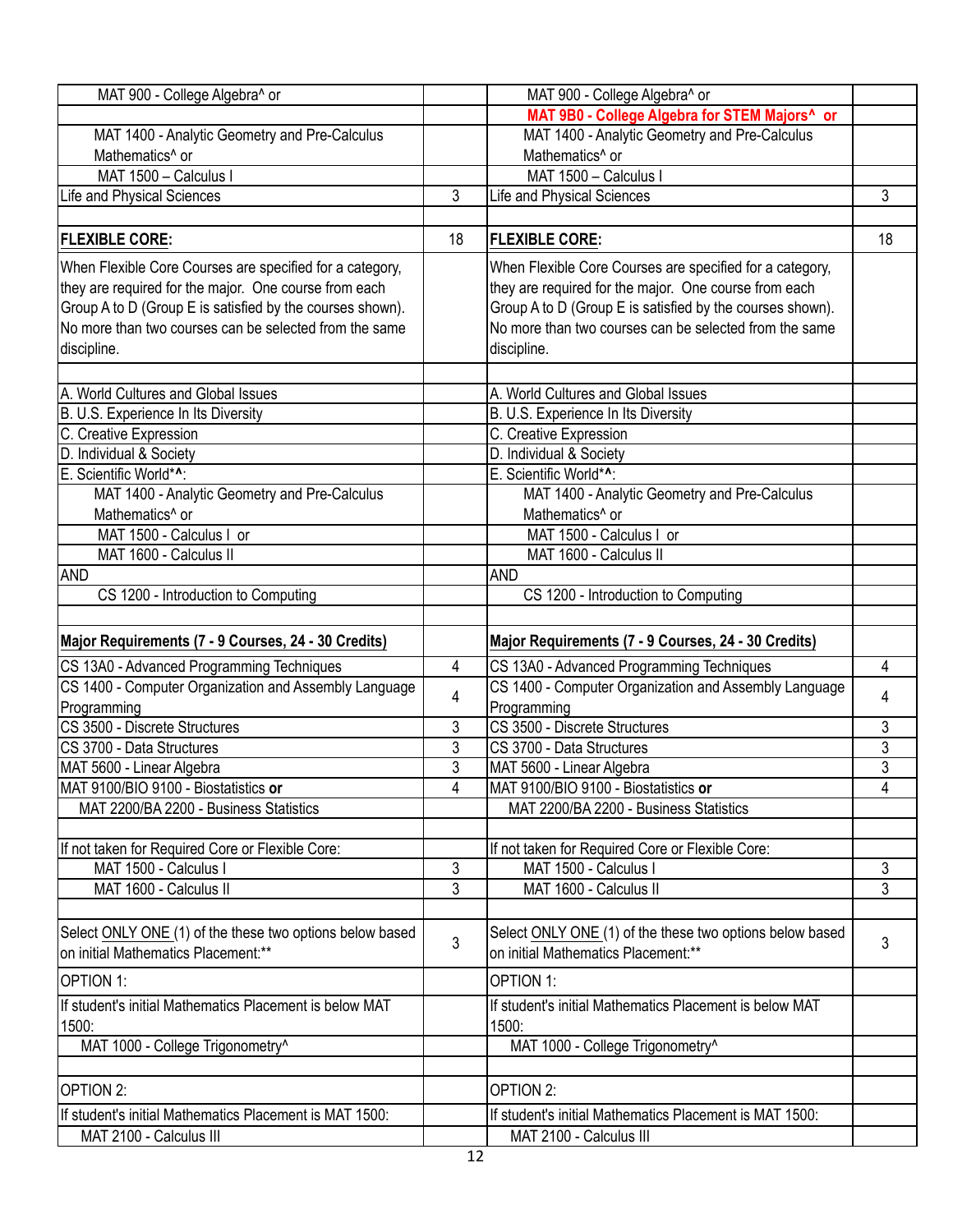| ELECTIVES: 0 - 6 credits sufficient to total 60 credits for               |                | ELECTIVES: 0 - 6 credits sufficient to total 60 credits for |                |
|---------------------------------------------------------------------------|----------------|-------------------------------------------------------------|----------------|
| the degree.                                                               |                | the degree.                                                 |                |
|                                                                           |                |                                                             |                |
| TOTAL:                                                                    | 60             | TOTAL:                                                      | 60             |
|                                                                           |                |                                                             |                |
| *This program has a waiver to require particular courses in               |                | *This program has a waiver to require particular courses in |                |
| the Common Core, otherwise more than the minimum                          |                | the Common Core, otherwise more than the minimum            |                |
| credits for the degree may be necessary.                                  |                | credits for the degree may be necessary.                    |                |
|                                                                           |                |                                                             |                |
| ^ Depending on Math placement, students may be                            |                | ^ Depending on Math placement, students may be              |                |
| required to complete MAT 900, and/or MAT 1400, and/or<br><b>MAT 1000.</b> |                | required to complete MAT 900, or MAT 9B0, and/or MAT        |                |
|                                                                           |                | 1400, and/or MAT 1000.                                      |                |
| ** Consultation with the Mathematics Department is HIGHLY                 |                | **Consultation with the Mathematics Department is HIGHLY    |                |
| recommended to ensure that the student selects the correct                |                | recommended to ensure that the student selects the correct  |                |
| option.                                                                   |                | option.                                                     |                |
|                                                                           |                |                                                             |                |
| 3. A.S. Mathematics                                                       |                |                                                             |                |
| <b>HEGIS: 5617.00</b>                                                     |                |                                                             |                |
| Program Code: 01041                                                       |                |                                                             |                |
| Change: Degree Requirements                                               |                |                                                             |                |
|                                                                           |                |                                                             |                |
| <b>FROM:</b>                                                              |                | TO:                                                         |                |
|                                                                           |                |                                                             |                |
| <b>CUNY CORE</b>                                                          |                | <b>CREDITS CUNY CORE</b>                                    | <b>CREDITS</b> |
|                                                                           |                |                                                             |                |
|                                                                           |                |                                                             |                |
| <b>REQUIRED CORE: (4 Courses, 12 Credits)</b>                             | 12             | REQUIRED CORE: (4 Courses, 12 Credits)                      | 12             |
| When Required Core Courses are specified for a category,                  |                | When Required Core Courses are specified for a category,    |                |
| they are required for the major                                           |                | they are required for the major                             |                |
| ENG 1200 - Composition I                                                  | 3              | ENG 1200 - Composition I                                    | 3              |
| ENG 2400 - Composition II                                                 | 3              | ENG 2400 - Composition II                                   | 3              |
| Mathematical and Quantitative Reasoning*^:                                | $\overline{3}$ | Mathematical and Quantitative Reasoning*^:                  | $\overline{3}$ |
| MAT 900 - College Algebra^ or                                             |                | MAT 900 - College Algebra^ or                               |                |
|                                                                           |                | MAT 9B0 - College Algebra for STEM Majors^ or               |                |
| MAT 1400 - Analytic Geometry and Pre-Calculus                             |                | MAT 1400 - Analytic Geometry and Pre-Calculus               |                |
| Mathematics <sup>^</sup> or                                               |                | Mathematics <sup>^</sup> or                                 |                |
| MAT 1500 - Calculus I                                                     |                | MAT 1500 - Calculus I                                       |                |
| Life and Physical Sciences                                                | $\overline{3}$ | Life and Physical Sciences                                  | 3              |
|                                                                           |                |                                                             |                |
| <b>FLEXIBLE CORE:</b>                                                     | 18             | <b>FLEXIBLE CORE:</b>                                       | 18             |
| When Flexible Core Courses are specified for a category,                  |                | When Flexible Core Courses are specified for a category,    |                |
| they are required for the major. One course from each                     |                | they are required for the major. One course from each       |                |
| Group A to D (Group E is satisfied by the courses shown).                 |                | Group A to D (Group E is satisfied by the courses shown).   |                |
| No more than two courses can be selected from the same                    |                | No more than two courses can be selected from the same      |                |
| discipline.                                                               |                | discipline.                                                 |                |
|                                                                           |                |                                                             |                |
| A. World Cultures and Global Issues                                       |                | A. World Cultures and Global Issues                         |                |
| B. U.S. Experience In Its Diversity                                       |                | B. U.S. Experience In Its Diversity                         |                |
| C. Creative Expression<br>D. Individual & Society                         |                | C. Creative Expression<br>D. Individual & Society           |                |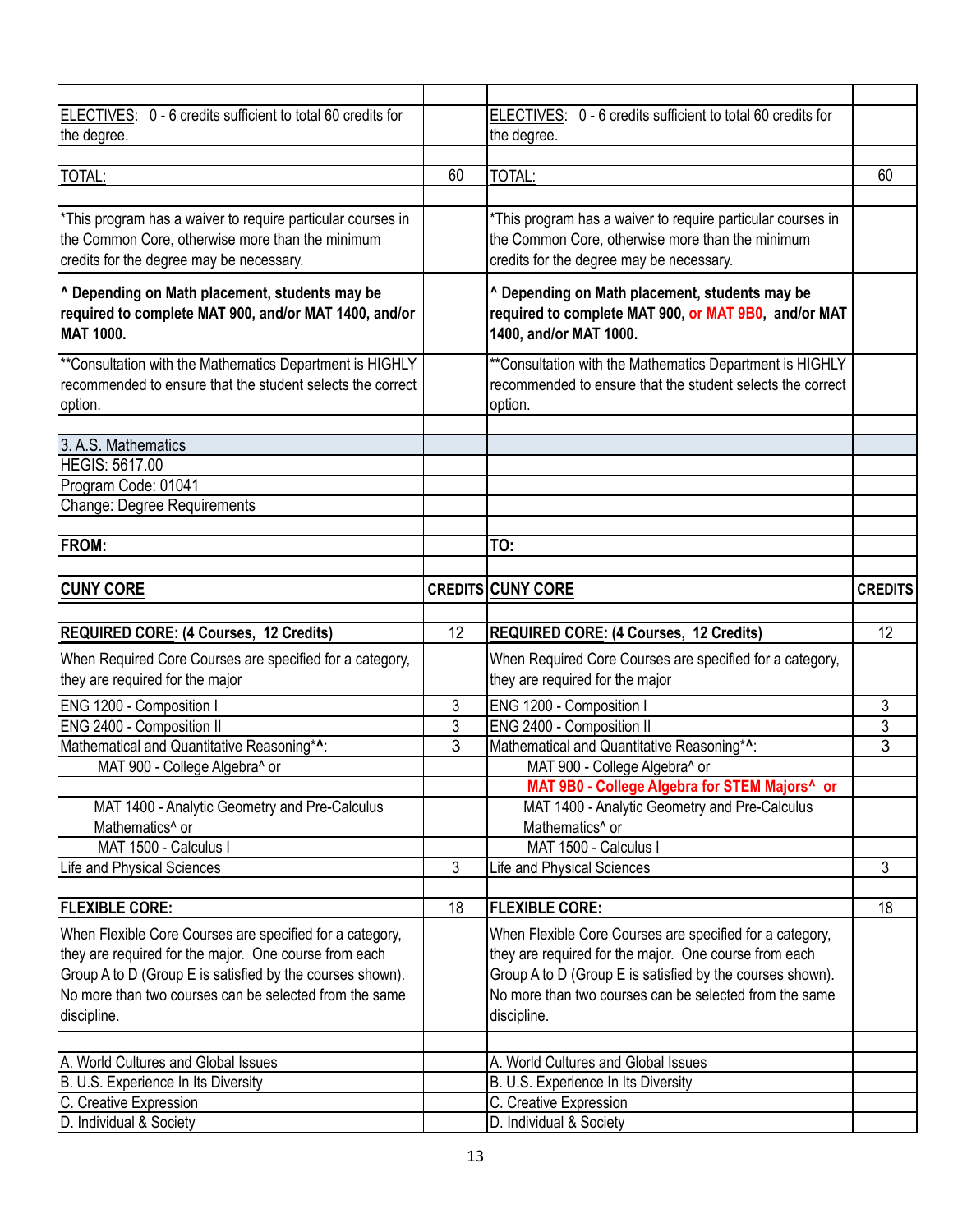| E. Scientific World*^:                                             |                | E. Scientific World*^:                                             |                |
|--------------------------------------------------------------------|----------------|--------------------------------------------------------------------|----------------|
| MAT 1400 - Analytic Geometry and Pre-Calculus                      |                | MAT 1400 - Analytic Geometry and Pre-Calculus                      |                |
| Mathematics <sup>^</sup> or                                        | 3              | Mathematics <sup>^</sup> or                                        | 3              |
| MAT 1500 - Calculus I or                                           | 3              | MAT 1500 - Calculus I or                                           | 3              |
| MAT 1600 - Calculus II                                             | 3              | MAT 1600 - Calculus II                                             | 3              |
| <b>AND</b>                                                         |                | <b>AND</b>                                                         |                |
| CS 1200 - Introduction to Computing                                | 3              | CS 1200 - Introduction to Computing                                | 3              |
|                                                                    |                |                                                                    |                |
| Major Requirements (8-10 Courses, 24 - 30 Credits)                 |                | Major Requirements (8-10 Courses, 24 - 30 Credits)                 |                |
| MAT 2100 - Calculus III                                            | 3              | MAT 2100 - Calculus III                                            | 3              |
| MAT 5500 - Differential Equations                                  | $\overline{3}$ | MAT 5500 - Differential Equations                                  | $\overline{3}$ |
| MAT 5600 - Linear Algebra                                          | 3              | MAT 5600 - Linear Algebra                                          | 3              |
| MAT 9100/BIO 9100 - Biostatistics or                               | 4              | MAT 9100/BIO 9100 - Biostatistics or                               | $\overline{4}$ |
| MAT 2200/BA 2200 - Business Statistics                             |                | MAT 2200/BA 2200 - Business Statistics                             |                |
| <b>CS 3500 - Discrete Structures</b>                               | 3              | CS 3500 - Discrete Structures                                      | 3              |
| MAT 3000 Introduction to Mathematical Concepts in Proof            | 1              | MAT 3000 Introduction to Mathematical Concepts in Proof            | 1              |
|                                                                    |                |                                                                    |                |
| If not taken for Required Core or Flexible Core:                   |                | If not taken for Required Core or Flexible Core:                   |                |
| MAT 1500 - Calculus I                                              | 3              | MAT 1500 - Calculus I                                              | 3              |
| MAT 1600 - Calculus II                                             | 3              | MAT 1600 - Calculus II                                             | $\overline{3}$ |
|                                                                    |                |                                                                    |                |
| Select ONLY ONE (1) of the these two options below based           |                | Select ONLY ONE (1) of the these two options below based           |                |
| on initial Mathematics Placement: **                               | $7 - 8$        | on initial Mathematics Placement: **                               | $7 - 8$        |
| <b>OPTION 1:</b>                                                   |                | <b>OPTION 1:</b>                                                   |                |
| If student's initial Mathematics Placement is below MAT            |                | If student's initial Mathematics Placement is below MAT            |                |
| 1500:                                                              |                | 1500:                                                              |                |
| MAT 1000 - College Trigonometry^                                   | 3              | MAT 1000 - College Trigonometry^                                   | 3              |
| <b>AND</b>                                                         |                | <b>AND</b>                                                         |                |
| Select one (1) course from the following:                          |                | Select one (1) course from the following:                          |                |
| CS 13A0 - Advanced Programming Techniques                          | 4              | CS 13A0 - Advanced Programming Techniques                          | 4              |
| MAT 1100 - Finite Mathematics                                      | 4              | MAT 1100 - Finite Mathematics                                      | 4              |
| MAT 3200 - Introduction to Set Theory                              | 4              | MAT 3200 - Introduction to Set Theory                              | 4              |
| MAT 7100 - Applications of Linear Algebra and Vector               |                | MAT 7100 - Applications of Linear Algebra and Vector               |                |
| Analysis                                                           | 4              | Analysis                                                           | 4              |
|                                                                    |                |                                                                    |                |
| OPTION 2:                                                          |                | OPTION 2:                                                          |                |
| If student's initial Mathematics Placement is MAT 1500:            |                | If student's initial Mathematics Placement is MAT 1500:            |                |
| Select two (2) courses from the following:                         | 4              | Select two (2) courses from the following:                         | 4              |
| CS 13A0 - Advanced Programming Techniques                          | 4              | CS 13A0 - Advanced Programming Techniques                          | 4              |
| MAT 1100 - Finite Mathematics                                      | 4              | MAT 1100 - Finite Mathematics                                      | 4              |
| MAT 3200 - Introduction to Set Theory                              | 4              | MAT 3200 - Introduction to Set Theory                              | 4              |
| MAT 7100 - Applications of Linear Algebra and Vector               |                | MAT 7100 - Applications of Linear Algebra and Vector               |                |
| Analysis                                                           | 4              | Analysis                                                           | 4              |
|                                                                    |                |                                                                    |                |
| <b>ELECTIVES:</b> 0 - 6 credits sufficient to total 60 credits for |                | <b>ELECTIVES:</b> 0 - 6 credits sufficient to total 60 credits for |                |
| the degree.                                                        | $0 - 6$        | the degree.                                                        | $0 - 6$        |
|                                                                    |                |                                                                    |                |
| TOTAL:                                                             | 60             | <b>TOTAL:</b>                                                      | 60             |
|                                                                    |                |                                                                    |                |
|                                                                    |                |                                                                    |                |
|                                                                    |                |                                                                    |                |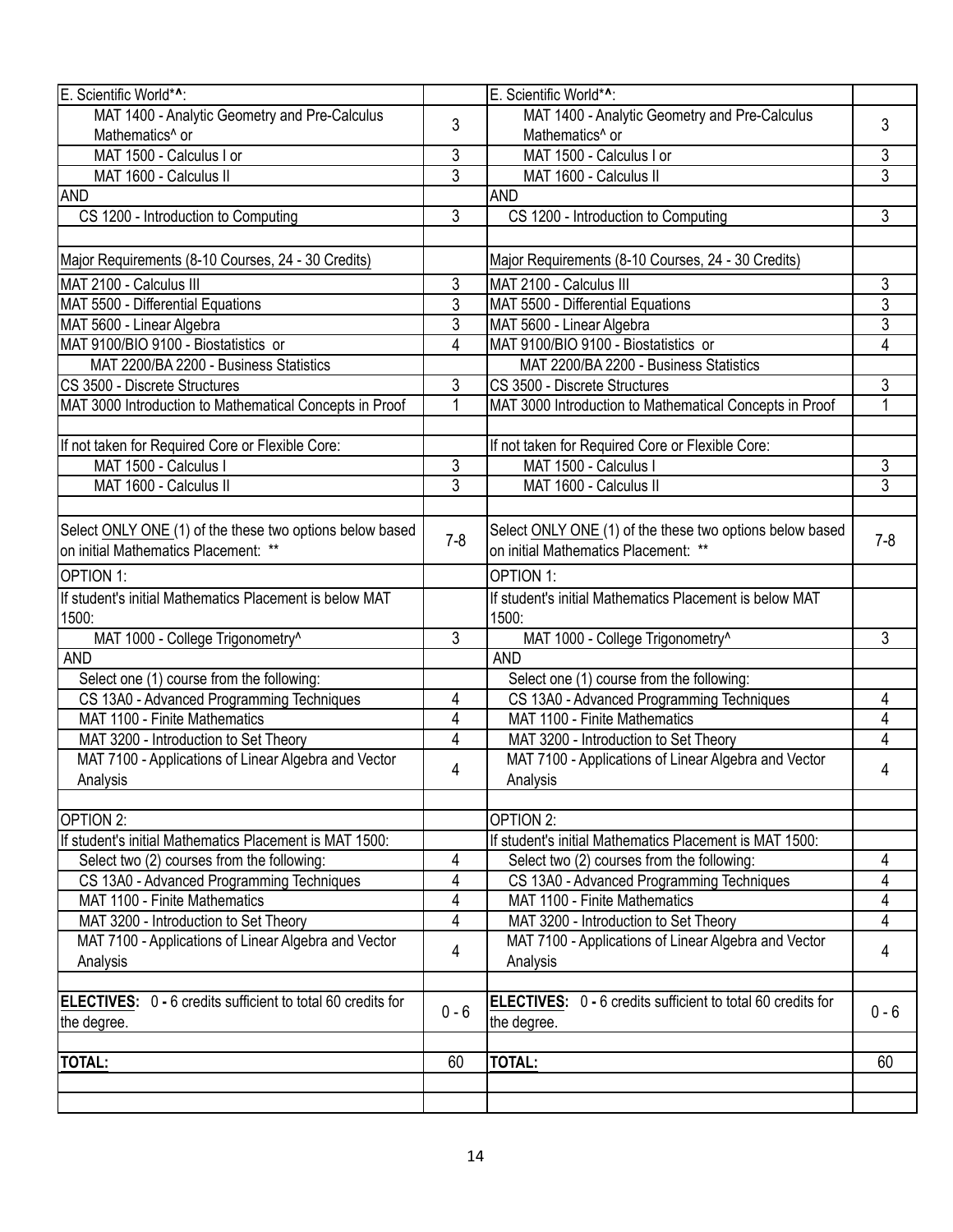| *This program has a waiver to require particular courses in |                |                                                             |                |
|-------------------------------------------------------------|----------------|-------------------------------------------------------------|----------------|
|                                                             |                | *This program has a waiver to require particular courses in |                |
| the Common Core, otherwise more than the minimum            |                | the Common Core, otherwise more than the minimum            |                |
| credits for the degree may be necessary.                    |                | credits for the degree may be necessary.                    |                |
| ^ Depending on Math placement, students may be              |                | ^ Depending on Math placement, students may be              |                |
| required to complete MAT 900, and/or MAT 1400 and           |                | required to complete MAT 900, or MAT 9B0, and/or MAT        |                |
| MAT 1000.                                                   |                | 1400 and MAT 1000.                                          |                |
| ** Consultation with the Mathematics Department is HIGHLY   |                | ** Consultation with the Mathematics Department is HIGHLY   |                |
| recommended to ensure that the student selects the correct  |                | recommended to ensure that the student selects the correct  |                |
| option.                                                     |                | option.                                                     |                |
|                                                             |                |                                                             |                |
| <b>Department of Physical Sciences</b>                      |                |                                                             |                |
| 1. A.S. Chemistry                                           |                |                                                             |                |
| <b>HEGIS: 5619.00</b>                                       |                |                                                             |                |
| Program Code: 01043                                         |                |                                                             |                |
| <b>Change: Degree Requirements</b>                          |                |                                                             |                |
|                                                             |                |                                                             |                |
| FROM:                                                       |                | TO:                                                         |                |
|                                                             |                |                                                             |                |
| <b>CUNY CORE</b>                                            |                | <b>CREDITS CUNY CORE</b>                                    | <b>CREDITS</b> |
|                                                             |                |                                                             |                |
| <b>REQUIRED CORE:</b> (4 Courses, 13Credits)                | 13             | <b>REQUIRED CORE:</b> (4 Courses, 13Credits)                | 13             |
| When Required Core Courses are specified for a category,    |                |                                                             |                |
|                                                             |                | When Required Core Courses are specified for a category,    |                |
| they are required for the major                             |                | they are required for the major                             |                |
| ENG 1200 - Composition I                                    | $\mathfrak{Z}$ | ENG 1200 - Composition I                                    | 3              |
| ENG 2400 - Composition II                                   | 3              | ENG 2400 - Composition II                                   | $\overline{3}$ |
| Mathematical and Quantitative Reasoning*:                   | 3              | Mathematical and Quantitative Reasoning*:                   | 3              |
|                                                             |                | MAT 9B0 - College Algebra for STEM Majors or                |                |
| MAT 900 - College Algebra or                                |                | MAT 900 - College Algebra or                                |                |
| MAT 1400 - Analytic Geometry and Pre-Calculus               |                | MAT 1400 - Analytic Geometry and Pre-Calculus               |                |
| Mathematics <sup>^</sup> or                                 |                | Mathematics <sup>^</sup> or                                 |                |
| MAT 1500 - Calculus I                                       |                | MAT 1500 - Calculus I                                       |                |
| Life and Physical Sciences*:                                | 4              | Life and Physical Sciences*:                                | 4              |
| CHM 1100 - General Chemistry I                              |                | CHM 1100 - General Chemistry I                              |                |
|                                                             |                |                                                             |                |
| <b>FLEXIBLE CORE:</b> (6 Courses, 20 Credits)               | 20             | <b>FLEXIBLE CORE:</b> (6 Courses, 20 Credits)               | 20             |
| When Flexible Core Courses are specified for a category,    |                | When Flexible Core Courses are specified for a category,    |                |
| they are required for the major. One course from each       |                | they are required for the major. One course from each       |                |
| Group A to D (Group E is satisfied by the courses shown).   |                | Group A to D (Group E is satisfied by the courses shown).   |                |
| No more than two courses can be selected from the same      |                | No more than two courses can be selected from the same      |                |
| discipline.                                                 |                | discipline.                                                 |                |
| A. World Cultures and Global Issues                         |                | A. World Cultures and Global Issues                         |                |
| B. U.S. Experience In Its Diversity                         |                | B. U.S. Experience In Its Diversity                         |                |
| C. Creative Expression                                      |                | C. Creative Expression                                      |                |
| D. Individual & Society                                     |                | D. Individual & Society                                     |                |
| E. Scientific World*:                                       |                | E. Scientific World*:                                       |                |
| CHM 1200 - General Chemistry II                             |                | CHM 1200 - General Chemistry II                             |                |
| PHY 1300 - Advanced General Physics I                       |                | PHY 1300 - Advanced General Physics I                       |                |
|                                                             |                |                                                             |                |
| DEPARTMENT REQUIREMENTS (7 Courses, 26 - 27                 |                | <b>DEPARTMENT REQUIREMENTS</b> (7 Courses, 26 - 27          |                |
| Credits)                                                    |                | Credits)                                                    |                |
|                                                             |                |                                                             |                |
| Additional Physical Sciences Requirements (3 Courses, 14    | 14             | Additional Physical Sciences Requirements (3 Courses, 14    | 14             |
| Credits)                                                    |                | Credits)                                                    |                |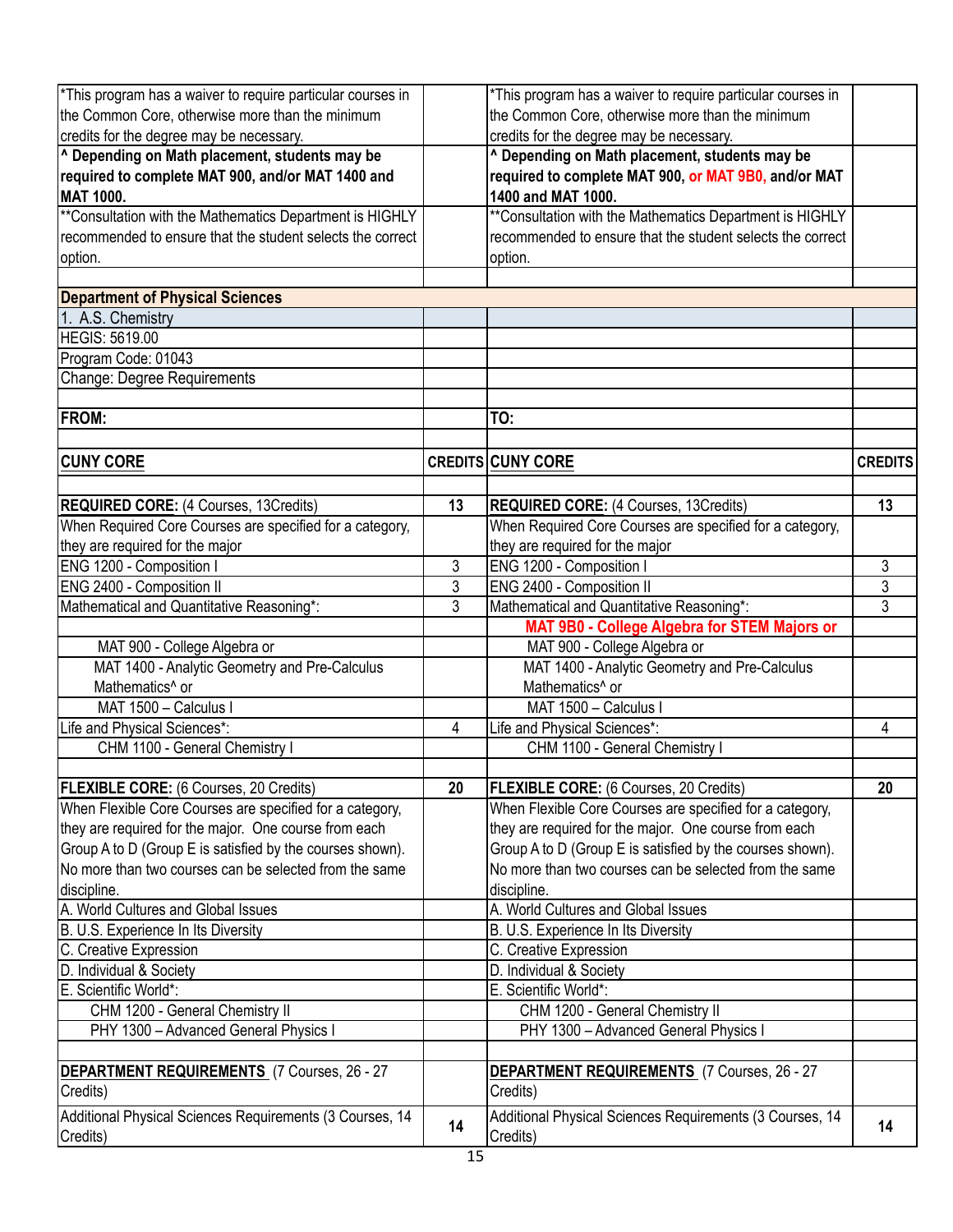| CHM 3100 - Organic Chemistry I                                                               | 5                   | CHM 3100 - Organic Chemistry I                                                               | 5                                |
|----------------------------------------------------------------------------------------------|---------------------|----------------------------------------------------------------------------------------------|----------------------------------|
| CHM 3200 - Organic Chemistry II                                                              | 5                   | CHM 3200 - Organic Chemistry II                                                              | 5                                |
| PHY 1400 - Advanced General Physics II                                                       | 4                   | PHY 1400 - Advanced General Physics II                                                       | 4                                |
|                                                                                              |                     |                                                                                              |                                  |
| Additional Mathematics Requirements (2 Courses, 6<br>Credits)                                | 6                   | Additional Mathematics Requirements (2 Courses, 6<br>Credits)                                | 6                                |
| Select Two (2) additional courses beyond the Mathematical                                    |                     | Select Two (2) additional courses beyond the Mathematical                                    |                                  |
| and Quantitative Reasoning (MQR) course from the                                             |                     | and Quantitative Reasoning (MQR) course from the                                             |                                  |
| following:                                                                                   |                     | following:                                                                                   |                                  |
| MAT 1000 - College Trigonometry^                                                             |                     | MAT 1000 - College Trigonometry^                                                             |                                  |
| MAT 1400 - Analytic Geometry and Pre-Calculus                                                |                     | MAT 1400 - Analytic Geometry and Pre-Calculus                                                |                                  |
| Mathematics (Recommended)                                                                    |                     | Mathematics (Recommended)                                                                    |                                  |
| MAT 1500 - Calculus I (Recommended)                                                          |                     | MAT 1500 - Calculus I (Recommended)                                                          |                                  |
| MAT 1600 - Calculus II (Recommended)                                                         |                     | MAT 1600 - Calculus II (Recommended)                                                         |                                  |
| MAT 2100 - Calculus III                                                                      |                     | MAT 2100 - Calculus III                                                                      |                                  |
| MAT 5500 - Differential Equations                                                            |                     | MAT 5500 - Differential Equations                                                            |                                  |
| MAT 5600 - Linear Algebra                                                                    |                     | MAT 5600 - Linear Algebra                                                                    |                                  |
|                                                                                              |                     |                                                                                              |                                  |
| Additional Science and Mathematics Electives (2 Courses, 6<br>- 7 Credits)                   | 6 to 7              | Additional Science and Mathematics Electives (2 Courses, 6<br>- 7 Credits)                   | 6 to 7                           |
| Elective Credits in CHM, CS, EGR, EPS, MAT, PHY, or SCI                                      |                     | Elective Credits in CHM, CS, EGR, EPS, MAT, PHY, or SCI                                      |                                  |
|                                                                                              |                     |                                                                                              |                                  |
| ELECTIVES: 0 - 1 credits sufficient to meet the required<br>total 60 credits for the degree. | $0$ to 1            | ELECTIVES: 0 - 1 credits sufficient to meet the required<br>total 60 credits for the degree. | $0$ to 1                         |
|                                                                                              |                     |                                                                                              |                                  |
| <b>TOTAL CREDITS: 60</b>                                                                     | 60                  | <b>TOTAL CREDITS: 60</b>                                                                     | 60                               |
|                                                                                              |                     |                                                                                              |                                  |
| <sup>*</sup> This program has a waiver to require particular courses in                      |                     | *This program has a waiver to require particular courses in                                  |                                  |
| the Common Core, otherwise more than the minimum                                             |                     | the Common Core, otherwise more than the minimum                                             |                                  |
| credits for the degree may be necessary.                                                     |                     | credits for the degree may be necessary.                                                     |                                  |
| <sup>1</sup> Depending on Math placement, students may be required                           |                     | <sup>^</sup> Depending on Math placement, students may be required                           |                                  |
| to select MAT 1000                                                                           |                     | to select MAT 1000                                                                           |                                  |
|                                                                                              |                     |                                                                                              |                                  |
| 2. A.S. Earth and Planetary Sciences                                                         |                     |                                                                                              |                                  |
| <b>HEGIS: 5499.00</b>                                                                        |                     |                                                                                              |                                  |
| Program Code: 34242                                                                          |                     |                                                                                              |                                  |
| Change: Degree Requirements                                                                  |                     |                                                                                              |                                  |
|                                                                                              |                     |                                                                                              |                                  |
| <b>FROM:</b>                                                                                 |                     | TO:                                                                                          |                                  |
|                                                                                              |                     |                                                                                              |                                  |
| <b>CUNY CORE</b>                                                                             |                     | <b>CREDITS CUNY CORE</b>                                                                     | <b>CREDITS</b>                   |
|                                                                                              |                     |                                                                                              |                                  |
| <b>REQUIRED CORE:</b> (4 Courses, 13 Credits)                                                | 13                  | <b>REQUIRED CORE:</b> (4 Courses, 13 Credits)                                                | 13                               |
| When Required Core Courses are specified for a                                               |                     | When Required Core Courses are specified for a                                               |                                  |
| category, they are required for the major                                                    |                     | category, they are required for the major                                                    |                                  |
| ENG 1200 - Composition I                                                                     | 3                   | ENG 1200 - Composition I                                                                     | 3                                |
| ENG 2400 - Composition II                                                                    | 3<br>$\overline{3}$ | ENG 2400 - Composition II                                                                    | $\overline{3}$<br>$\overline{3}$ |
| Mathematical & Quantitative Reasoning*:                                                      |                     | Mathematical & Quantitative Reasoning*:                                                      |                                  |
|                                                                                              |                     | MAT 9B0 - College Algebra for STEM Majors or                                                 |                                  |
| MAT 900 - College Algebra or                                                                 |                     | MAT 900 - College Algebra or                                                                 |                                  |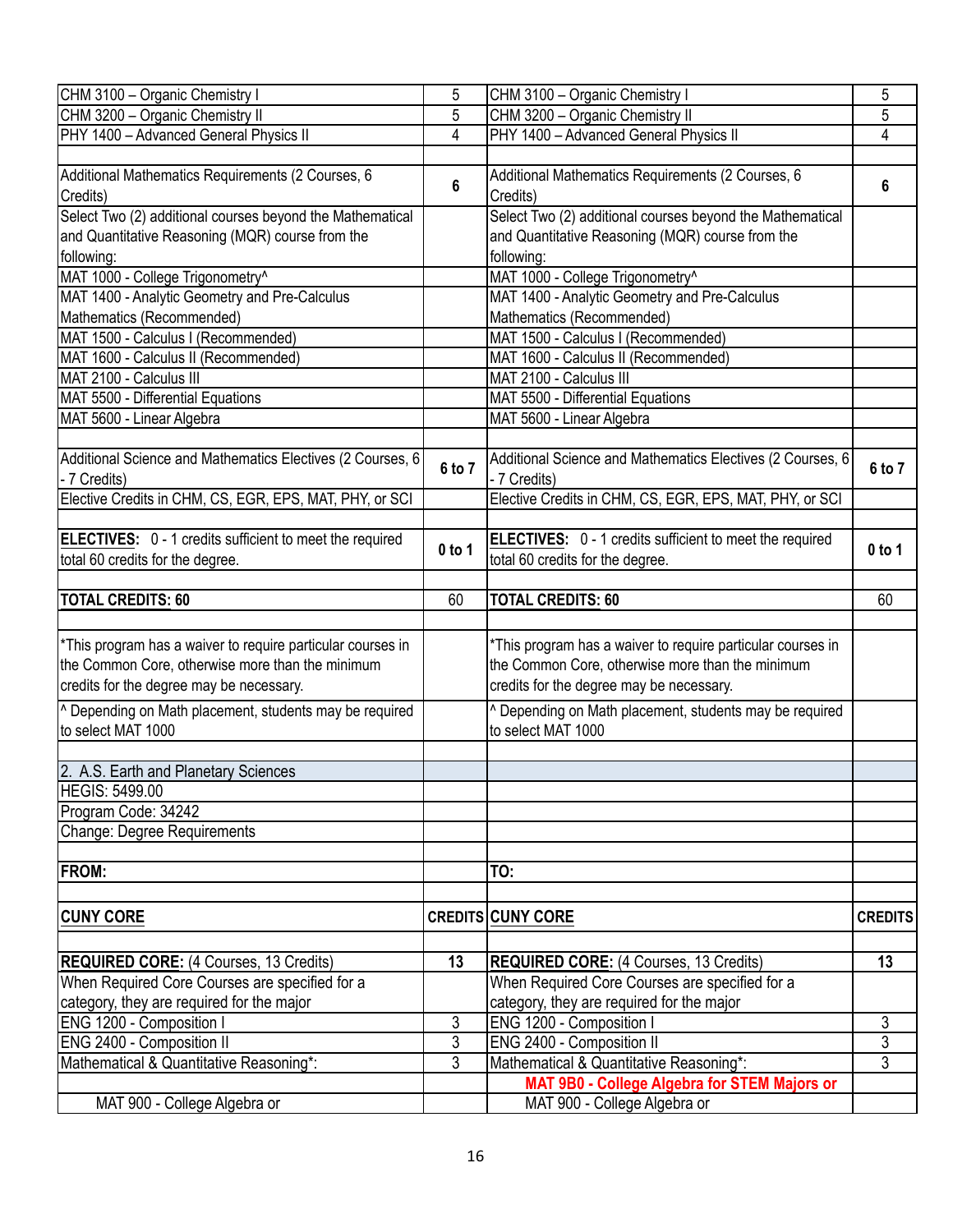| MAT 1400 - Analytic Geometry and Pre-Calculus                    |                | MAT 1400 - Analytic Geometry and Pre-Calculus                    |    |
|------------------------------------------------------------------|----------------|------------------------------------------------------------------|----|
| Mathematics <sup>^</sup> or                                      |                | Mathematics <sup>^</sup> or                                      |    |
| MAT 1500 - Calculus I                                            |                | MAT 1500 - Calculus I                                            |    |
| Life and Physical Sciences*:                                     | $\overline{4}$ | Life and Physical Sciences*:                                     | 4  |
| CHM 1100 - General Chemistry I                                   |                | CHM 1100 - General Chemistry I                                   |    |
|                                                                  |                |                                                                  |    |
| <b>FLEXIBLE CORE:</b> (6 Courses, 20 Credits)                    | 20             | <b>FLEXIBLE CORE:</b> (6 Courses, 20 Credits)                    | 20 |
| When Flexible Core Courses are specified for a category,         |                | When Flexible Core Courses are specified for a category,         |    |
| they are required for the major. One course from each            |                | they are required for the major. One course from each            |    |
| Group A to D (Group E is satisfied by the courses shown).        |                | Group A to D (Group E is satisfied by the courses shown).        |    |
| No more than two courses can be selected from the same           |                | No more than two courses can be selected from the same           |    |
| discipline.                                                      |                | discipline.                                                      |    |
| A. World Cultures and Global Issues                              |                | A. World Cultures and Global Issues                              |    |
| B. U.S. Experience In Its Diversity                              |                | B. U.S. Experience In Its Diversity                              |    |
| C. Creative Expression                                           |                | C. Creative Expression                                           |    |
| D. Individual & Society                                          |                | D. Individual & Society                                          |    |
| E. Scientific World*:                                            |                | E. Scientific World*:                                            |    |
| EPS 3100 - Meteorology                                           |                | EPS 3100 - Meteorology                                           |    |
| EPS 3800 - Introduction to Earth Science                         |                | EPS 3800 - Introduction to Earth Science                         |    |
|                                                                  |                |                                                                  |    |
| DEPARTMENT REQUIREMENTS (7 Courses, 26                           |                | <b>DEPARTMENT REQUIREMENTS</b> (7 Courses, 26                    |    |
| Credits)                                                         | 26             | Credits)                                                         | 26 |
|                                                                  |                |                                                                  |    |
| Additional Physical Sciences Requirements (5 Courses, 20         |                | Additional Physical Sciences Requirements (5 Courses, 20         |    |
| Credits)                                                         |                | Credits)                                                         |    |
| EPS 3200 - Oceanography                                          | 4              | EPS 3200 - Oceanography                                          | 4  |
| EPS 3300 - Physical Geography                                    | 4              | EPS 3300 - Physical Geography                                    | 4  |
| EPS 3500 - Astronomy                                             | 4              | EPS 3500 - Astronomy                                             | 4  |
| EPS 3600 - Planetology                                           | 4              | EPS 3600 - Planetology                                           | 4  |
| PHY 1100 - General Physics I                                     | 4              | PHY 1100 - General Physics I                                     | 4  |
|                                                                  |                |                                                                  |    |
| Additional Mathematics Requirements (2 Courses, 6                | $6\phantom{1}$ | Additional Mathematics Requirements (2 Courses, 6                | 6  |
| Credits)                                                         |                | Credits)                                                         |    |
| Select Two (2) additional courses beyond the Mathematical        |                | Select Two (2) additional courses beyond the Mathematical        |    |
| and Quantitative Reasoning (MQR) course from the                 |                | and Quantitative Reasoning (MQR) course from the                 |    |
| following:                                                       |                | following:                                                       |    |
| MAT 1000 - College Trigonometry^                                 |                | MAT 1000 - College Trigonometry^                                 |    |
| MAT 1400 - Analytic Geometry and Pre-Calculus                    |                | MAT 1400 - Analytic Geometry and Pre-Calculus                    |    |
| Mathematics (Recommended)                                        |                | Mathematics (Recommended)                                        |    |
| MAT 1500 - Calculus I (Recommended)                              |                | MAT 1500 - Calculus I (Recommended)                              |    |
| MAT 1600 - Calculus II (Recommended)                             |                | MAT 1600 - Calculus II (Recommended)                             |    |
| MAT 2100 - Calculus III                                          |                | MAT 2100 - Calculus III                                          |    |
| MAT 5500 - Differential Equations                                |                | MAT 5500 - Differential Equations                                |    |
| MAT 5600 - Linear Algebra                                        |                | MAT 5600 - Linear Algebra                                        |    |
|                                                                  |                |                                                                  |    |
| <b>ELECTIVES:</b> 1 credit sufficient to meet the required total | 1              | <b>ELECTIVES:</b> 1 credit sufficient to meet the required total | 1  |
| 60 credits for the degree.                                       |                | 60 credits for the degree.                                       |    |
|                                                                  |                |                                                                  |    |
| <b>TOTAL CREDITS: 60</b>                                         | 60             | <b>TOTAL CREDITS: 60</b>                                         | 60 |
|                                                                  |                |                                                                  |    |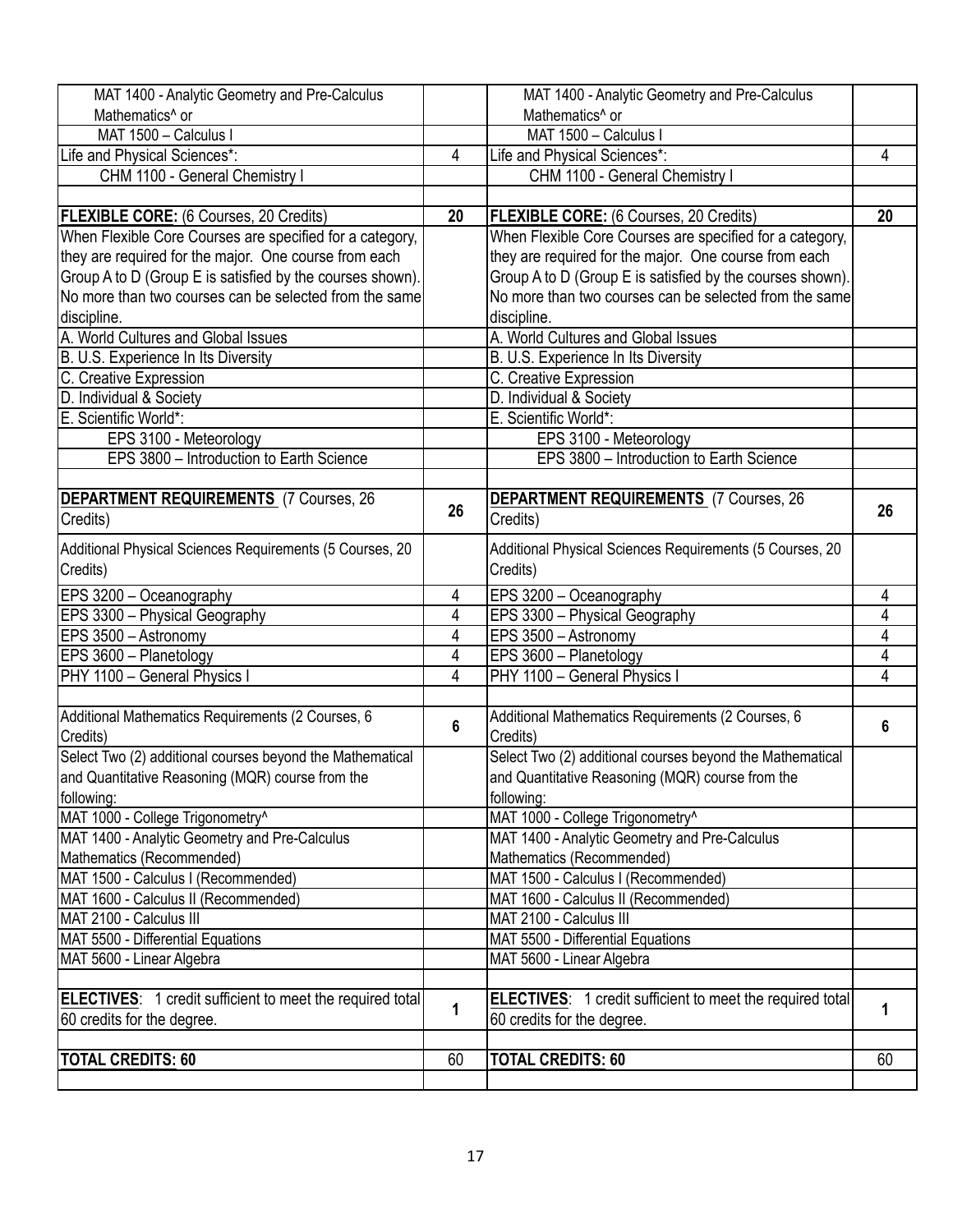| <sup>*</sup> This program has a waiver to require particular courses |           | *This program has a waiver to require particular courses  |                |
|----------------------------------------------------------------------|-----------|-----------------------------------------------------------|----------------|
| in the Common Core, otherwise more than the minimum                  |           | in the Common Core, otherwise more than the minimum       |                |
| credits for the degree may be necessary.                             |           | credits for the degree may be necessary.                  |                |
| <sup>^</sup> Depending on Math placement, students may be required   |           | ^ Depending on Math placement, students may be required   |                |
| to select MAT 1000                                                   |           | to select MAT 1000                                        |                |
|                                                                      |           |                                                           |                |
| 3. A.S. Engineering Science                                          |           |                                                           |                |
| <b>HEGIS: 5609.00</b>                                                |           |                                                           |                |
| Program Code: 87212                                                  |           |                                                           |                |
| Change: Degree Requirements                                          |           |                                                           |                |
|                                                                      |           |                                                           |                |
| <b>FROM:</b>                                                         |           | TO:                                                       |                |
|                                                                      |           |                                                           |                |
| <b>CUNY CORE</b>                                                     |           | <b>CREDITS CUNY CORE</b>                                  | <b>CREDITS</b> |
|                                                                      |           |                                                           |                |
|                                                                      |           |                                                           |                |
| <b>REQUIRED CORE:</b> (4 Courses, 13 Credits)                        | 13        | <b>REQUIRED CORE:</b> (4 Courses, 13 Credits)             | 13             |
| When Required Core Courses are specified for a category,             |           | When Required Core Courses are specified for a category,  |                |
| they are required for the major                                      |           | they are required for the major                           |                |
| ENG 1200 - Composition I                                             | 3         | ENG 1200 - Composition I                                  | 3              |
| ENG 2400 - Composition II                                            | 3         | ENG 2400 - Composition II                                 | 3              |
| Mathematical & Quantitative Reasoning*:                              | 3         | Mathematical & Quantitative Reasoning*:                   | $\overline{3}$ |
|                                                                      |           | MAT 9B0 - College Algebra for STEM Majors or              |                |
| MAT 900 - College Algebra or                                         |           | MAT 900 - College Algebra or                              |                |
| MAT 1400 - Analytic Geometry and Pre-Calculus                        |           | MAT 1400 - Analytic Geometry and Pre-Calculus             |                |
| Mathematics or                                                       |           | Mathematics or                                            |                |
| MAT 1500 - Calculus I                                                |           | MAT 1500 - Calculus I                                     |                |
|                                                                      | 4         | Life and Physical Sciences*:                              | 4              |
| Life and Physical Sciences*:<br>CHM 1100 - General Chemistry I       |           | CHM 1100 - General Chemistry I                            |                |
|                                                                      |           |                                                           |                |
| <b>FLEXIBLE CORE:</b> (6 Courses, 20 Credits)                        | 20        | FLEXIBLE CORE: (6 Courses, 20 Credits)                    | 20             |
| When Flexible Core Courses are specified for a category,             |           | When Flexible Core Courses are specified for a category,  |                |
| they are required for the major. One course from each                |           | they are required for the major. One course from each     |                |
| Group A to D (Group E is satisfied by the courses shown).            |           | Group A to D (Group E is satisfied by the courses shown). |                |
| No more than two courses can be selected from the same               |           | No more than two courses can be selected from the same    |                |
| discipline.                                                          |           | discipline.                                               |                |
|                                                                      |           |                                                           |                |
| A. World Cultures and Global Issues                                  |           | A. World Cultures and Global Issues                       |                |
| B. U.S. Experience In Its Diversity                                  |           | B. U.S. Experience In Its Diversity                       |                |
| C. Creative Expression                                               |           | C. Creative Expression                                    |                |
| D. Individual & Society                                              |           | D. Individual & Society                                   |                |
| E. Scientific World*:                                                |           | E. Scientific World*:                                     |                |
| CHM 1200 - General Chemistry II                                      |           | CHM 1200 - General Chemistry II                           |                |
| PHY 1300 - Advanced General Physics I                                |           | PHY 1300 - Advanced General Physics I                     |                |
|                                                                      |           |                                                           |                |
| DEPARTMENT REQUIREMENTS (9 to 12 Courses, 28 to                      | $28 - 37$ | <b>DEPARTMENT REQUIREMENTS</b> (9 to 12 Courses, 28 to    | $28 - 37$      |
| 37 Credits)                                                          |           | 37 Credits)                                               |                |
| Additional Physical Sciences Requirements (4 Courses, 13             | 13        | Additional Physical Sciences Requirements (4 Courses, 13  | 13             |
| Credits)                                                             |           | Credits)                                                  |                |
| PHY 1400 - Advanced General Physics II                               | 4         | PHY 1400 - Advanced General Physics II                    | 4              |
| EGR 2100 - Engineering Design                                        | 3         | EGR 2100 - Engineering Design                             | 3              |
|                                                                      |           |                                                           |                |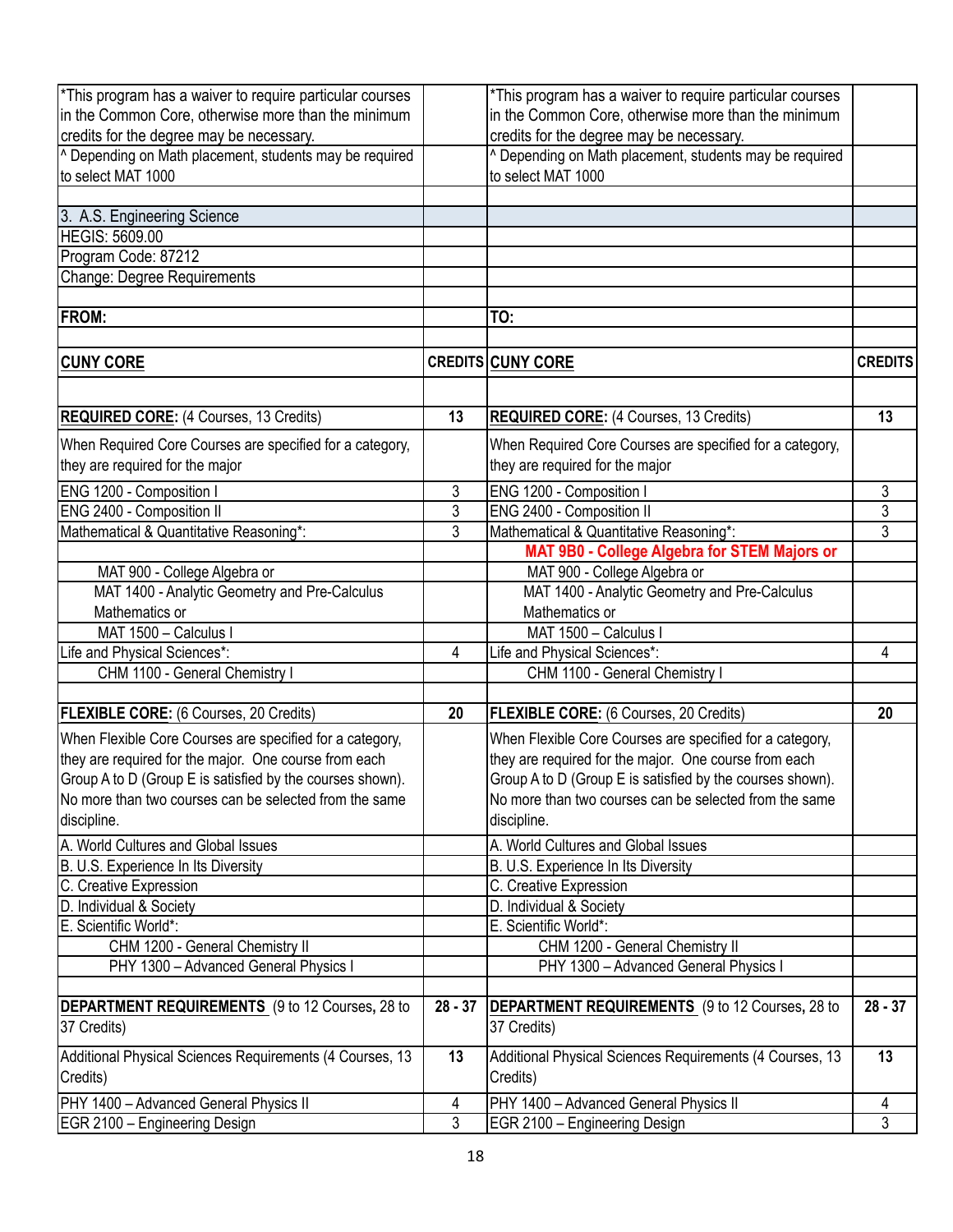| EGR 2200 - Introduction to Electrical Engineering                  | $\mathfrak{Z}$ | EGR 2200 - Introduction to Electrical Engineering                | 3              |
|--------------------------------------------------------------------|----------------|------------------------------------------------------------------|----------------|
| EGR 2300 - Introduction to Engineering Thermodynamics              | $\overline{3}$ | EGR 2300 - Introduction to Engineering Thermodynamics            | $\overline{3}$ |
|                                                                    |                |                                                                  |                |
| Additional Mathematics Requirements (5 - 8 Courses, 15 -           |                | 15 - 24 Additional Mathematics Requirements (5 - 8 Courses, 15 - | $15 - 24$      |
| 24 Credits)                                                        |                | 24 Credits)                                                      |                |
|                                                                    |                |                                                                  |                |
| Select five (5) to eight (8) additional courses beyond the         |                | Select five (5) to eight (8) additional courses beyond the       |                |
| Mathematical and Quantitative Reasoning (MQR) course               |                | Mathematical and Quantitative Reasoning (MQR) course             |                |
| from the following:                                                |                | from the following:                                              |                |
|                                                                    |                |                                                                  |                |
| CS 1200 - Introduction to Computing                                |                | CS 1200 - Introduction to Computing                              |                |
| MAT 1000 - College Trigonometry^                                   |                | MAT 1000 - College Trigonometry^                                 |                |
| MAT 1400 - Analytic Geometry and Pre-Calculus                      |                | MAT 1400 - Analytic Geometry and Pre-Calculus                    |                |
| Mathematics (Recommended)                                          |                | Mathematics (Recommended)                                        |                |
| MAT 1500 - Calculus I (Recommended)                                |                | MAT 1500 - Calculus I (Recommended)                              |                |
|                                                                    |                |                                                                  |                |
| MAT 1600 - Calculus II (Recommended)                               |                | MAT 1600 - Calculus II (Recommended)                             |                |
| MAT 2100 - Calculus III                                            |                | MAT 2100 - Calculus III                                          |                |
| MAT 5500 - Differential Equations                                  |                | MAT 5500 - Differential Equations                                |                |
| MAT 5600 - Linear Algebra                                          |                | MAT 5600 - Linear Algebra                                        |                |
|                                                                    |                |                                                                  |                |
| ELECTIVES: 0 credits sufficient to meet the required total         |                | ELECTIVES: 0 credits sufficient to meet the required total       |                |
|                                                                    | $\mathbf{0}$   |                                                                  | 0              |
| of 61 to 70 credits for the degree.                                |                | of 61 to 70 credits for the degree.                              |                |
|                                                                    |                |                                                                  |                |
| <b>TOTAL CREDITS: 61 - 70</b>                                      |                | 61 - 70   TOTAL CREDITS: 61 - 70                                 | $61 - 70$      |
|                                                                    |                |                                                                  |                |
|                                                                    |                |                                                                  |                |
| *This program has a waiver to require particular courses in        |                | *This program has a waiver to require particular courses in      |                |
| the Common Core, otherwise more than the minimum                   |                | the Common Core, otherwise more than the minimum                 |                |
| credits for the degree may be necessary.                           |                | credits for the degree may be necessary.                         |                |
| <sup>^</sup> Depending on Math placement, students may be required |                | ^ Depending on Math placement, students may be required          |                |
|                                                                    |                |                                                                  |                |
| to select MAT 1000                                                 |                | to select MAT 1000                                               |                |
|                                                                    |                |                                                                  |                |
| 4. A.S. Physics                                                    |                |                                                                  |                |
| <b>HEGIS: 5619.00</b>                                              |                |                                                                  |                |
| Program Code: 01042                                                |                |                                                                  |                |
|                                                                    |                |                                                                  |                |
| Change: Degree Requirements                                        |                |                                                                  |                |
|                                                                    |                |                                                                  |                |
| FROM:                                                              |                | TO:                                                              |                |
|                                                                    |                |                                                                  |                |
|                                                                    |                |                                                                  |                |
| <b>CUNY CORE</b>                                                   |                | <b>CREDITS CUNY CORE</b>                                         | <b>CREDITS</b> |
|                                                                    |                |                                                                  |                |
|                                                                    |                |                                                                  |                |
| <b>REQUIRED CORE:</b> (4 Courses, 13 Credits)                      | 13             | <b>REQUIRED CORE: (4 Courses, 13 Credits)</b>                    | 13             |
|                                                                    |                |                                                                  |                |
| When Required Core Courses are specified for a                     |                | When Required Core Courses are specified for a                   |                |
| category, they are required for the major                          |                | category, they are required for the major                        |                |
|                                                                    |                |                                                                  |                |
| ENG 1200 - Composition I                                           | 3              | ENG 1200 - Composition I                                         | 3              |
| ENG 2400 - Composition II                                          | 3              | ENG 2400 - Composition II                                        | 3              |
| Mathematical & Quantitative Reasoning*:                            | 4              | Mathematical & Quantitative Reasoning*:                          | $\overline{4}$ |
| Mathematical and Quantitative Reasoning*:                          | $\mathfrak{Z}$ | Mathematical and Quantitative Reasoning*:                        | $\overline{3}$ |
|                                                                    |                | MAT 9B0 - College Algebra for STEM Majors or                     |                |
|                                                                    |                |                                                                  |                |
| MAT 900 - College Algebra or                                       |                | MAT 900 - College Algebra or                                     |                |
| MAT 1400 - Analytic Geometry and Pre-Calculus                      |                | MAT 1400 - Analytic Geometry and Pre-Calculus                    |                |
| Mathematics or                                                     |                | Mathematics or                                                   |                |
|                                                                    |                |                                                                  |                |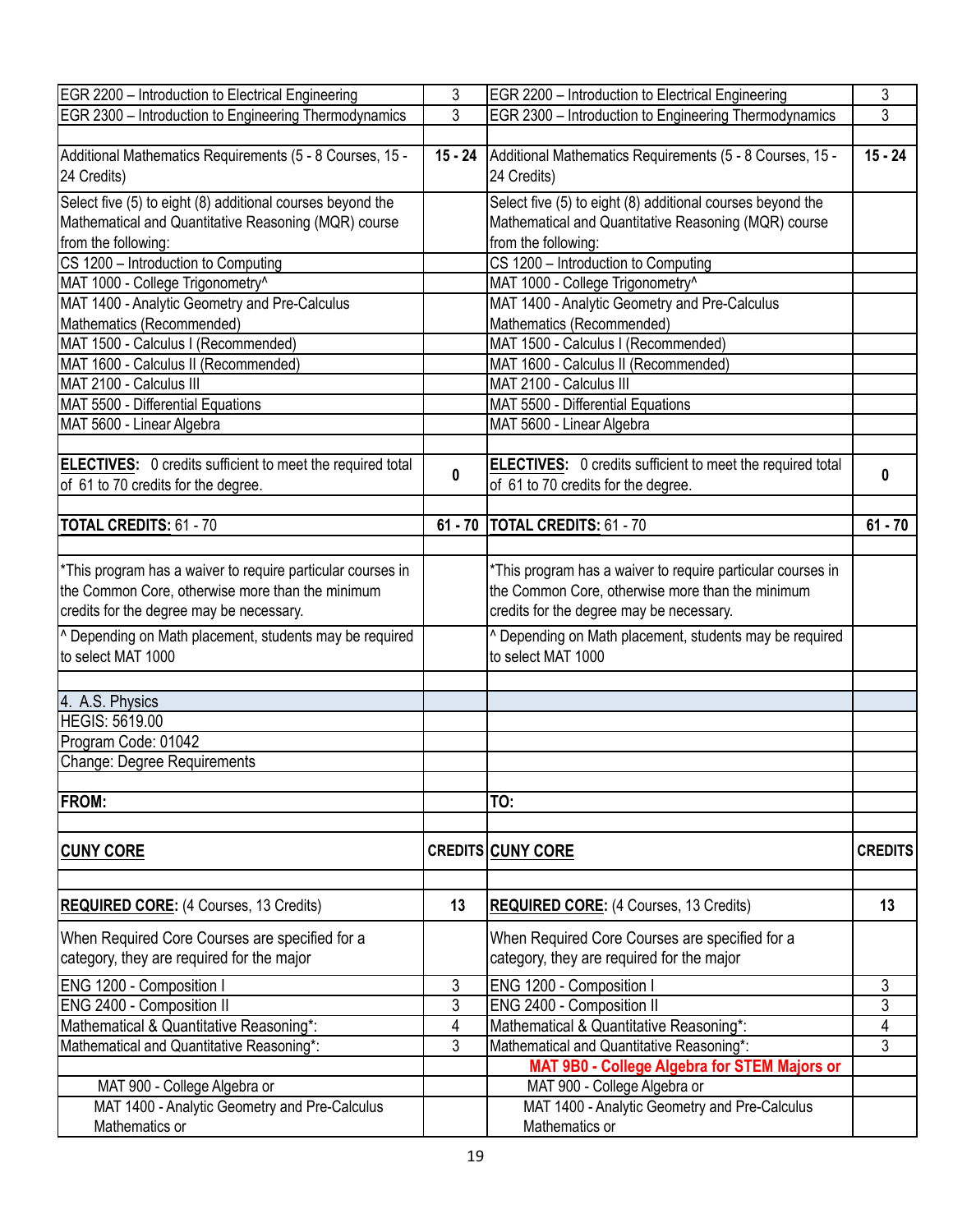| MAT 1500 - Calculus I                                      |                | MAT 1500 - Calculus I                                           |         |
|------------------------------------------------------------|----------------|-----------------------------------------------------------------|---------|
|                                                            | $\overline{4}$ |                                                                 | 4       |
| Life and Physical Sciences*:                               |                | Life and Physical Sciences*:                                    |         |
| CHM 1100 - General Chemistry I                             |                | CHM 1100 - General Chemistry I                                  |         |
|                                                            |                |                                                                 |         |
| <b>FLEXIBLE CORE:</b> (6 Courses, 20 Credits)              | 20             | FLEXIBLE CORE: (6 Courses, 20 Credits)                          | 20      |
| When Flexible Core Courses are specified for a category,   |                | When Flexible Core Courses are specified for a category,        |         |
| they are required for the major. One course from each      |                | they are required for the major. One course from each           |         |
| Group A to D (Group E is satisfied by the courses shown).  |                | Group A to D (Group E is satisfied by the courses shown).       |         |
| No more than two courses can be selected from the same     |                | No more than two courses can be selected from the same          |         |
| discipline.                                                |                | discipline.                                                     |         |
| A. World Cultures and Global Issues                        |                | A. World Cultures and Global Issues                             |         |
| B. U.S. Experience In Its Diversity                        |                | B. U.S. Experience In Its Diversity                             |         |
| C. Creative Expression                                     |                | C. Creative Expression                                          |         |
| D. Individual & Society                                    |                | D. Individual & Society                                         |         |
| E. Scientific World*:                                      |                | E. Scientific World*:                                           |         |
| CHM 1200 - General Chemistry II                            |                | CHM 1200 - General Chemistry II                                 |         |
| PHY 1300 - Advanced General Physics I                      |                | PHY 1300 - Advanced General Physics I                           |         |
|                                                            |                |                                                                 |         |
| DEPARTMENT REQUIREMENTS (8 Courses, 26 to 27<br>Credits)   | 26-27          | <b>DEPARTMENT REQUIREMENTS</b> (8 Courses, 26 to 27<br>Credits) | 26-27   |
| Additional Physical Sciences Requirements (4 Courses, 14   |                | Additional Physical Sciences Requirements (4 Courses, 14        |         |
| Credits)                                                   | 14             | Credits)                                                        | 14      |
| PHY 1400 - Advanced General Physics II                     | 4              | PHY 1400 - Advanced General Physics II                          | 4       |
| EGR 2200 - Introduction to Electrical Engineering          | 3              | EGR 2200 - Introduction to Electrical Engineering               | 3       |
|                                                            |                |                                                                 |         |
| EGR 2300 - Introduction to Engineering                     | 3              | EGR 2300 - Introduction to Engineering                          | 3       |
| Thermodynamics                                             |                | Thermodynamics                                                  |         |
|                                                            |                |                                                                 |         |
| Select one (1) from the following:                         | 4              | Select one (1) from the following:                              | 4       |
| EPS 3100 - Meteorology                                     |                | EPS 3100 - Meteorology                                          |         |
| EPS 3200 - Oceanography                                    |                | EPS 3200 - Oceanography                                         |         |
| EPS 3300 - Physical Geology                                |                | EPS 3300 - Physical Geology                                     |         |
| <b>EPS 3500 - Introduction to Astronomy</b>                |                | EPS 3500 - Introduction to Astronomy                            |         |
| EPS 3600 - Planetology: A Trip Through the Solar           |                | EPS 3600 - Planetology: A Trip Through the Solar                |         |
| System                                                     |                | System                                                          |         |
| EPS 3800 - Introduction to Earth Science                   |                | EPS 3800 - Introduction to Earth Science                        |         |
|                                                            |                |                                                                 |         |
| Additional Mathematics Requirements (2 Courses, 6          | 6              | Additional Mathematics Requirements (2 Courses, 6               | 6       |
| Credits)                                                   |                | Credits)                                                        |         |
| Select Two (2) additional courses beyond the Mathematical  |                | Select Two (2) additional courses beyond the Mathematical       |         |
| and Quantitative Reasoning (MQR) course from the           |                | and Quantitative Reasoning (MQR) course from the                |         |
| following:                                                 |                | following:                                                      |         |
| MAT 1000 - College Trigonometry^                           |                | MAT 1000 - College Trigonometry^                                |         |
| MAT 1400 - Analytic Geometry and Pre-Calculus              |                | MAT 1400 - Analytic Geometry and Pre-Calculus                   |         |
| Mathematics (Recommended)                                  |                | Mathematics (Recommended)                                       |         |
| MAT 1500 - Calculus I (Recommended)                        |                | MAT 1500 - Calculus I (Recommended)                             |         |
| MAT 1600 - Calculus II (Recommended)                       |                | MAT 1600 - Calculus II (Recommended)                            |         |
| MAT 2100 - Calculus III                                    |                | MAT 2100 - Calculus III                                         |         |
| MAT 5500 - Differential Equations                          |                | MAT 5500 - Differential Equations                               |         |
| MAT 5600 - Linear Algebra                                  |                | MAT 5600 - Linear Algebra                                       |         |
|                                                            |                |                                                                 |         |
| Additional Science and Mathematics Electives (2 Courses, 6 |                | Additional Science and Mathematics Electives (2 Courses, 6      |         |
| to 7 Credits)                                              | $6 - 7$        | to 7 Credits)                                                   | $6 - 7$ |
|                                                            |                |                                                                 |         |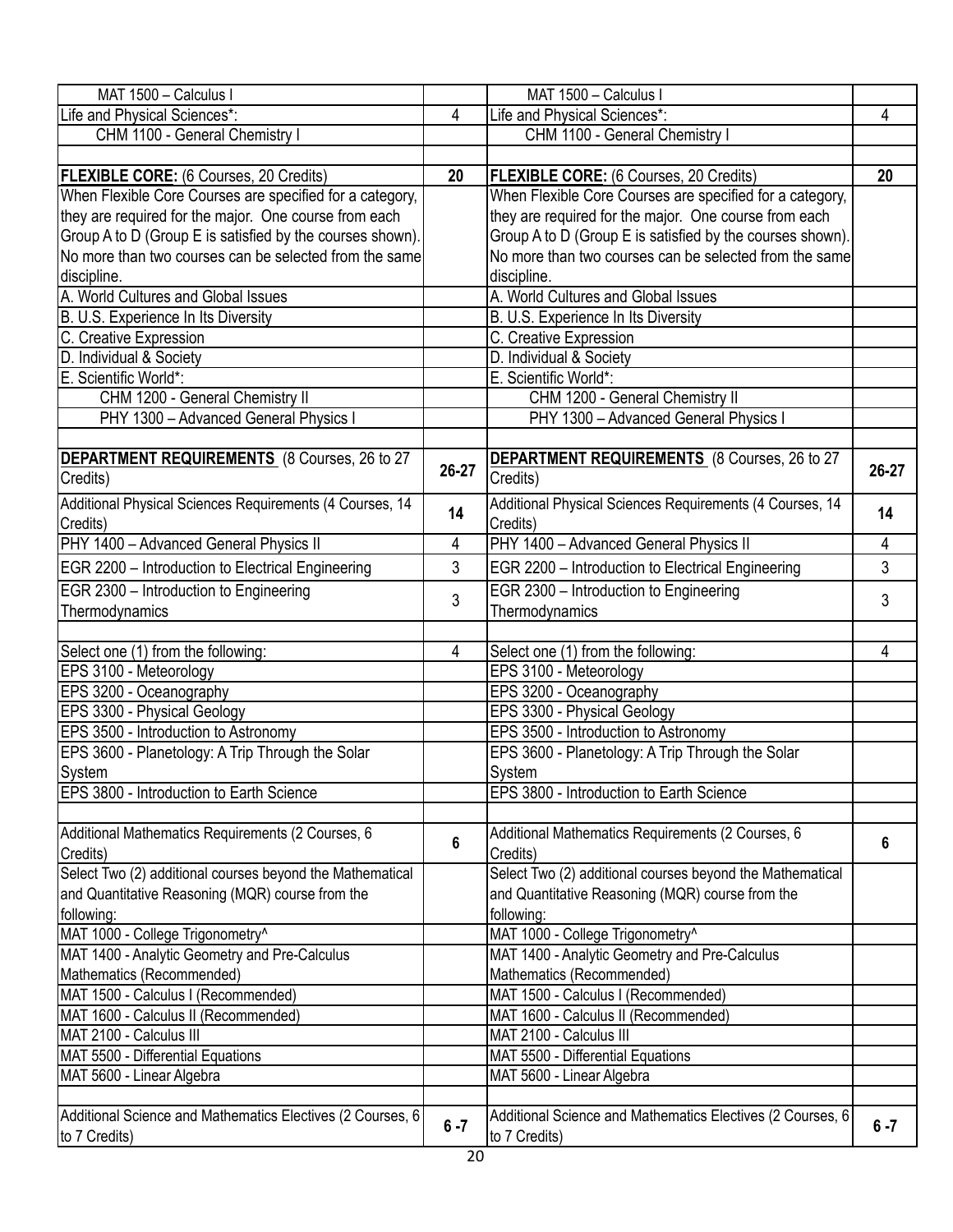| Elective Credits in CHM, CS, EGR, EPS, MAT, PHY, or SCI               |                | Elective Credits in CHM, CS, EGR, EPS, MAT, PHY, or SCI         |                |
|-----------------------------------------------------------------------|----------------|-----------------------------------------------------------------|----------------|
|                                                                       |                |                                                                 |                |
| ELECTIVES: 0 - 1 credits sufficient to meet the required              |                | <b>ELECTIVES:</b> 0 - 1 credits sufficient to meet the required |                |
| total 60 credits for the degree.                                      | $0 - 1$        | total 60 credits for the degree.                                | $0 - 1$        |
|                                                                       |                |                                                                 |                |
| <b>TOTAL CREDITS: 60</b>                                              | 60             | <b>TOTAL CREDITS: 60</b>                                        | 60             |
|                                                                       |                |                                                                 |                |
| *This program has a waiver to require particular courses in the       |                | *This program has a waiver to require particular courses in the |                |
| Common Core, otherwise more than the minimum credits for              |                | Common Core, otherwise more than the minimum credits for        |                |
| the degree may be necessary.                                          |                | the degree may be necessary.                                    |                |
| <sup>^</sup> Depending on Math placement, students may be required to |                | ^ Depending on Math placement, students may be required to      |                |
| select MAT 1000                                                       |                | select MAT 1000                                                 |                |
|                                                                       |                |                                                                 |                |
| 5. A.S. Science for Forensics                                         |                |                                                                 |                |
| <b>HEGIS: 5619.00</b>                                                 |                |                                                                 |                |
| Program Code: 34472                                                   |                |                                                                 |                |
| Change: Degree Requirements                                           |                |                                                                 |                |
|                                                                       |                |                                                                 |                |
| <b>FROM:</b>                                                          |                | TO:                                                             |                |
|                                                                       |                |                                                                 |                |
| <b>CUNY CORE</b>                                                      |                | CREDITS CUNY CORE                                               | <b>CREDITS</b> |
|                                                                       |                |                                                                 |                |
| <b>REQUIRED CORE:</b> (4 Courses, 13 Credits)                         | 13             | <b>REQUIRED CORE:</b> (4 Courses, 13 Credits)                   | 13             |
|                                                                       |                |                                                                 |                |
| When Required Core Courses are specified for a                        |                | When Required Core Courses are specified for a                  |                |
| category, they are required for the major                             |                | category, they are required for the major                       |                |
| ENG 1200 - Composition I                                              | 3              | ENG 1200 - Composition I                                        | 3              |
| <b>ENG 2400 - Composition II</b>                                      | 3              | ENG 2400 - Composition II                                       | $\overline{3}$ |
| Mathematical & Quantitative Reasoning*:                               | $\overline{3}$ | Mathematical & Quantitative Reasoning*:                         | $\overline{3}$ |
|                                                                       |                | MAT 9B0 - College Algebra for STEM Majors or                    |                |
| MAT 900 - College Algebra or                                          |                | MAT 900 - College Algebra or                                    |                |
| MAT 1400 - Analytic Geometry and Pre-Calculus                         |                | MAT 1400 - Analytic Geometry and Pre-Calculus                   |                |
| Mathematics or                                                        |                | Mathematics or                                                  |                |
| MAT 1500 - Calculus I                                                 |                | MAT 1500 - Calculus I                                           |                |
| Life and Physical Sciences*:                                          | 4              | Life and Physical Sciences*:                                    | 4              |
| BIO 1300 - General Biology I                                          |                | BIO 1300 - General Biology I                                    |                |
|                                                                       |                |                                                                 |                |
| <b>FLEXIBLE CORE:</b> (6 Courses, 20 Credits)                         | 20             | <b>FLEXIBLE CORE:</b> (6 Courses, 20 Credits)                   | 20             |
| When Flexible Core Courses are specified for a category,              |                | When Flexible Core Courses are specified for a category,        |                |
| they are required for the major. One course from each                 |                | they are required for the major. One course from each           |                |
| Group A to D (Group E is satisfied by the courses shown).             |                | Group A to D (Group E is satisfied by the courses shown).       |                |
| No more than two courses can be selected from the same                |                | No more than two courses can be selected from the same          |                |
| discipline.                                                           |                | discipline.                                                     |                |
| A. World Cultures and Global Issues                                   |                | A. World Cultures and Global Issues                             |                |
| B. U.S. Experience In Its Diversity                                   |                | B. U.S. Experience In Its Diversity                             |                |
| C. Creative Expression                                                |                | C. Creative Expression                                          |                |
| D. Individual & Society                                               |                | D. Individual & Society                                         |                |
| E. Scientific World*:                                                 |                | E. Scientific World*:                                           |                |
| BIO 1400 - General Biology II                                         |                | BIO 1400 - General Biology II                                   |                |
| CHM 1100 - General Chemistry I                                        |                | CHM 1100 - General Chemistry I                                  |                |
|                                                                       |                |                                                                 |                |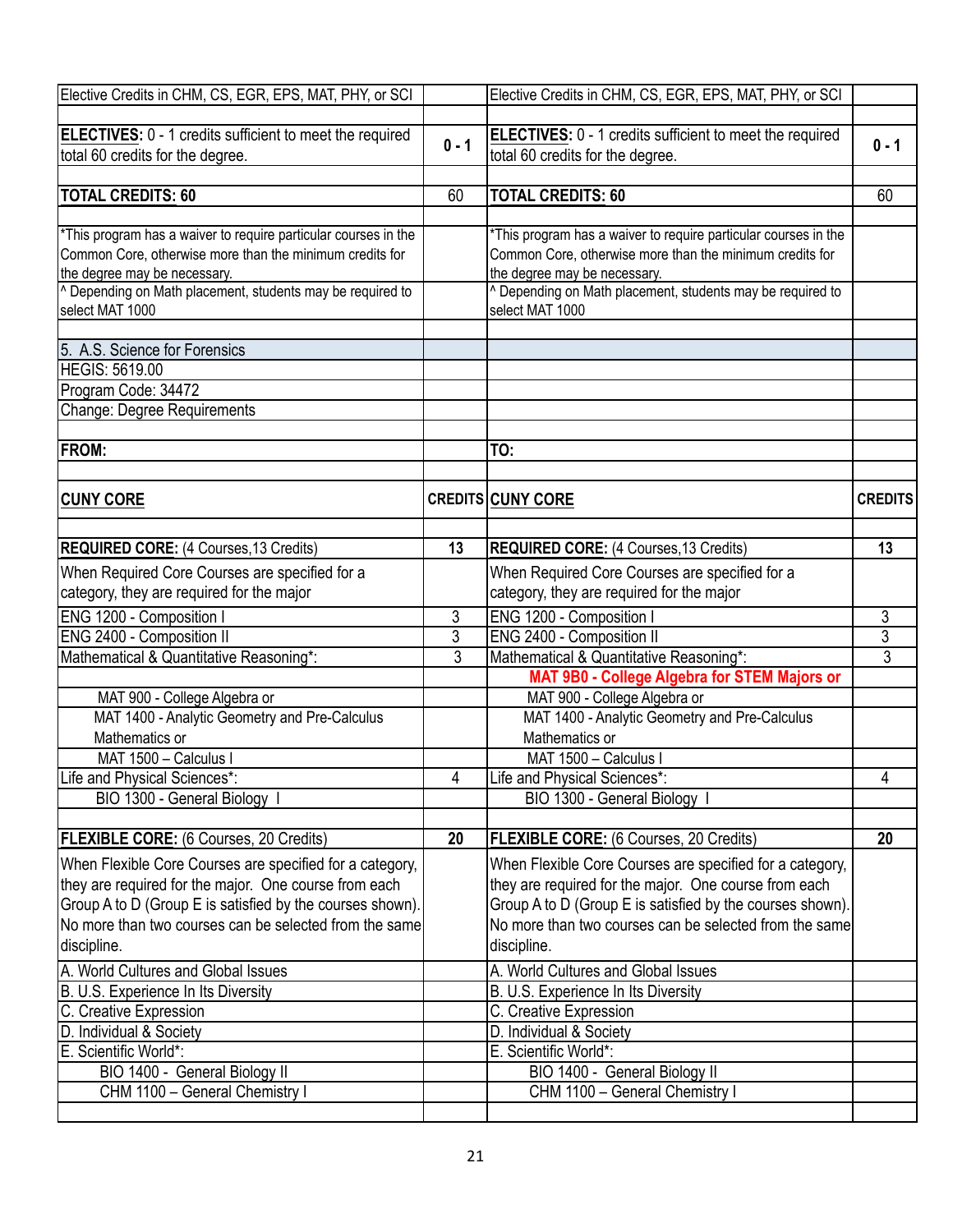| DEPARTMENT REQUIREMENTS (6 Courses, 25<br>Credits)                                                                                                                      | 25             | <b>DEPARTMENT REQUIREMENTS</b> (6 Courses, 25<br>Credits)                                                                                                               | 25             |
|-------------------------------------------------------------------------------------------------------------------------------------------------------------------------|----------------|-------------------------------------------------------------------------------------------------------------------------------------------------------------------------|----------------|
| A cumulative grade point average of 2.50 or above, which<br>includes BIO 1300, BIO 1400, and CHM 1100 as well as<br>the following Physical Science Courses is required: |                | A cumulative grade point average of 2.50 or above, which<br>includes BIO 1300, BIO 1400, and CHM 1100 as well as<br>the following Physical Science Courses is required: |                |
| Additional Physical Sciences Requirements (5 Courses, 22<br>Credits)                                                                                                    | 22             | Additional Physical Sciences Requirements (5 Courses, 22<br>Credits)                                                                                                    | 22             |
| CHM 1200 - General Chemistry II                                                                                                                                         | 4              | CHM 1200 - General Chemistry II                                                                                                                                         | 4              |
| CHM 3100 - Organic Chemistry I                                                                                                                                          | 5              | CHM 3100 - Organic Chemistry I                                                                                                                                          | $\overline{5}$ |
| CHM 3200 - Organic Chemistry II                                                                                                                                         | 5              | CHM 3200 - Organic Chemistry II                                                                                                                                         | $\overline{5}$ |
| PHY 1300 - Advanced General Physics I                                                                                                                                   | 4              | PHY 1300 - Advanced General Physics I                                                                                                                                   | $\overline{4}$ |
| PHY 1400 - Advanced General Physics II                                                                                                                                  | 4              | PHY 1400 - Advanced General Physics II                                                                                                                                  | $\overline{4}$ |
| Additional Mathematics Requirement (1 Course, 3 Credits)                                                                                                                | $\mathbf{3}$   | Additional Mathematics Requirement (1 Course, 3 Credits)                                                                                                                | $\mathbf{3}$   |
| Select one (1) additional course beyond the Mathematical<br>and Quantitative Reasoning (MQR) course from the<br>following:                                              |                | Select one (1) additional course beyond the Mathematical<br>and Quantitative Reasoning (MQR) course from the<br>following:                                              |                |
| MAT 1000 - College Trigonometry^                                                                                                                                        |                | MAT 1000 - College Trigonometry^                                                                                                                                        |                |
| MAT 1400 - Analytic Geometry and Pre-Calculus                                                                                                                           |                | MAT 1400 - Analytic Geometry and Pre-Calculus                                                                                                                           |                |
| Mathematics (Recommended)                                                                                                                                               |                | Mathematics (Recommended)                                                                                                                                               |                |
| MAT 1500 - Calculus I (Recommended)                                                                                                                                     |                | MAT 1500 - Calculus I (Recommended)                                                                                                                                     |                |
| MAT 1600 - Calculus II (Recommended)                                                                                                                                    |                | MAT 1600 - Calculus II (Recommended)                                                                                                                                    |                |
|                                                                                                                                                                         |                |                                                                                                                                                                         |                |
| ELECTIVES: 2 credits sufficient to meet the required<br>total 60 credits for the degree.                                                                                | $\overline{2}$ | <b>ELECTIVES:</b> 2 credits sufficient to meet the required<br>total 60 credits for the degree.                                                                         | $\mathbf 2$    |
| Completion of MAT 1600 - Calculus II is HIGHLY<br>recommended                                                                                                           |                | Completion of MAT 1600 - Calculus II is HIGHLY<br>recommended                                                                                                           |                |
| <b>TOTAL CREDITS: 60</b>                                                                                                                                                | 60             | <b>TOTAL CREDITS: 60</b>                                                                                                                                                | 60             |
|                                                                                                                                                                         |                |                                                                                                                                                                         |                |
| $\mid$ *This program has a waiver to require particular courses in the<br>Common Core, otherwise more than the minimum credits for<br>the degree may be necessary.      |                | *This program has a waiver to require particular courses in the<br>Common Core, otherwise more than the minimum credits for<br>the degree may be necessary.             |                |
| ^ Depending on Math placement, students may be required to<br>select MAT 1000                                                                                           |                | ^ Depending on Math placement, students may be required to<br>select MAT 1000                                                                                           |                |
|                                                                                                                                                                         |                |                                                                                                                                                                         |                |
| <b>NEW COURSES</b>                                                                                                                                                      |                |                                                                                                                                                                         |                |
| <b>Department of Behavioral Sciences</b>                                                                                                                                |                |                                                                                                                                                                         |                |
| 1. EDC 2400, Teaching Emergent Bilinguals                                                                                                                               |                |                                                                                                                                                                         |                |
| Prerequisite: EDC 200                                                                                                                                                   |                |                                                                                                                                                                         |                |
| Corequisite: NONE                                                                                                                                                       |                |                                                                                                                                                                         |                |
| Pre-/Co-requisite: NONE                                                                                                                                                 |                |                                                                                                                                                                         |                |
| Credits: 3                                                                                                                                                              |                |                                                                                                                                                                         |                |
| Equated Credits: N/A                                                                                                                                                    |                |                                                                                                                                                                         |                |
| Hours: 3 hours lecture                                                                                                                                                  |                |                                                                                                                                                                         |                |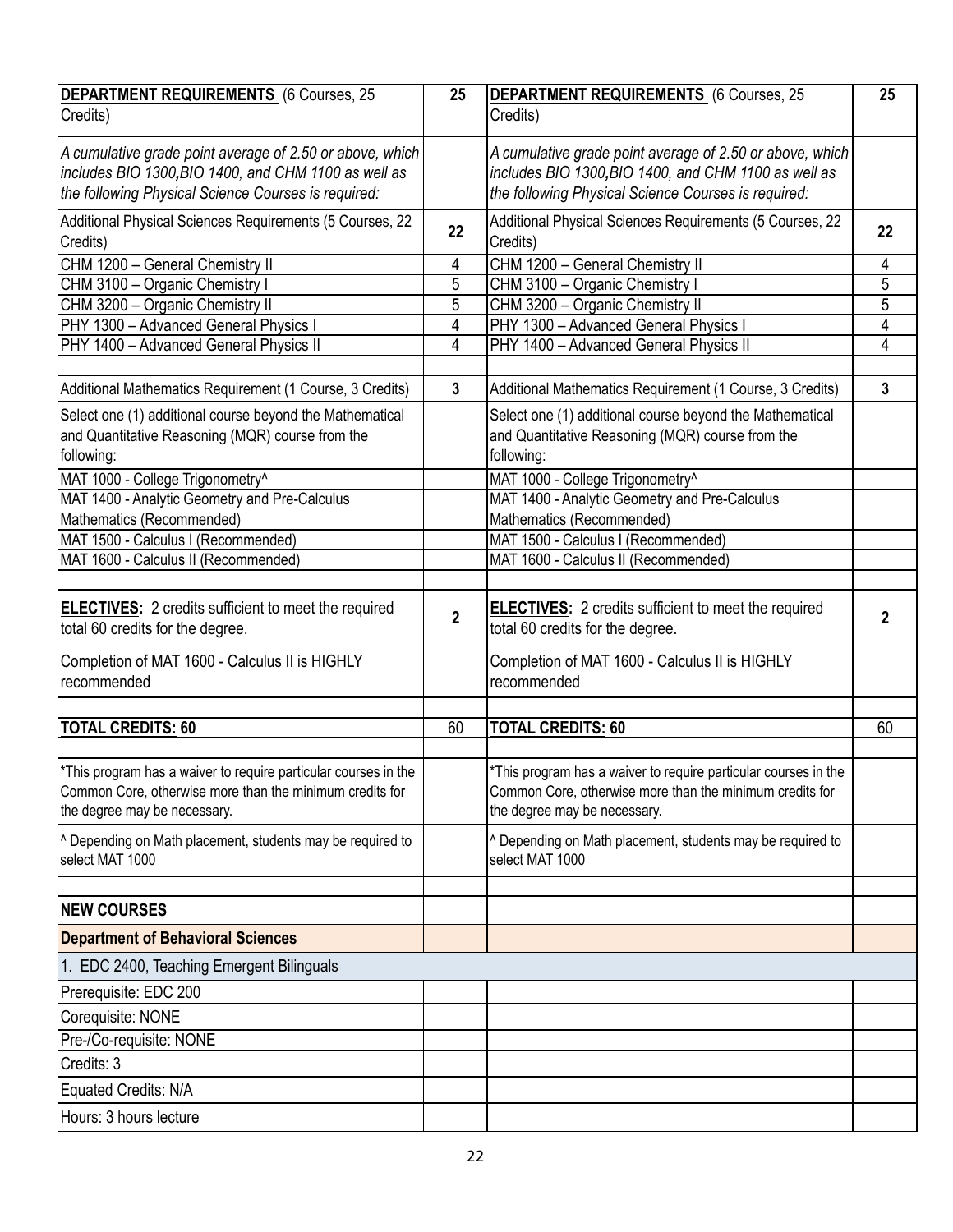Course Description: This course explores language acquisition theories, the historical, philosophical, and pedagogical evolution of how educational institutions have approached their work with emergent bilinguals, and pedagogical strategies for teaching emergent bilinguals. It focuses on the role of educators in supporting emergent bilinguals' learning language and literacy across content.

| Department of Communication and Performing Arts |  |  |
|-------------------------------------------------|--|--|
| 1. SPE 1700, Introduction to Linguistics        |  |  |
| Prerequisite: NONE                              |  |  |
| Corequisite: NONE                               |  |  |
| Pre-/Co-requisite: NONE                         |  |  |
| Credits: 4                                      |  |  |
| Equated Credits: N/A                            |  |  |
| Hours: 4 hours lecture                          |  |  |

Course Description: Introduction to the scientific study of language, including the analysis of word, sentence, and sound structure. This survey course presents some of the major areas of the formal study of linguistics, including morphology, phonetics, phonology, syntax and semantics. In addition, this course introduces the applied fields of language acquisition and sociolinguistics.

| 2. SPE 1800, Health Communication |  |  |  |  |
|-----------------------------------|--|--|--|--|
| Prerequisite: NONE                |  |  |  |  |
| Corequisite: NONE                 |  |  |  |  |
| Pre-/Co-requisite: NONE           |  |  |  |  |
| Credits: 3                        |  |  |  |  |
| Equated Credits: N/A              |  |  |  |  |
| Hours: 3 hours lecture            |  |  |  |  |

Course Description: Health communication is a field of study that encompasses theories, research, and applications of the symbolic processes by which people, both individually and collectively, understand, share ideas about, and accommodate to health and illness. This course is designed to introduce students to a wide range of scholarship in health communication beginning with a basic introduction to the field of health communication and then moving through the key topics, definitions, theories and perspectives. The course will examine how individuals' health behavior is framed by the contexts and modes in which we communicate including narratives, individual, interpersonal, art, organizational, community, media, cultural and public policies. Students will learn the basics of clear, purposeful and compassionate communication across multiple channels, strengthening their health literacy skills and by becoming more informed health citizens.

| 3. SPE 1900, Family Communication |  |  |  |
|-----------------------------------|--|--|--|
| Prerequisite: NONE                |  |  |  |
| Corequisite: NONE                 |  |  |  |
| Pre-/Co-requisite: NONE           |  |  |  |
| Credits: 3                        |  |  |  |
| Equated Credits: N/A              |  |  |  |
| Hours: 3 hours lecture            |  |  |  |

Course Description: Family provides some of our first communication experiences, it can shape our communication perspectives, and it also presents us with communication challenges. This course explores the communication processes and functions of the family with focus on key family communication and relationship experiences (e.g., sibling relationships, power dynamics, family stories/identity, illness/crisis, marriage, divorce, negotiating gender, culture, and sexuality). The concept of family is continually evolving so this course will use diverse, practical, and critical perspectives informed by current scholarship for thinking through issues related to family communication.

**Department of Mathematics and Computer Science**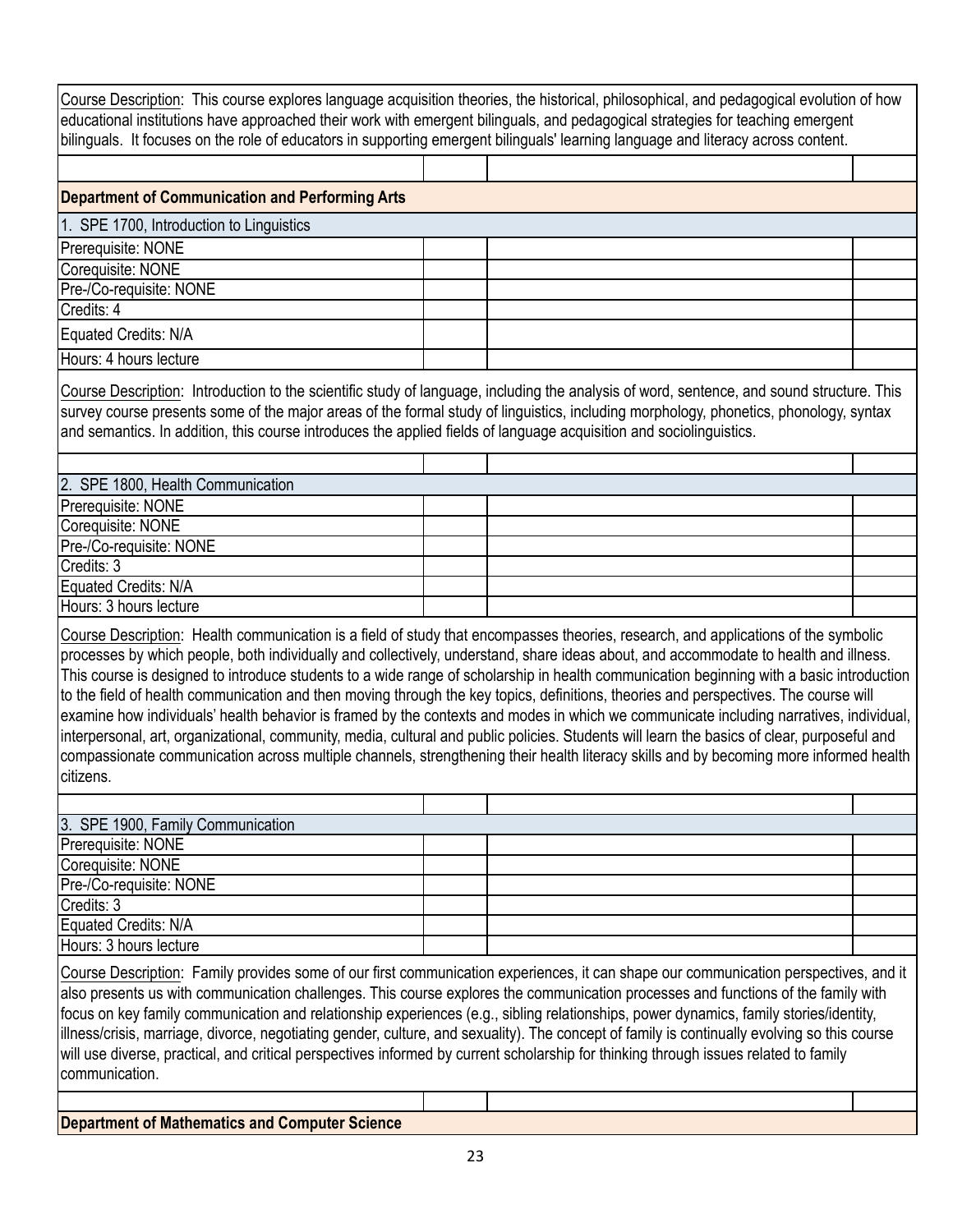| 1. MAT 9B0, College Algebra for STEM Majors                                                                                    |  |                                                                                                                                         |  |  |
|--------------------------------------------------------------------------------------------------------------------------------|--|-----------------------------------------------------------------------------------------------------------------------------------------|--|--|
| Prerequisite: (1) Successful completion of CUNY Mathematics remediation; or (2) Math Proficient per CUNY Guidelines            |  |                                                                                                                                         |  |  |
| Corequisite: NONE                                                                                                              |  |                                                                                                                                         |  |  |
| Pre-/Co-requisite: NONE                                                                                                        |  |                                                                                                                                         |  |  |
| Credits: 3                                                                                                                     |  |                                                                                                                                         |  |  |
| Equated Credits: N/A                                                                                                           |  |                                                                                                                                         |  |  |
| Hours: 6 hours laboratory                                                                                                      |  |                                                                                                                                         |  |  |
|                                                                                                                                |  |                                                                                                                                         |  |  |
| Course Description: A comprehensive treatment of the following: real numbers, absolute value, integer and rational exponents,  |  |                                                                                                                                         |  |  |
|                                                                                                                                |  | polynomial operations, factoring techniques, roots and radicals, linear and quadratic equations, graphing techniques, systems of linear |  |  |
| equations, Gaussian elimination. Introduces the study of functions in preparation for the study of calculus and pre-calculus.  |  |                                                                                                                                         |  |  |
|                                                                                                                                |  |                                                                                                                                         |  |  |
| <b>Department of Physical Sciences</b>                                                                                         |  |                                                                                                                                         |  |  |
|                                                                                                                                |  |                                                                                                                                         |  |  |
| 1. SCI 9201 - Research I                                                                                                       |  |                                                                                                                                         |  |  |
| Prerequisite: Department Permission Required                                                                                   |  |                                                                                                                                         |  |  |
| Corequisite: NONE                                                                                                              |  |                                                                                                                                         |  |  |
| Pre-/Co-requisite: NONE                                                                                                        |  |                                                                                                                                         |  |  |
| Credits: 1, 2, or 3                                                                                                            |  |                                                                                                                                         |  |  |
| Equated Credits: N/A                                                                                                           |  |                                                                                                                                         |  |  |
| Hours: 2, 4, or 6 hours laboratory                                                                                             |  |                                                                                                                                         |  |  |
|                                                                                                                                |  |                                                                                                                                         |  |  |
|                                                                                                                                |  | Course Description: Planning and carrying out a undergraduate research project under supervision of a faculty member including          |  |  |
| literature readings, laboratory work, conferences with faculty member, and presentation of research results.                   |  |                                                                                                                                         |  |  |
|                                                                                                                                |  |                                                                                                                                         |  |  |
| 2. SCI 9202 - Research II                                                                                                      |  |                                                                                                                                         |  |  |
| Prerequisite: Department Permission Required                                                                                   |  |                                                                                                                                         |  |  |
| Corequisite: NONE                                                                                                              |  |                                                                                                                                         |  |  |
| Pre-/Co-requisite: NONE                                                                                                        |  |                                                                                                                                         |  |  |
| Credits: 1, 2, or 3                                                                                                            |  |                                                                                                                                         |  |  |
| Equated Credits: N/A                                                                                                           |  |                                                                                                                                         |  |  |
| Hours: 2, 4, or 6 hours laboratory                                                                                             |  |                                                                                                                                         |  |  |
|                                                                                                                                |  |                                                                                                                                         |  |  |
|                                                                                                                                |  | Course Description: Planning and carrying out a undergraduate research project under supervision of a faculty member including          |  |  |
| literature readings, laboratory work, conferences with faculty member, and presentation of research results.                   |  |                                                                                                                                         |  |  |
|                                                                                                                                |  |                                                                                                                                         |  |  |
| 3. SCI 9203 - Research III                                                                                                     |  |                                                                                                                                         |  |  |
| Prerequisite: Department Permission Required                                                                                   |  |                                                                                                                                         |  |  |
| Corequisite: NONE                                                                                                              |  |                                                                                                                                         |  |  |
| Pre-/Co-requisite: NONE                                                                                                        |  |                                                                                                                                         |  |  |
| Credits: 1, 2, or 3                                                                                                            |  |                                                                                                                                         |  |  |
| Equated Credits: N/A                                                                                                           |  |                                                                                                                                         |  |  |
| Hours: 2, 4, or 6 hours laboratory                                                                                             |  |                                                                                                                                         |  |  |
|                                                                                                                                |  |                                                                                                                                         |  |  |
| Course Description: Planning and carrying out a undergraduate research project under supervision of a faculty member including |  |                                                                                                                                         |  |  |
| literature readings, laboratory work, conferences with faculty member, and presentation of research results.                   |  |                                                                                                                                         |  |  |
|                                                                                                                                |  |                                                                                                                                         |  |  |
| 4. SCI 9204 - Research IV                                                                                                      |  |                                                                                                                                         |  |  |
|                                                                                                                                |  |                                                                                                                                         |  |  |
| Prerequisite: Department Permission Required<br>Corequisite: NONE                                                              |  |                                                                                                                                         |  |  |
|                                                                                                                                |  |                                                                                                                                         |  |  |
| Pre-/Co-requisite: NONE                                                                                                        |  |                                                                                                                                         |  |  |
| Credits: 1, 2, or 3                                                                                                            |  |                                                                                                                                         |  |  |
| Equated Credits: N/A                                                                                                           |  |                                                                                                                                         |  |  |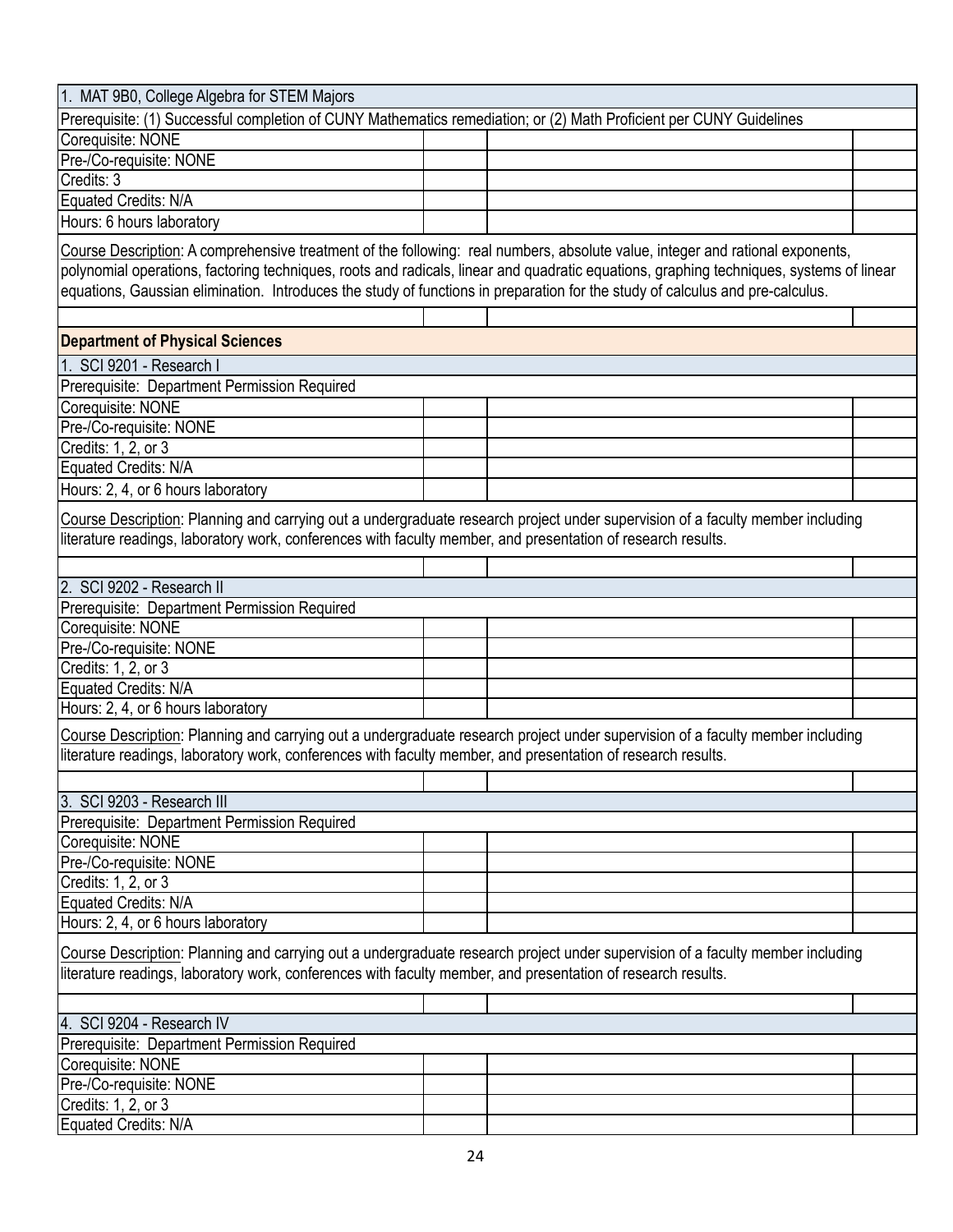| Hours: 2, 4, or 6 hours laboratory                                                                                                                                                                                                                                                                              |                                                                                                                                                                                                                                                                                                                                                                                                                                                                                                                                                                                                                                                                                                                                                                    |  |
|-----------------------------------------------------------------------------------------------------------------------------------------------------------------------------------------------------------------------------------------------------------------------------------------------------------------|--------------------------------------------------------------------------------------------------------------------------------------------------------------------------------------------------------------------------------------------------------------------------------------------------------------------------------------------------------------------------------------------------------------------------------------------------------------------------------------------------------------------------------------------------------------------------------------------------------------------------------------------------------------------------------------------------------------------------------------------------------------------|--|
| literature readings, laboratory work, conferences with faculty member, and presentation of research results.                                                                                                                                                                                                    | Course Description: Planning and carrying out a undergraduate research project under supervision of a faculty member including                                                                                                                                                                                                                                                                                                                                                                                                                                                                                                                                                                                                                                     |  |
| <b>COURSES FOR PATHWAYS APPROVAL</b>                                                                                                                                                                                                                                                                            |                                                                                                                                                                                                                                                                                                                                                                                                                                                                                                                                                                                                                                                                                                                                                                    |  |
| <b>Department of Communication and Performing Arts</b>                                                                                                                                                                                                                                                          |                                                                                                                                                                                                                                                                                                                                                                                                                                                                                                                                                                                                                                                                                                                                                                    |  |
|                                                                                                                                                                                                                                                                                                                 |                                                                                                                                                                                                                                                                                                                                                                                                                                                                                                                                                                                                                                                                                                                                                                    |  |
| 1. SPE 1800, Health Communications, Flexible Core:<br>Individual and Society (Group D)                                                                                                                                                                                                                          | Pathways Form Included under New Course Proposal                                                                                                                                                                                                                                                                                                                                                                                                                                                                                                                                                                                                                                                                                                                   |  |
| 2. SPE 1900, Family Communications, Flexible Core:<br>Individual and Society (Group D)                                                                                                                                                                                                                          | Pathways Form Included under New Course Proposal                                                                                                                                                                                                                                                                                                                                                                                                                                                                                                                                                                                                                                                                                                                   |  |
| <b>CHANGES IN EXISTING COURSES</b>                                                                                                                                                                                                                                                                              |                                                                                                                                                                                                                                                                                                                                                                                                                                                                                                                                                                                                                                                                                                                                                                    |  |
| Department of Allied Health, Mental Health and Human Services                                                                                                                                                                                                                                                   |                                                                                                                                                                                                                                                                                                                                                                                                                                                                                                                                                                                                                                                                                                                                                                    |  |
| Change: Course Description and Corequisite:                                                                                                                                                                                                                                                                     |                                                                                                                                                                                                                                                                                                                                                                                                                                                                                                                                                                                                                                                                                                                                                                    |  |
| 1. SAC 2000, Introduction to Alcoholism and Substance Abuse Counseling                                                                                                                                                                                                                                          |                                                                                                                                                                                                                                                                                                                                                                                                                                                                                                                                                                                                                                                                                                                                                                    |  |
|                                                                                                                                                                                                                                                                                                                 |                                                                                                                                                                                                                                                                                                                                                                                                                                                                                                                                                                                                                                                                                                                                                                    |  |
| <b>FROM:</b>                                                                                                                                                                                                                                                                                                    | TO:                                                                                                                                                                                                                                                                                                                                                                                                                                                                                                                                                                                                                                                                                                                                                                |  |
| Overview of core concepts in chemical dependency.<br>Physical, psychological and legal aspects of alcohol and<br>substance abuse. A variety of treatment approaches will<br>be explored with particular attention to the special needs<br>of this population along with counselor qualifications and<br>skills. | Students are provided with an overview of core<br>concepts in chemical dependency. Students are<br>introduced to the physiological, psychological,<br>social/emotional, cultural, spiritual, political and<br>economic influences on the development of<br>substance use disorders. Basic theories, stages of<br>chemical dependency, stages of recovery, and the<br>continuum of services are discussed. Students also<br>develop basic skills in identifying the signs and<br>symptoms of the common substances of abuse, and<br>their effects on the brain, body and behavior.<br>Students are exposed to concepts related to the<br>recovery oriented systems of care (ROSC),<br>mutual/peer support and non-traditional interventions<br>such as acupuncture. |  |
| <b>FROM:</b>                                                                                                                                                                                                                                                                                                    | TO:                                                                                                                                                                                                                                                                                                                                                                                                                                                                                                                                                                                                                                                                                                                                                                |  |
| Corequisite: NONE                                                                                                                                                                                                                                                                                               | Corequisite: SAC 2200                                                                                                                                                                                                                                                                                                                                                                                                                                                                                                                                                                                                                                                                                                                                              |  |
| Change: Course Title, Description, and Pre-/Co-requisite:                                                                                                                                                                                                                                                       |                                                                                                                                                                                                                                                                                                                                                                                                                                                                                                                                                                                                                                                                                                                                                                    |  |
| 2. SAC 2200, Counseling Techniques In Substance Abuse Field I                                                                                                                                                                                                                                                   |                                                                                                                                                                                                                                                                                                                                                                                                                                                                                                                                                                                                                                                                                                                                                                    |  |
| FROM:                                                                                                                                                                                                                                                                                                           | TO:                                                                                                                                                                                                                                                                                                                                                                                                                                                                                                                                                                                                                                                                                                                                                                |  |
| Counseling Techniques In Substance Abuse Field I                                                                                                                                                                                                                                                                | Basic Techniques in Substance Abuse Counseling I                                                                                                                                                                                                                                                                                                                                                                                                                                                                                                                                                                                                                                                                                                                   |  |
| <b>FROM:</b>                                                                                                                                                                                                                                                                                                    | TO:                                                                                                                                                                                                                                                                                                                                                                                                                                                                                                                                                                                                                                                                                                                                                                |  |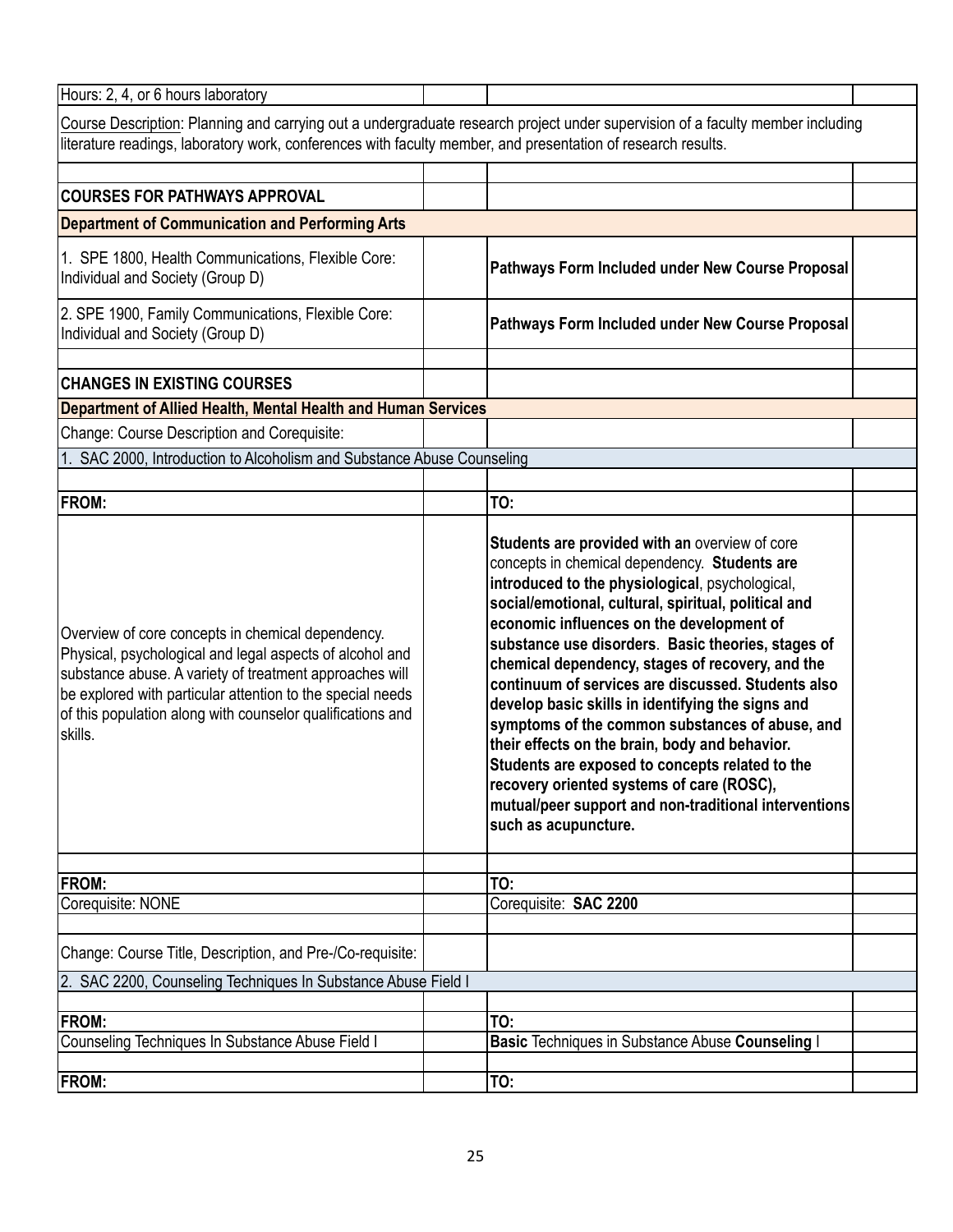| Students will learn the communication skills necessary to<br>engage the substance abuse client, from the basic<br>screening process through discharge planning. Major<br>evaluation instruments and interview techniques will be<br>introduced and students will learn to develop and<br>evaluate client treatment planning and assessment<br>Ihistories. | Students are introduced to a range of interpersonal<br>communication techniques that are critical to<br>engaging, assessing and overall treating the client,<br>and to the major standardized screening and<br>evaluation tools. Focus is placed on the<br>practical/experiential integration of interpersonal<br>techniques and best practices to partner with the<br>client to conduct screenings, intakes and thorough<br>psychosocial assessments. Students also work on<br>developing client-centered treatment/recovery and<br>discharge plans that prepare the client for long-term<br>stabilization. Implementation of the<br>treatment/recovery plan is also stressed with<br>students getting the opportunity to simulate<br>engaging clients from various cultural backgrounds<br>in individual sessions. Students will learn and apply<br>evidence-based practices including the Trans-<br>Theoretical Model (TTM), Motivational Interviewing<br>(MI), Motivational Enhancement Therapy (MET) and<br>Cognitive Behavioral Therapy (CBT). Emphasis is<br>placed on accuracy and precision in documentation. |  |
|-----------------------------------------------------------------------------------------------------------------------------------------------------------------------------------------------------------------------------------------------------------------------------------------------------------------------------------------------------------|------------------------------------------------------------------------------------------------------------------------------------------------------------------------------------------------------------------------------------------------------------------------------------------------------------------------------------------------------------------------------------------------------------------------------------------------------------------------------------------------------------------------------------------------------------------------------------------------------------------------------------------------------------------------------------------------------------------------------------------------------------------------------------------------------------------------------------------------------------------------------------------------------------------------------------------------------------------------------------------------------------------------------------------------------------------------------------------------------------------------|--|
| <b>FROM:</b>                                                                                                                                                                                                                                                                                                                                              | TO:                                                                                                                                                                                                                                                                                                                                                                                                                                                                                                                                                                                                                                                                                                                                                                                                                                                                                                                                                                                                                                                                                                                    |  |
| Pre-/Co-requisite: SAC 2000                                                                                                                                                                                                                                                                                                                               | Pre-/Co-requisite: NONE                                                                                                                                                                                                                                                                                                                                                                                                                                                                                                                                                                                                                                                                                                                                                                                                                                                                                                                                                                                                                                                                                                |  |
| Corequisite: NONE                                                                                                                                                                                                                                                                                                                                         | Corequisite: SAC 2000                                                                                                                                                                                                                                                                                                                                                                                                                                                                                                                                                                                                                                                                                                                                                                                                                                                                                                                                                                                                                                                                                                  |  |
| Change: Course Title, Description, and Prerequisite:                                                                                                                                                                                                                                                                                                      |                                                                                                                                                                                                                                                                                                                                                                                                                                                                                                                                                                                                                                                                                                                                                                                                                                                                                                                                                                                                                                                                                                                        |  |
| 3. SAC 2400, Counseling Techniques in the Substance Abuse Field II                                                                                                                                                                                                                                                                                        |                                                                                                                                                                                                                                                                                                                                                                                                                                                                                                                                                                                                                                                                                                                                                                                                                                                                                                                                                                                                                                                                                                                        |  |
| <b>FROM:</b>                                                                                                                                                                                                                                                                                                                                              | TO:                                                                                                                                                                                                                                                                                                                                                                                                                                                                                                                                                                                                                                                                                                                                                                                                                                                                                                                                                                                                                                                                                                                    |  |
| Counseling Techniques in the Substance Abuse Field II                                                                                                                                                                                                                                                                                                     | Basic Techniques in Substance Abuse Counseling II                                                                                                                                                                                                                                                                                                                                                                                                                                                                                                                                                                                                                                                                                                                                                                                                                                                                                                                                                                                                                                                                      |  |
| <b>FROM:</b>                                                                                                                                                                                                                                                                                                                                              | TO:                                                                                                                                                                                                                                                                                                                                                                                                                                                                                                                                                                                                                                                                                                                                                                                                                                                                                                                                                                                                                                                                                                                    |  |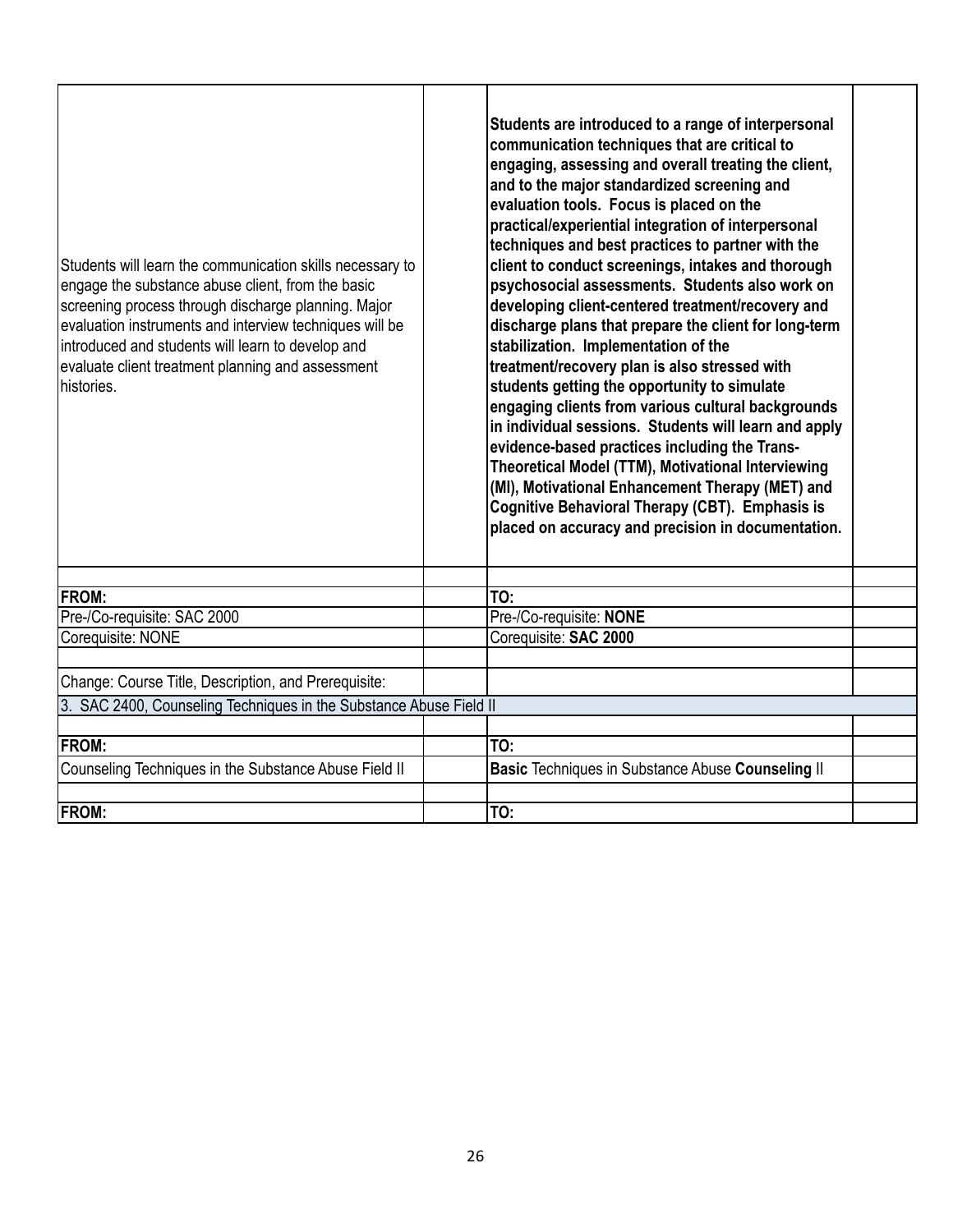| Continuation of Counseling Techniques I and provides<br>students with more advanced skills in working with the<br>chemically dependent client. Personality and behavioral<br>problems, HIV/AIDS, relapse prevention and<br>vocational/educational concerns will be addressed.                                                           | Students are provided with the opportunity to learn<br>more advanced skills in counseling including<br>developing and facilitating a group. Basic theoretical<br>and practical foundations of group work and its<br>application to chemical dependency is emphasized.<br>Special issues that may arise with persons diagnosed<br>with substance use disorders (HIV/AIDS, mental<br>illness, mandated clients, physical challenges,<br>cultural barriers, etc.) are covered with a focus on<br>skill-learning and techniques to facilitate therapeutic<br>change. Relapse prevention training and addressing<br>vocational-educational barriers to long-term recovery<br>are also emphasized within the context of<br>motivational interviewing, stages of change, and<br>other prominent relapse prevention counseling<br>theories. Documentation of group work will be<br>practiced, continuing the principles and techniques<br>learned in SAC 2200. |  |
|-----------------------------------------------------------------------------------------------------------------------------------------------------------------------------------------------------------------------------------------------------------------------------------------------------------------------------------------|--------------------------------------------------------------------------------------------------------------------------------------------------------------------------------------------------------------------------------------------------------------------------------------------------------------------------------------------------------------------------------------------------------------------------------------------------------------------------------------------------------------------------------------------------------------------------------------------------------------------------------------------------------------------------------------------------------------------------------------------------------------------------------------------------------------------------------------------------------------------------------------------------------------------------------------------------------|--|
| <b>FROM:</b>                                                                                                                                                                                                                                                                                                                            | TO:                                                                                                                                                                                                                                                                                                                                                                                                                                                                                                                                                                                                                                                                                                                                                                                                                                                                                                                                                    |  |
| Prerequisite: SAC 2200                                                                                                                                                                                                                                                                                                                  | Prerequisite: SAC 2000 and SAC 2200                                                                                                                                                                                                                                                                                                                                                                                                                                                                                                                                                                                                                                                                                                                                                                                                                                                                                                                    |  |
|                                                                                                                                                                                                                                                                                                                                         |                                                                                                                                                                                                                                                                                                                                                                                                                                                                                                                                                                                                                                                                                                                                                                                                                                                                                                                                                        |  |
| Change: Course Title, Description, and Pre-/Co-requisite:                                                                                                                                                                                                                                                                               |                                                                                                                                                                                                                                                                                                                                                                                                                                                                                                                                                                                                                                                                                                                                                                                                                                                                                                                                                        |  |
| 4. SAC 2600, Confidentiality, Ethics and the Counselor/Client Relationship in Substance Abuse Counseling                                                                                                                                                                                                                                |                                                                                                                                                                                                                                                                                                                                                                                                                                                                                                                                                                                                                                                                                                                                                                                                                                                                                                                                                        |  |
| <b>FROM:</b>                                                                                                                                                                                                                                                                                                                            | TO:                                                                                                                                                                                                                                                                                                                                                                                                                                                                                                                                                                                                                                                                                                                                                                                                                                                                                                                                                    |  |
| Confidentiality, Ethics, and the Counselor/Client                                                                                                                                                                                                                                                                                       | Ethics, Confidentiality and the Counselor-Client                                                                                                                                                                                                                                                                                                                                                                                                                                                                                                                                                                                                                                                                                                                                                                                                                                                                                                       |  |
| Relationship in Substance Abuse Counseling                                                                                                                                                                                                                                                                                              | Relationship in Substance Abuse Treatment                                                                                                                                                                                                                                                                                                                                                                                                                                                                                                                                                                                                                                                                                                                                                                                                                                                                                                              |  |
|                                                                                                                                                                                                                                                                                                                                         |                                                                                                                                                                                                                                                                                                                                                                                                                                                                                                                                                                                                                                                                                                                                                                                                                                                                                                                                                        |  |
| <b>FROM:</b>                                                                                                                                                                                                                                                                                                                            | TO:                                                                                                                                                                                                                                                                                                                                                                                                                                                                                                                                                                                                                                                                                                                                                                                                                                                                                                                                                    |  |
| Confidentiality regulations from both Federal and State<br>law for the protection of substance abuse clients are<br>discussed with emphasis on disclosure exceptions and<br>the proper handling of written and verbal communications<br>regarding clients. Required for any student seeking<br>assistance with an internship placement. | The specific mandates of 42 CFR, Part II are covered<br>as they relate to the counselor's experience in an<br>agency setting. Recent developments in 45 CFR Parts<br>160 & 164, which impact the substance abuse<br>confidentiality regulations are explored and applied<br>to clinical practice. Confidentiality and Privacy, as it<br>is written for HIV/AIDS patients, is incorporated.<br>Codes of ethics that apply to CASAC counselors are<br>discussed with an emphasis on critical thinking in the<br>resolution of common ethical dilemmas. The<br>counselor-client relationship with its professional<br>and ethical responsibilities are stressed, including<br>with regard to mandatory reporting; access to care<br>and funding/block grant requirements; and use of<br>new/emerging technology.                                                                                                                                          |  |
| <b>FROM:</b>                                                                                                                                                                                                                                                                                                                            | TO:                                                                                                                                                                                                                                                                                                                                                                                                                                                                                                                                                                                                                                                                                                                                                                                                                                                                                                                                                    |  |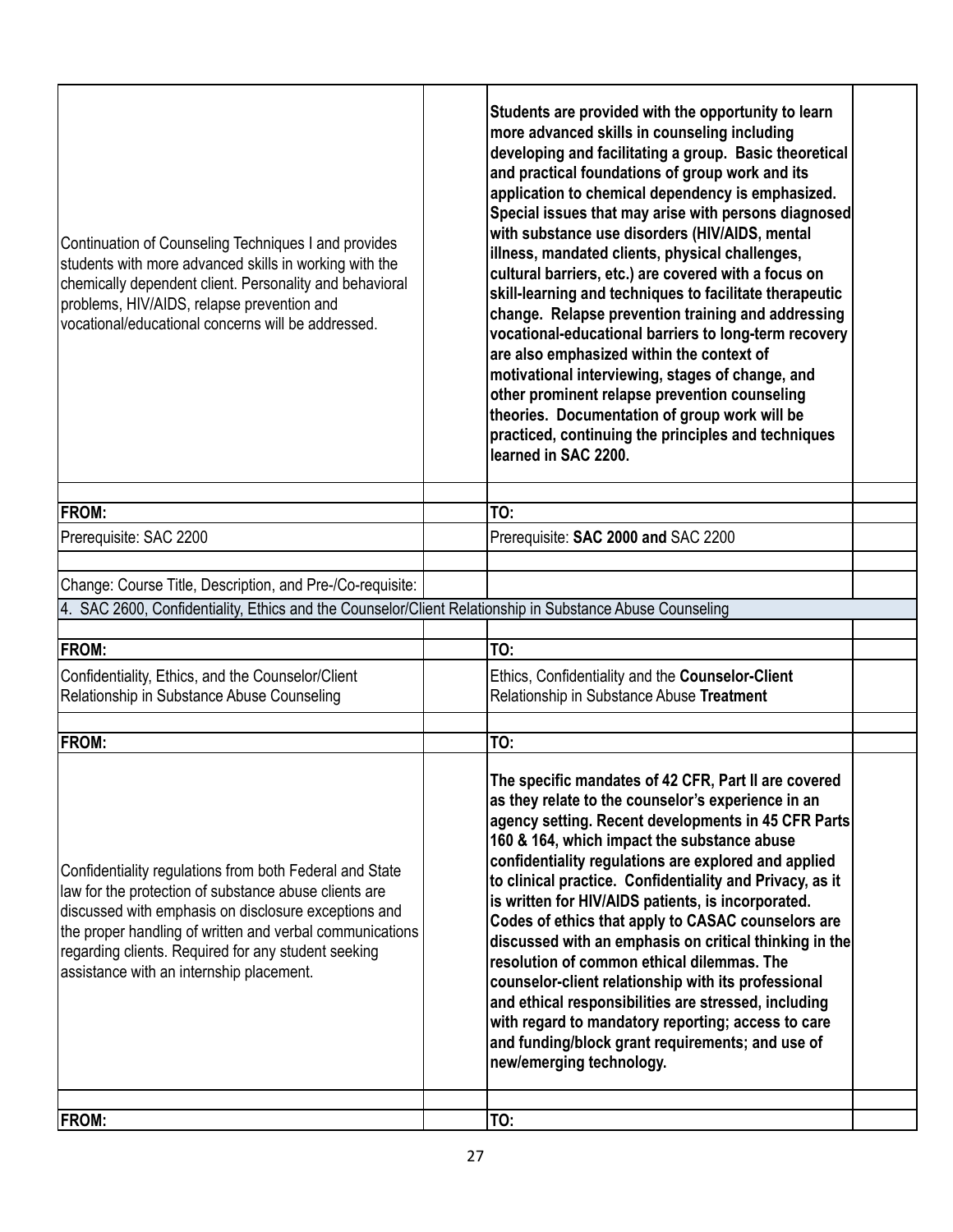| Pre-/Co-requisite: SAC 2200                                                                                                                                                                                                                                                                        | Pre-/Co-requisite: NONE                                                                                                                                                                                                                                                                                                                                                                                                                                                                                                                                                                                                                                                                                    |  |
|----------------------------------------------------------------------------------------------------------------------------------------------------------------------------------------------------------------------------------------------------------------------------------------------------|------------------------------------------------------------------------------------------------------------------------------------------------------------------------------------------------------------------------------------------------------------------------------------------------------------------------------------------------------------------------------------------------------------------------------------------------------------------------------------------------------------------------------------------------------------------------------------------------------------------------------------------------------------------------------------------------------------|--|
|                                                                                                                                                                                                                                                                                                    | Prerequisite: SAC 2000 and SAC 2200                                                                                                                                                                                                                                                                                                                                                                                                                                                                                                                                                                                                                                                                        |  |
|                                                                                                                                                                                                                                                                                                    |                                                                                                                                                                                                                                                                                                                                                                                                                                                                                                                                                                                                                                                                                                            |  |
| Change: Course Description, Prerequisite, and Corequisite:                                                                                                                                                                                                                                         |                                                                                                                                                                                                                                                                                                                                                                                                                                                                                                                                                                                                                                                                                                            |  |
| 5. SAC 2800, Behavioral Health Care Treatment Approaches                                                                                                                                                                                                                                           |                                                                                                                                                                                                                                                                                                                                                                                                                                                                                                                                                                                                                                                                                                            |  |
| <b>FROM:</b>                                                                                                                                                                                                                                                                                       | TO:                                                                                                                                                                                                                                                                                                                                                                                                                                                                                                                                                                                                                                                                                                        |  |
|                                                                                                                                                                                                                                                                                                    |                                                                                                                                                                                                                                                                                                                                                                                                                                                                                                                                                                                                                                                                                                            |  |
| Overview of treatment is covered as well as a review of<br>the roles filled by counselors in each modality and setting.<br>Client case examples provide practical instruction in the<br>use of these treatment settings.                                                                           | The course provides an overview of the historical<br>approach to treating addiction/behavioral health<br>issues in the United States from the Revolutionary<br>War to the present. The impact of the social, medical,<br>legal and cultural climate on the public and<br>professional view of chemical dependency is<br>addressed. Students will critically assess the<br>strengths and limitations of each modality with<br>regard to the current treatment network, including<br>with regard to its philosophical orientation, prevailing<br>attitudes, and the roles of both professionals and<br>recovering persons.                                                                                   |  |
| FROM:                                                                                                                                                                                                                                                                                              | TO:                                                                                                                                                                                                                                                                                                                                                                                                                                                                                                                                                                                                                                                                                                        |  |
| Prerequisite: SAC 2000                                                                                                                                                                                                                                                                             | Prerequisite: SAC 2000 and SAC 2200                                                                                                                                                                                                                                                                                                                                                                                                                                                                                                                                                                                                                                                                        |  |
| Corequisite: SAC 2200                                                                                                                                                                                                                                                                              | Corequisite: NONE                                                                                                                                                                                                                                                                                                                                                                                                                                                                                                                                                                                                                                                                                          |  |
|                                                                                                                                                                                                                                                                                                    |                                                                                                                                                                                                                                                                                                                                                                                                                                                                                                                                                                                                                                                                                                            |  |
| Change: Course Description, Prerequisite, and Pre-/Co-requisite:                                                                                                                                                                                                                                   |                                                                                                                                                                                                                                                                                                                                                                                                                                                                                                                                                                                                                                                                                                            |  |
| 6. SAC 3000, Compulsive Gambling: Treatment and Prevention for Substance Abuse Counselors                                                                                                                                                                                                          |                                                                                                                                                                                                                                                                                                                                                                                                                                                                                                                                                                                                                                                                                                            |  |
| <b>FROM:</b>                                                                                                                                                                                                                                                                                       | TO:                                                                                                                                                                                                                                                                                                                                                                                                                                                                                                                                                                                                                                                                                                        |  |
| An overview of the history of wagering and its prevalence<br>in today's society. Various forms of gambling are explored<br>in particular relationship to substance abusing behavior.<br>Sample cases are discussed, prevention principles and<br>practice in assessment and referral are included. | Students develop an understanding of gambling as a<br>compulsive behavior often associated with substance<br>use disorders. The historical phenomenon of<br>wagering and its prevalence as a societal problem is<br>explored. Clinical counseling and professional<br>intervention with individuals and families are<br>stressed, including assessment, treatment planning,<br>referral/case management, as well as family and<br>patient education. Evidence-based principles for<br>prevention and intervention are also explored. This<br>course also meets the eligibility criteria for the<br>gambling designation - CASAC G, once other<br>practice and supervised experience guidelines are<br>met. |  |
| FROM:                                                                                                                                                                                                                                                                                              | TO:                                                                                                                                                                                                                                                                                                                                                                                                                                                                                                                                                                                                                                                                                                        |  |
| Prerequisite: SAC 2000                                                                                                                                                                                                                                                                             | Prerequisite: SAC 2000 and SAC 2200                                                                                                                                                                                                                                                                                                                                                                                                                                                                                                                                                                                                                                                                        |  |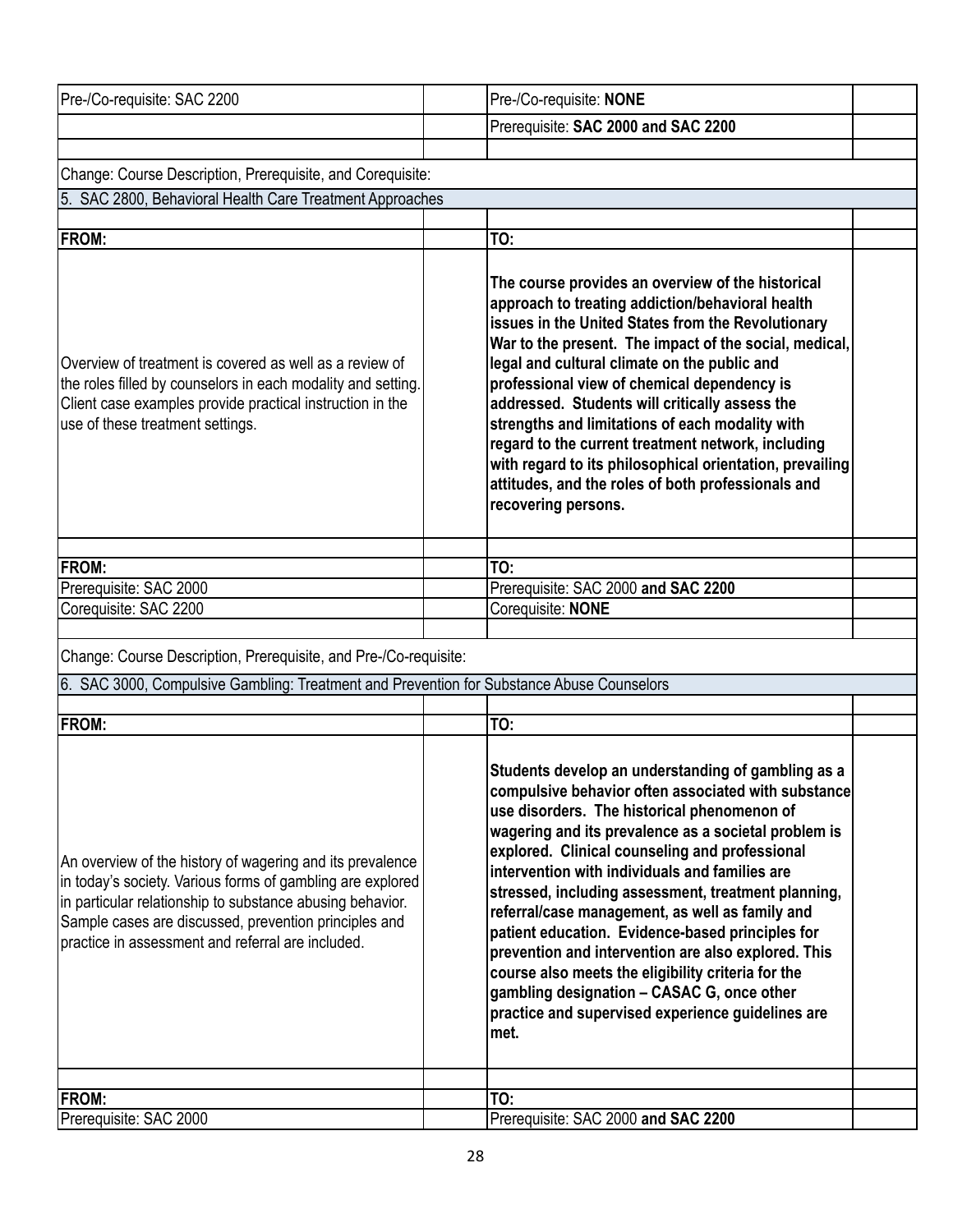| Pre-/Co-requisite: SAC 2200                                                                                                                                                                                                                                                                                                                                                                                                                                                                                                                                                                                                  | Pre-/Co-requisite: NONE                                                                                                                                                                                                                                                                                                                                                                                                                                                                                                                                                                                                                                                                                                                                                                                                                                                                                                                                                                          |  |
|------------------------------------------------------------------------------------------------------------------------------------------------------------------------------------------------------------------------------------------------------------------------------------------------------------------------------------------------------------------------------------------------------------------------------------------------------------------------------------------------------------------------------------------------------------------------------------------------------------------------------|--------------------------------------------------------------------------------------------------------------------------------------------------------------------------------------------------------------------------------------------------------------------------------------------------------------------------------------------------------------------------------------------------------------------------------------------------------------------------------------------------------------------------------------------------------------------------------------------------------------------------------------------------------------------------------------------------------------------------------------------------------------------------------------------------------------------------------------------------------------------------------------------------------------------------------------------------------------------------------------------------|--|
|                                                                                                                                                                                                                                                                                                                                                                                                                                                                                                                                                                                                                              |                                                                                                                                                                                                                                                                                                                                                                                                                                                                                                                                                                                                                                                                                                                                                                                                                                                                                                                                                                                                  |  |
| Change: Course Description, Prerequisite and Corequisite:                                                                                                                                                                                                                                                                                                                                                                                                                                                                                                                                                                    |                                                                                                                                                                                                                                                                                                                                                                                                                                                                                                                                                                                                                                                                                                                                                                                                                                                                                                                                                                                                  |  |
| 7. SAC 3200, Addiction and the Family                                                                                                                                                                                                                                                                                                                                                                                                                                                                                                                                                                                        |                                                                                                                                                                                                                                                                                                                                                                                                                                                                                                                                                                                                                                                                                                                                                                                                                                                                                                                                                                                                  |  |
|                                                                                                                                                                                                                                                                                                                                                                                                                                                                                                                                                                                                                              |                                                                                                                                                                                                                                                                                                                                                                                                                                                                                                                                                                                                                                                                                                                                                                                                                                                                                                                                                                                                  |  |
| <b>FROM:</b>                                                                                                                                                                                                                                                                                                                                                                                                                                                                                                                                                                                                                 | TO:                                                                                                                                                                                                                                                                                                                                                                                                                                                                                                                                                                                                                                                                                                                                                                                                                                                                                                                                                                                              |  |
| This course explores the variety of familial issues that<br>arise in families faced with a member who is struggling<br>with a substance use disorder. Basic family<br>functions/roles and how these are impacted by addiction<br>are discussed. Theories on the family/how these can be<br>applied to understanding family addiction (including<br>systems, addicted family model, psychodynamic,<br>functionalist, feminist) are included. Stages of family use<br>and how these impact communication patterns and the<br>adaptive family roles and their relationship with<br>development of an ACOA syndrome are covered. | This course provides students with instruction in the<br>interpersonal and behavioral dynamics of addiction<br>in the family. Students are introduced to a variety of<br>family theories and models that can be used in<br>assessment and treatment. The bio-psycho-social-<br>environmental effects of addiction on the family are<br>examined. Critical elements in screening,<br>assessment, treatment/discharge and relapse<br>prevention planning, crisis intervention and case<br>management are reviewed and students practice<br>basic skills needed to work with families as<br>individuals and in family groups. Students are<br>introduced to prevalent evidence-based approaches<br>and emphasis is placed on cultural factors and on<br>special issues including that related to military<br>families, co-occurring disorders, domestic violence<br>and others. Practice in delivering addiction materials<br>as psycho-educational interventions to families is<br>also addressed. |  |
| <b>FROM:</b>                                                                                                                                                                                                                                                                                                                                                                                                                                                                                                                                                                                                                 | TO:                                                                                                                                                                                                                                                                                                                                                                                                                                                                                                                                                                                                                                                                                                                                                                                                                                                                                                                                                                                              |  |
| Corequisite: SAC 2000                                                                                                                                                                                                                                                                                                                                                                                                                                                                                                                                                                                                        | Corequisite: NONE                                                                                                                                                                                                                                                                                                                                                                                                                                                                                                                                                                                                                                                                                                                                                                                                                                                                                                                                                                                |  |
| Prerequisite: NONE                                                                                                                                                                                                                                                                                                                                                                                                                                                                                                                                                                                                           | Prerequisite: SAC 2000 and SAC 2200                                                                                                                                                                                                                                                                                                                                                                                                                                                                                                                                                                                                                                                                                                                                                                                                                                                                                                                                                              |  |
|                                                                                                                                                                                                                                                                                                                                                                                                                                                                                                                                                                                                                              |                                                                                                                                                                                                                                                                                                                                                                                                                                                                                                                                                                                                                                                                                                                                                                                                                                                                                                                                                                                                  |  |
| Change: Course Description, Prerequisite, and Pre-/Co-requisite:                                                                                                                                                                                                                                                                                                                                                                                                                                                                                                                                                             |                                                                                                                                                                                                                                                                                                                                                                                                                                                                                                                                                                                                                                                                                                                                                                                                                                                                                                                                                                                                  |  |
| 8. SAC 091A, Substance Abuse Counseling - Field Internship I                                                                                                                                                                                                                                                                                                                                                                                                                                                                                                                                                                 |                                                                                                                                                                                                                                                                                                                                                                                                                                                                                                                                                                                                                                                                                                                                                                                                                                                                                                                                                                                                  |  |
|                                                                                                                                                                                                                                                                                                                                                                                                                                                                                                                                                                                                                              |                                                                                                                                                                                                                                                                                                                                                                                                                                                                                                                                                                                                                                                                                                                                                                                                                                                                                                                                                                                                  |  |
| <b>FROM:</b>                                                                                                                                                                                                                                                                                                                                                                                                                                                                                                                                                                                                                 | TO:                                                                                                                                                                                                                                                                                                                                                                                                                                                                                                                                                                                                                                                                                                                                                                                                                                                                                                                                                                                              |  |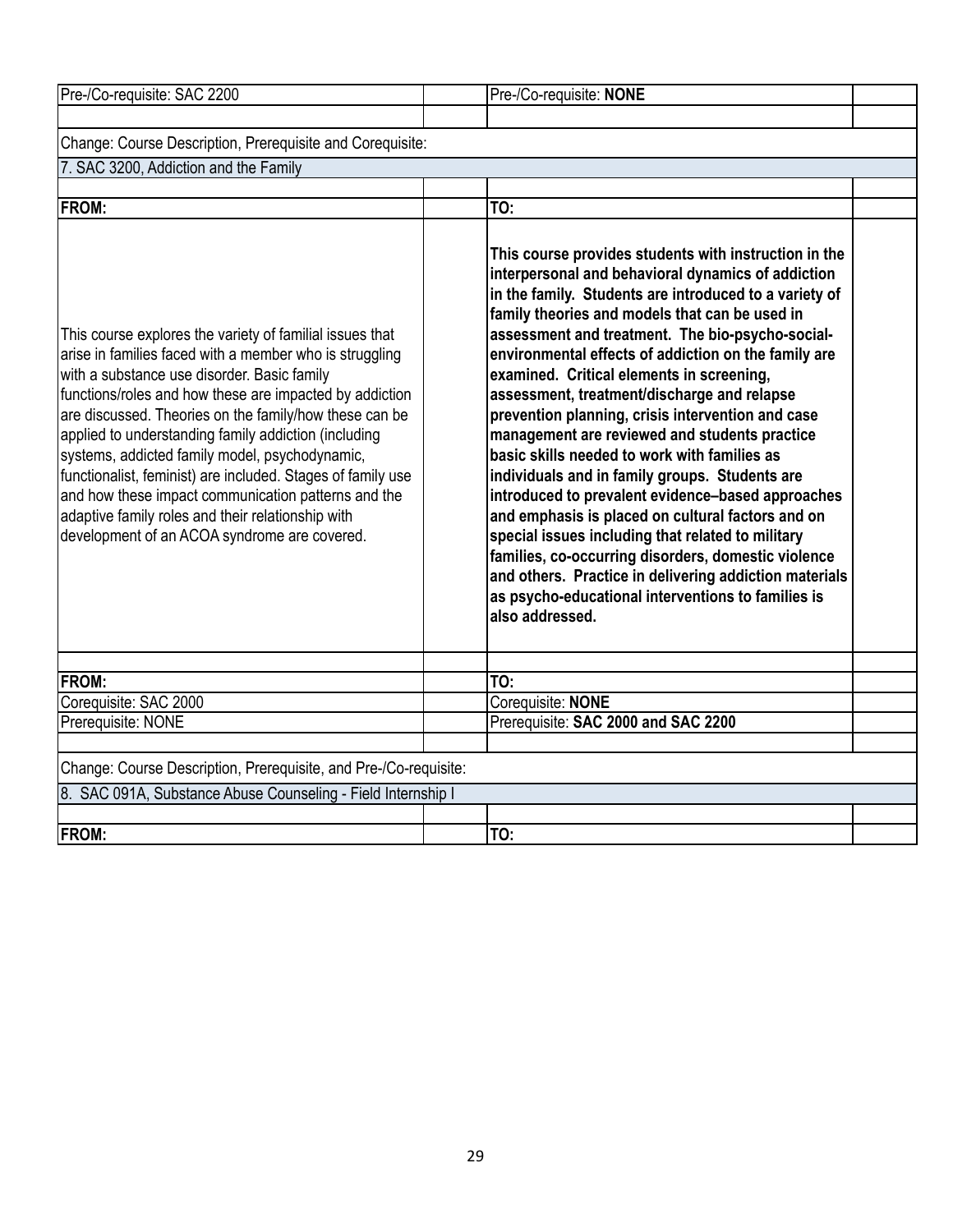| Students participate in counseling activities with program<br>clients, supervision meetings and other professional<br>activities at NYS licensed treatment agencies under the<br>supervision of both program staff and college faculty. | This is Part I of the final course in the CASAC<br>credentialing sequence. All students in this class are<br>interning in a New York State-Office of Addiction<br>Supports and Services (NYS-OASAS) licensed facility<br>for two-days weekly (12 hours). Students participate in<br>counseling activities with program clients, group<br>observations, co-facilitation, interdisciplinary<br>treatment team and supervision meetings, and other<br>professional activities at NYS licensed treatment<br>agencies under the supervision of both program staff and<br>college faculty. Students may also participate in group<br>supervision that reinforces the core competencies<br>and integration of the classroom and field internship<br>content. Emphasis is placed on ethical, professional<br>comportment and clinical skills development. |  |
|-----------------------------------------------------------------------------------------------------------------------------------------------------------------------------------------------------------------------------------------|---------------------------------------------------------------------------------------------------------------------------------------------------------------------------------------------------------------------------------------------------------------------------------------------------------------------------------------------------------------------------------------------------------------------------------------------------------------------------------------------------------------------------------------------------------------------------------------------------------------------------------------------------------------------------------------------------------------------------------------------------------------------------------------------------------------------------------------------------|--|
|                                                                                                                                                                                                                                         |                                                                                                                                                                                                                                                                                                                                                                                                                                                                                                                                                                                                                                                                                                                                                                                                                                                   |  |
| <b>FROM:</b>                                                                                                                                                                                                                            | TO:                                                                                                                                                                                                                                                                                                                                                                                                                                                                                                                                                                                                                                                                                                                                                                                                                                               |  |
| Prerequisite: SAC 2000, SAC 2200, and SAC 2600                                                                                                                                                                                          | Prerequisite: SAC 2000, SAC 2200, and SAC 2600                                                                                                                                                                                                                                                                                                                                                                                                                                                                                                                                                                                                                                                                                                                                                                                                    |  |
| Pre-/Co-requisite: SAC 2400 and SAC 2800                                                                                                                                                                                                | Pre-/Co-requisite: NONE                                                                                                                                                                                                                                                                                                                                                                                                                                                                                                                                                                                                                                                                                                                                                                                                                           |  |
|                                                                                                                                                                                                                                         |                                                                                                                                                                                                                                                                                                                                                                                                                                                                                                                                                                                                                                                                                                                                                                                                                                                   |  |
| Change: Course Description, Prerequisite, and Pre-/Co-requisite:                                                                                                                                                                        |                                                                                                                                                                                                                                                                                                                                                                                                                                                                                                                                                                                                                                                                                                                                                                                                                                                   |  |
| 9. SAC 091B, Substance Abuse Counseling - Field Internship II                                                                                                                                                                           |                                                                                                                                                                                                                                                                                                                                                                                                                                                                                                                                                                                                                                                                                                                                                                                                                                                   |  |
|                                                                                                                                                                                                                                         |                                                                                                                                                                                                                                                                                                                                                                                                                                                                                                                                                                                                                                                                                                                                                                                                                                                   |  |
| <b>FROM:</b>                                                                                                                                                                                                                            | TO:                                                                                                                                                                                                                                                                                                                                                                                                                                                                                                                                                                                                                                                                                                                                                                                                                                               |  |
| Students participate in counseling activities with program<br>clients, supervision meetings and other professional<br>activities at NYS licensed treatment agencies under the<br>supervision of both program staff and college faculty. | This is Part II of the final course in the CASAC<br>credentialing sequence. All students in this class are<br>interning in a New York State-Office of Addiction<br>Supports and Services (NYS-OASAS) licensed facility<br>for two-days weekly (14 hours). Students participate in<br>counseling activities with program clients, group<br>observations, co-facilitation, interdisciplinary<br>treatment team and supervision meetings, and other<br>professional activities at NYS licensed treatment<br>agencies under the supervision of both program staff and<br>college faculty. Students also participate in classroom<br>seminars that focus on the core competencies and<br>integration of the classroom and field internship<br>content. Emphasis is placed on ethical, professional<br>comportment and clinical skills development.     |  |
| <b>FROM:</b>                                                                                                                                                                                                                            | TO:                                                                                                                                                                                                                                                                                                                                                                                                                                                                                                                                                                                                                                                                                                                                                                                                                                               |  |
| Prerequisite: SAC 2000, SAC 2200, and SAC 2600                                                                                                                                                                                          | Prerequisite: SAC 091A or Department Permission                                                                                                                                                                                                                                                                                                                                                                                                                                                                                                                                                                                                                                                                                                                                                                                                   |  |
| Pre-/Co-requisite: SAC 2400 and SAC 2800                                                                                                                                                                                                | Pre-/Co-requisite: NONE                                                                                                                                                                                                                                                                                                                                                                                                                                                                                                                                                                                                                                                                                                                                                                                                                           |  |
|                                                                                                                                                                                                                                         |                                                                                                                                                                                                                                                                                                                                                                                                                                                                                                                                                                                                                                                                                                                                                                                                                                                   |  |
| <b>Department of Communications and Performing Arts</b>                                                                                                                                                                                 |                                                                                                                                                                                                                                                                                                                                                                                                                                                                                                                                                                                                                                                                                                                                                                                                                                                   |  |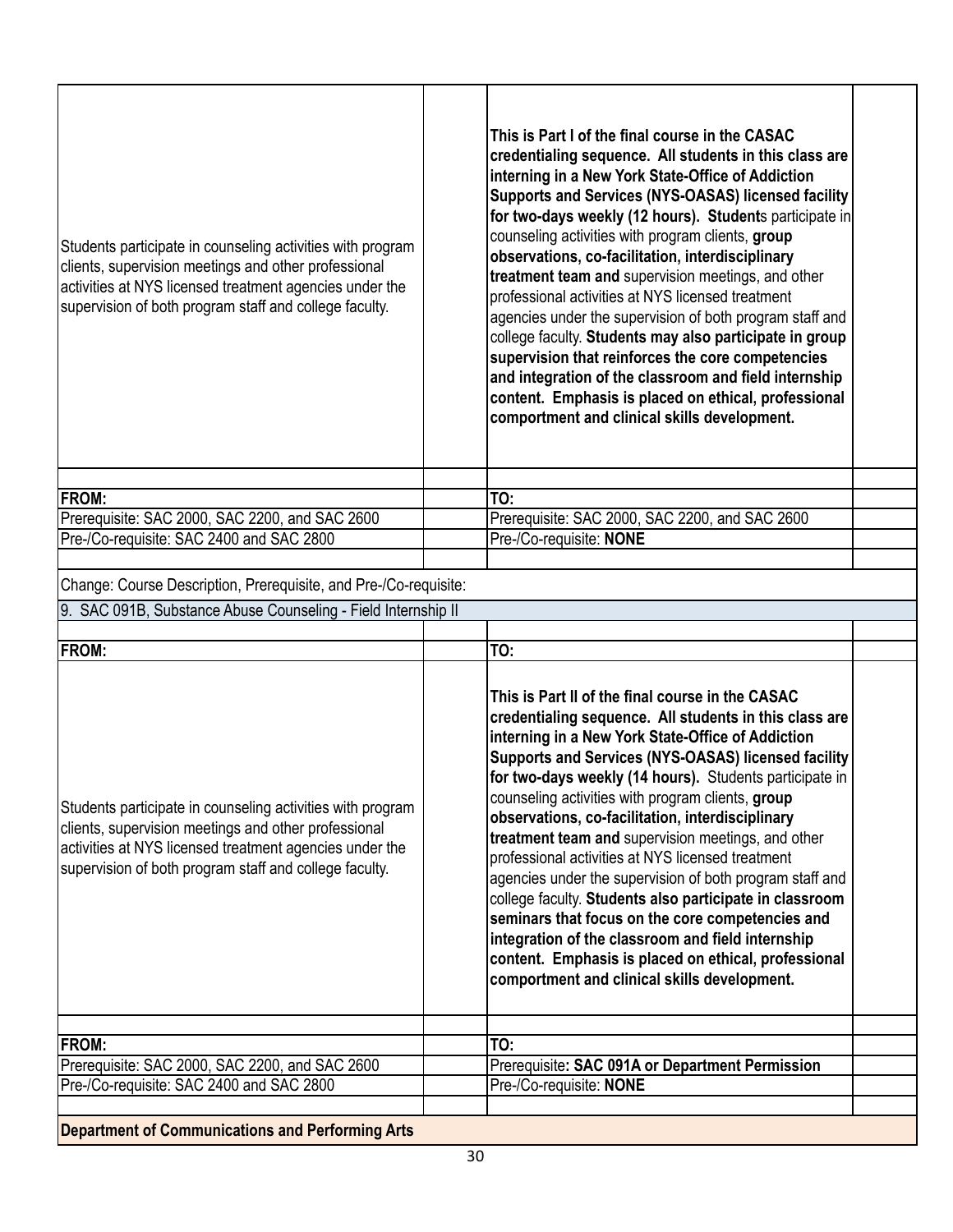| Change: Course Description and Prerequisite:                                                                                                                                                                                                                                                                                                |                                                                                                                                                                                                                                                                                                                                                                                                                                              |  |
|---------------------------------------------------------------------------------------------------------------------------------------------------------------------------------------------------------------------------------------------------------------------------------------------------------------------------------------------|----------------------------------------------------------------------------------------------------------------------------------------------------------------------------------------------------------------------------------------------------------------------------------------------------------------------------------------------------------------------------------------------------------------------------------------------|--|
| 1. THA 4400, Voice and Diction for the Actor                                                                                                                                                                                                                                                                                                |                                                                                                                                                                                                                                                                                                                                                                                                                                              |  |
|                                                                                                                                                                                                                                                                                                                                             |                                                                                                                                                                                                                                                                                                                                                                                                                                              |  |
| <b>FROM:</b>                                                                                                                                                                                                                                                                                                                                | TO:                                                                                                                                                                                                                                                                                                                                                                                                                                          |  |
| Exploration of the full range, flexibility, variety and<br>techniques behind vocal production for the purpose of<br>maximizing acting choices. Vocal techniques are applied,<br>developed and practiced through acting work based in the<br>pre-20th century theatrical canon.                                                              | This course explores the full range of the actor's vocal<br>instrument including pitch, resonance, the release of<br>vocal tension, flexibility, and variety, as a means to<br>support and maximize acting choices. Students will<br>discover the connection between thought, breath and<br>the body, in its relationship to performance. Students<br>will apply these techniques through the study of<br>dramatic text written before 1900. |  |
| <b>FROM:</b>                                                                                                                                                                                                                                                                                                                                | TO:                                                                                                                                                                                                                                                                                                                                                                                                                                          |  |
|                                                                                                                                                                                                                                                                                                                                             |                                                                                                                                                                                                                                                                                                                                                                                                                                              |  |
| Prerequisite: THA 5300                                                                                                                                                                                                                                                                                                                      | Prerequisite: THA 5200                                                                                                                                                                                                                                                                                                                                                                                                                       |  |
|                                                                                                                                                                                                                                                                                                                                             |                                                                                                                                                                                                                                                                                                                                                                                                                                              |  |
| Change: Course Title and Description                                                                                                                                                                                                                                                                                                        |                                                                                                                                                                                                                                                                                                                                                                                                                                              |  |
| 2. THA 4600, Training the Musical Theatre Voice                                                                                                                                                                                                                                                                                             |                                                                                                                                                                                                                                                                                                                                                                                                                                              |  |
|                                                                                                                                                                                                                                                                                                                                             |                                                                                                                                                                                                                                                                                                                                                                                                                                              |  |
| <b>FROM:</b>                                                                                                                                                                                                                                                                                                                                | TO:                                                                                                                                                                                                                                                                                                                                                                                                                                          |  |
| Training the Musical Theatre Voice                                                                                                                                                                                                                                                                                                          | <b>Musical Theatre Vocal Skills</b>                                                                                                                                                                                                                                                                                                                                                                                                          |  |
| <b>FROM:</b>                                                                                                                                                                                                                                                                                                                                | TO:                                                                                                                                                                                                                                                                                                                                                                                                                                          |  |
| Introduction to basics of vocal and singing technique for<br>the musical theatre. The fundamentals of breathing,<br>posture, resonance, vocal placement and navigating<br>through vocal registers. The application of vocal<br>techniques to works from the musical theatre canon<br>culminating in the performance of selected repertoire. | Introduction to vocal technique and the basic music<br>skills required for the study and performance of<br>musical theatre. Included topics are breath, posture,<br>vocal placement, music reading, song form, and basic<br>vocal anatomy. The application of these techniques<br>will be applied through the singing of musical theatre<br>repertoire.                                                                                      |  |
| Change: Prerequisite:                                                                                                                                                                                                                                                                                                                       |                                                                                                                                                                                                                                                                                                                                                                                                                                              |  |
| 3. THA 5100, Play Analysis                                                                                                                                                                                                                                                                                                                  |                                                                                                                                                                                                                                                                                                                                                                                                                                              |  |
|                                                                                                                                                                                                                                                                                                                                             |                                                                                                                                                                                                                                                                                                                                                                                                                                              |  |
| <b>FROM:</b>                                                                                                                                                                                                                                                                                                                                | TO:                                                                                                                                                                                                                                                                                                                                                                                                                                          |  |
| Prerequisite: Passed, exempt, or completed developmental<br>course work for the CUNY Assessment Tests in Reading<br>and Writing                                                                                                                                                                                                             | Prerequisite: NONE                                                                                                                                                                                                                                                                                                                                                                                                                           |  |
|                                                                                                                                                                                                                                                                                                                                             |                                                                                                                                                                                                                                                                                                                                                                                                                                              |  |
| Change: Course Description                                                                                                                                                                                                                                                                                                                  |                                                                                                                                                                                                                                                                                                                                                                                                                                              |  |
| 4. THA 5300, Acting II - Scene Study                                                                                                                                                                                                                                                                                                        |                                                                                                                                                                                                                                                                                                                                                                                                                                              |  |
|                                                                                                                                                                                                                                                                                                                                             |                                                                                                                                                                                                                                                                                                                                                                                                                                              |  |
| <b>FROM:</b>                                                                                                                                                                                                                                                                                                                                | TO:                                                                                                                                                                                                                                                                                                                                                                                                                                          |  |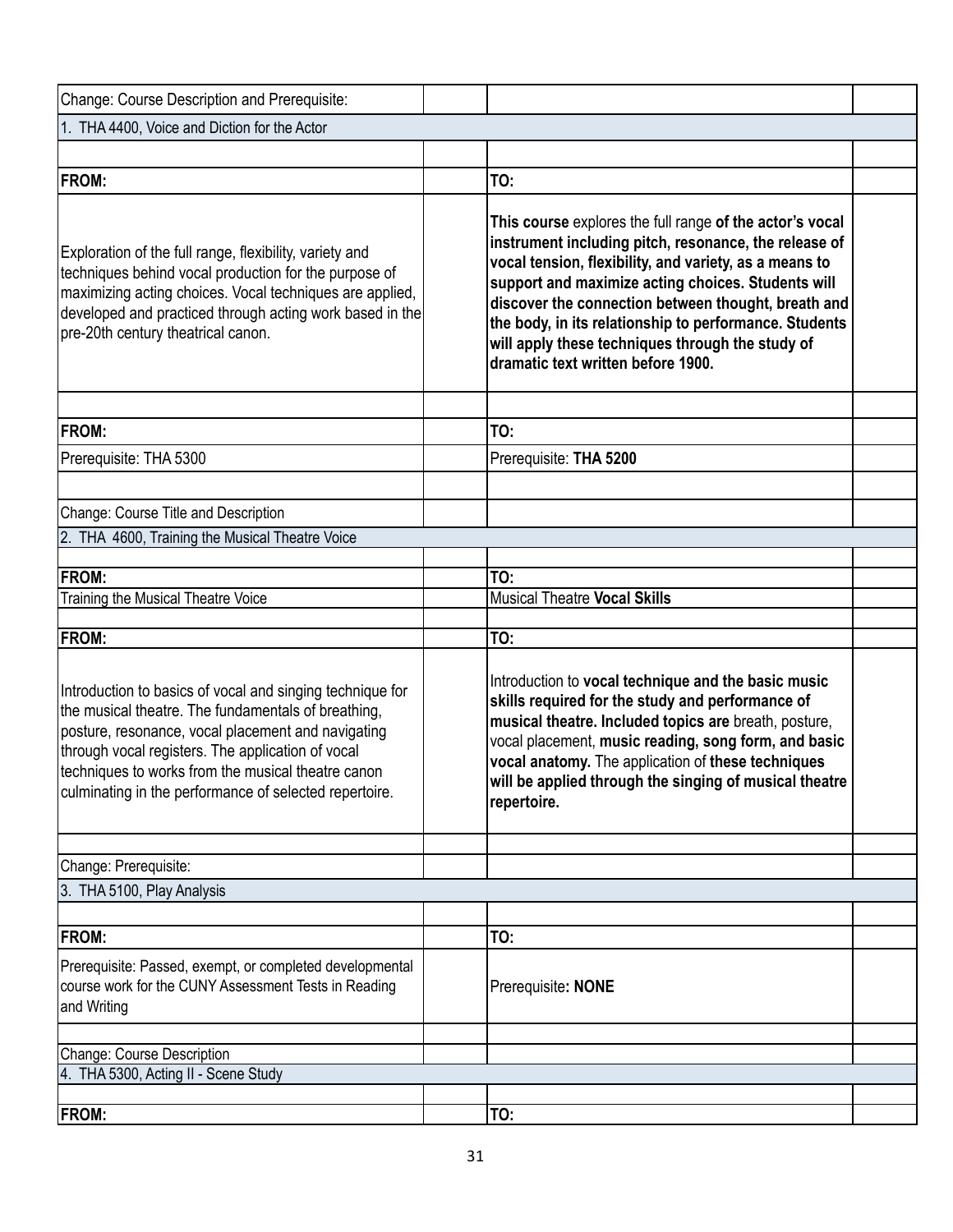| Advanced classroom and laboratory furthers sensory<br>awareness, memory and character study for role<br>preparation. Basic vocal and body techniques explore the<br>psychophysical actions, objectives and super objectives of<br>characters. Acting theories studied are put into practice in<br>scenes selected from modern plays and musicals. | This advanced acting course furthers and develops<br>the skills and techniques explored in Acting I.<br>Through immersive and detailed scene studies,<br>students will develop their acting and storytelling<br>abilities through the examination and execution of<br>central acting skills such as character development,<br>sensory awareness, emotional memory,<br>psychophysical actions, objectives/super-objectives<br>and active listening. Acting theories and techniques<br>are evaluated and analyzed, then applied through the<br>preparation and performance of dramatic works from<br>ranging from the early 20th century to present day. |  |
|---------------------------------------------------------------------------------------------------------------------------------------------------------------------------------------------------------------------------------------------------------------------------------------------------------------------------------------------------|--------------------------------------------------------------------------------------------------------------------------------------------------------------------------------------------------------------------------------------------------------------------------------------------------------------------------------------------------------------------------------------------------------------------------------------------------------------------------------------------------------------------------------------------------------------------------------------------------------------------------------------------------------|--|
| Change: Course Title                                                                                                                                                                                                                                                                                                                              |                                                                                                                                                                                                                                                                                                                                                                                                                                                                                                                                                                                                                                                        |  |
| 5. THA 5500, Introduction to Technical Theatre                                                                                                                                                                                                                                                                                                    |                                                                                                                                                                                                                                                                                                                                                                                                                                                                                                                                                                                                                                                        |  |
|                                                                                                                                                                                                                                                                                                                                                   |                                                                                                                                                                                                                                                                                                                                                                                                                                                                                                                                                                                                                                                        |  |
| <b>FROM:</b>                                                                                                                                                                                                                                                                                                                                      | TO:                                                                                                                                                                                                                                                                                                                                                                                                                                                                                                                                                                                                                                                    |  |
| Introduction to Technical Theatre                                                                                                                                                                                                                                                                                                                 | Introduction to Theatre Design & Technology                                                                                                                                                                                                                                                                                                                                                                                                                                                                                                                                                                                                            |  |
|                                                                                                                                                                                                                                                                                                                                                   |                                                                                                                                                                                                                                                                                                                                                                                                                                                                                                                                                                                                                                                        |  |
| Change: Credits/ Hours                                                                                                                                                                                                                                                                                                                            |                                                                                                                                                                                                                                                                                                                                                                                                                                                                                                                                                                                                                                                        |  |
| 6. SPE 4000, Phonetics                                                                                                                                                                                                                                                                                                                            |                                                                                                                                                                                                                                                                                                                                                                                                                                                                                                                                                                                                                                                        |  |
| FROM:                                                                                                                                                                                                                                                                                                                                             | TO:                                                                                                                                                                                                                                                                                                                                                                                                                                                                                                                                                                                                                                                    |  |
| 3 credits, 3 hours lecture                                                                                                                                                                                                                                                                                                                        | 4 credits, 4 hours lecture                                                                                                                                                                                                                                                                                                                                                                                                                                                                                                                                                                                                                             |  |
|                                                                                                                                                                                                                                                                                                                                                   |                                                                                                                                                                                                                                                                                                                                                                                                                                                                                                                                                                                                                                                        |  |
| Change: Credits/ Hours                                                                                                                                                                                                                                                                                                                            |                                                                                                                                                                                                                                                                                                                                                                                                                                                                                                                                                                                                                                                        |  |
| 7. SPE 4100, Language Development                                                                                                                                                                                                                                                                                                                 |                                                                                                                                                                                                                                                                                                                                                                                                                                                                                                                                                                                                                                                        |  |
|                                                                                                                                                                                                                                                                                                                                                   |                                                                                                                                                                                                                                                                                                                                                                                                                                                                                                                                                                                                                                                        |  |
| <b>FROM:</b>                                                                                                                                                                                                                                                                                                                                      | TO:                                                                                                                                                                                                                                                                                                                                                                                                                                                                                                                                                                                                                                                    |  |
| 4 credits, 4 hours lecture                                                                                                                                                                                                                                                                                                                        | 3 credits, 3 hours lecture                                                                                                                                                                                                                                                                                                                                                                                                                                                                                                                                                                                                                             |  |
| <b>Department of English</b>                                                                                                                                                                                                                                                                                                                      |                                                                                                                                                                                                                                                                                                                                                                                                                                                                                                                                                                                                                                                        |  |
| Change: Prerequisite                                                                                                                                                                                                                                                                                                                              |                                                                                                                                                                                                                                                                                                                                                                                                                                                                                                                                                                                                                                                        |  |
| 1. ENG 12A0, Composition I ALP                                                                                                                                                                                                                                                                                                                    |                                                                                                                                                                                                                                                                                                                                                                                                                                                                                                                                                                                                                                                        |  |
|                                                                                                                                                                                                                                                                                                                                                   |                                                                                                                                                                                                                                                                                                                                                                                                                                                                                                                                                                                                                                                        |  |
| FROM:                                                                                                                                                                                                                                                                                                                                             | TO:                                                                                                                                                                                                                                                                                                                                                                                                                                                                                                                                                                                                                                                    |  |
| Prerequisite: This course is open to the ALP Student Group.<br>Eligibility is determined as follows: (1) Score of 50 - 55 on<br>the CATW AND a Passing score on the CUNY Assessment<br>Test in Reading, or (2) Passing grade in ENG 93A0, or (3)<br>Starting Spring 2020: Placement determined by CUNY<br>Proficiency Index guidelines            | Prerequisite: This course is open to the ALP Student<br>Group. Eligibility is determined as follows: (1) Score of 50<br>55 on the CATW AND Passing score on the CUNY<br>Assessment Test in Reading, or (2) Passing grade in<br>ENG 93A0, or (3) Instructor approval AND Passing<br>grade in ESL 102 or ESL 91A7, or (4) CUNY Proficiency<br>Index score of 50-64.                                                                                                                                                                                                                                                                                      |  |
|                                                                                                                                                                                                                                                                                                                                                   |                                                                                                                                                                                                                                                                                                                                                                                                                                                                                                                                                                                                                                                        |  |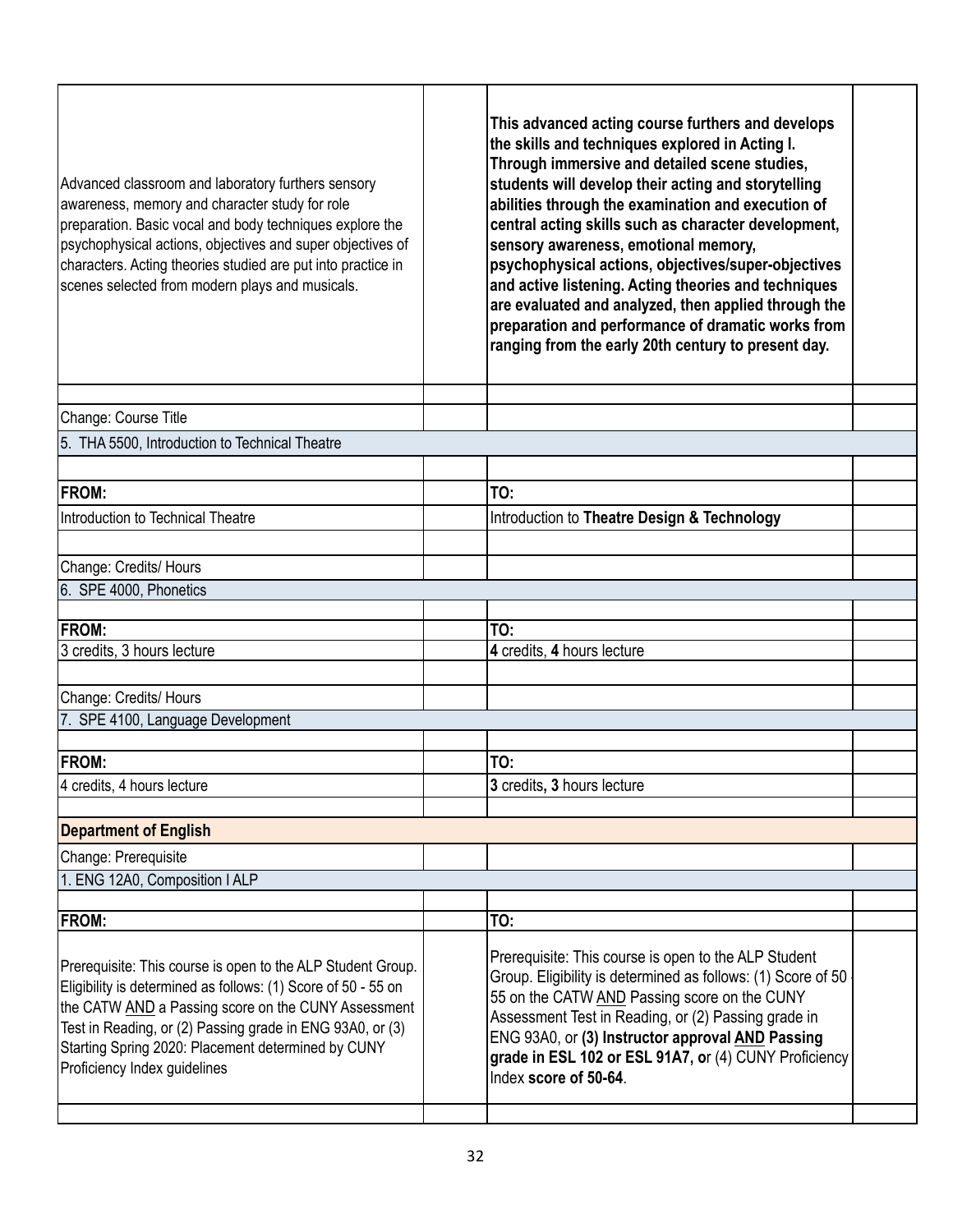| <b>Department of Mathematics and Computer Science</b>                                                                                                                                                                                                                                                                                                                                                                                                                                                                                                                              |                                                                                                                                                                                                                 |  |
|------------------------------------------------------------------------------------------------------------------------------------------------------------------------------------------------------------------------------------------------------------------------------------------------------------------------------------------------------------------------------------------------------------------------------------------------------------------------------------------------------------------------------------------------------------------------------------|-----------------------------------------------------------------------------------------------------------------------------------------------------------------------------------------------------------------|--|
| Change: Prerequisite                                                                                                                                                                                                                                                                                                                                                                                                                                                                                                                                                               |                                                                                                                                                                                                                 |  |
| 1. CP 300, Introduction to Computers and Society                                                                                                                                                                                                                                                                                                                                                                                                                                                                                                                                   |                                                                                                                                                                                                                 |  |
|                                                                                                                                                                                                                                                                                                                                                                                                                                                                                                                                                                                    |                                                                                                                                                                                                                 |  |
| <b>FROM:</b>                                                                                                                                                                                                                                                                                                                                                                                                                                                                                                                                                                       | TO:                                                                                                                                                                                                             |  |
| Prerequisite: Exempt from or completion of<br>developmental courses in Reading and Writing and (1)<br>Score of 57 or higher on the Elementary Algebra portion<br>of the ACCUPLACER CUNY Assessment Test in Math; or<br>(2) A passing score on both the Pre-Algebra and<br>Elementary Algebra portion of the CUNY Mathematics<br>Skills Test (COMPASS); or (3) Successful completion of<br>both the Pre-Algebra and Elementary Algebra CUNY<br>Mathematics remediation or (4) Math Exemption; or (5)<br>Established math proficiency designation per the CUNY<br>Proficiency Index. | Prerequisite: Exempt from or completion of<br>developmental courses in Reading and Writing and (1)<br>Successful completion of CUNY Mathematics<br>remediation; or (2) Math Proficiency per CUNY<br>guidelines. |  |
| Change: Prerequisite                                                                                                                                                                                                                                                                                                                                                                                                                                                                                                                                                               |                                                                                                                                                                                                                 |  |
| 2. CP 500, Introduction to Computer Programming                                                                                                                                                                                                                                                                                                                                                                                                                                                                                                                                    |                                                                                                                                                                                                                 |  |
|                                                                                                                                                                                                                                                                                                                                                                                                                                                                                                                                                                                    |                                                                                                                                                                                                                 |  |
| <b>FROM:</b>                                                                                                                                                                                                                                                                                                                                                                                                                                                                                                                                                                       | TO:                                                                                                                                                                                                             |  |
| Prerequisite: MAT R300                                                                                                                                                                                                                                                                                                                                                                                                                                                                                                                                                             | Prerequisite: NONE                                                                                                                                                                                              |  |
| Pre-/Co-requisite: NONE                                                                                                                                                                                                                                                                                                                                                                                                                                                                                                                                                            | Pre-/Co-requisite: MAT R300 or MAT 9B0                                                                                                                                                                          |  |
|                                                                                                                                                                                                                                                                                                                                                                                                                                                                                                                                                                                    |                                                                                                                                                                                                                 |  |
| Change: Prerequisite                                                                                                                                                                                                                                                                                                                                                                                                                                                                                                                                                               |                                                                                                                                                                                                                 |  |
| 3. CP 1000, Computer Science Concepts, Tools and Methods                                                                                                                                                                                                                                                                                                                                                                                                                                                                                                                           |                                                                                                                                                                                                                 |  |
|                                                                                                                                                                                                                                                                                                                                                                                                                                                                                                                                                                                    |                                                                                                                                                                                                                 |  |
| <b>FROM:</b>                                                                                                                                                                                                                                                                                                                                                                                                                                                                                                                                                                       | TO:                                                                                                                                                                                                             |  |
| Prerequisite: (1) Successful completion of the<br>Elementary Algebra portion of the ACCUPLACER CUNY<br>Assessment Test in Math; or (2) A passing score on both<br>the Pre-Algebra and Elementary Algebra portion of the<br>CUNY Mathematics Skills Test (COMPASS); or (3)<br>Successful completion of both the Pre-Algebra and<br>Elementary Algebra CUNY Mathematics remediation; or<br>(4) Math Exemption; or (5) Established math proficiency<br>designation per the CUNY Proficiency Index.                                                                                    | Prerequisite: Exempt from or completion of<br>developmental courses in Reading and Writing and (1)<br>Successful completion of CUNY Mathematics<br>remediation; or (2) Math Proficiency per CUNY<br>quidelines. |  |
|                                                                                                                                                                                                                                                                                                                                                                                                                                                                                                                                                                                    |                                                                                                                                                                                                                 |  |
| Change: Prerequisite                                                                                                                                                                                                                                                                                                                                                                                                                                                                                                                                                               |                                                                                                                                                                                                                 |  |
| 4. CP 1100, Introduction to Computers and Computer Applications                                                                                                                                                                                                                                                                                                                                                                                                                                                                                                                    |                                                                                                                                                                                                                 |  |
| <b>FROM:</b>                                                                                                                                                                                                                                                                                                                                                                                                                                                                                                                                                                       | TO:                                                                                                                                                                                                             |  |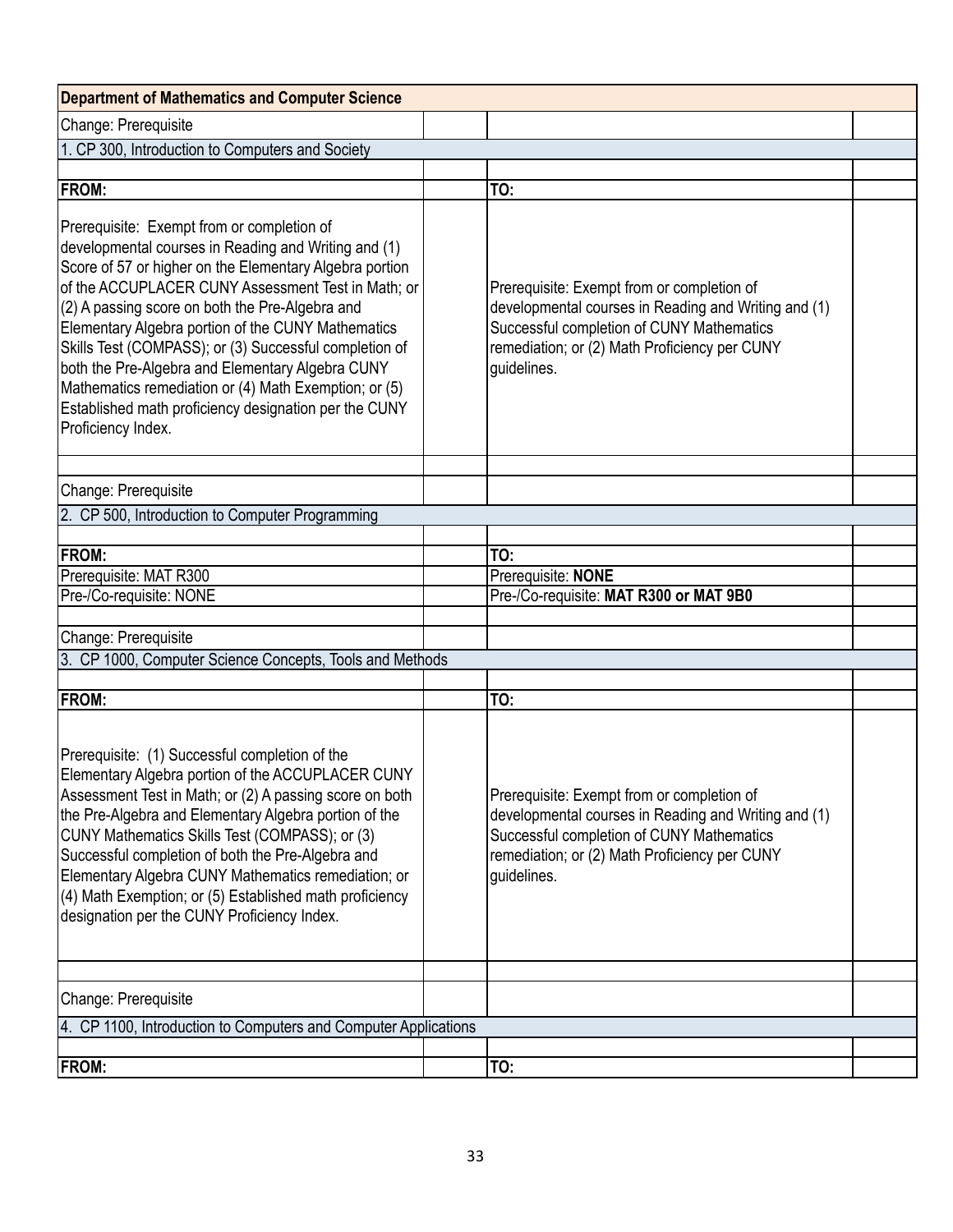| Prerequisite: (1) Successful completion of the<br>Elementary Algebra portion of the ACCUPLACER CUNY<br>Assessment Test in Math; or (2) A passing score on both<br>the Pre-Algebra and Elementary Algebra portion of the<br>CUNY Mathematics Skills Test (COMPASS); or (3)<br>Successful completion of both the Pre-Algebra and<br>Elementary Algebra CUNY Mathematics remediation; or<br>(4) Math Exemption; or (5) Established math proficiency<br>designation per the CUNY Proficiency Index | Prerequisite: Exempt from or completion of<br>developmental courses in Reading and Writing and (1)<br>Successful completion of CUNY Mathematics<br>remediation; or (2) Math Proficiency per CUNY<br>guidelines. |  |
|------------------------------------------------------------------------------------------------------------------------------------------------------------------------------------------------------------------------------------------------------------------------------------------------------------------------------------------------------------------------------------------------------------------------------------------------------------------------------------------------|-----------------------------------------------------------------------------------------------------------------------------------------------------------------------------------------------------------------|--|
| Change: Prerequisite                                                                                                                                                                                                                                                                                                                                                                                                                                                                           |                                                                                                                                                                                                                 |  |
| 5. MAT R300, Elementary Algebra II                                                                                                                                                                                                                                                                                                                                                                                                                                                             |                                                                                                                                                                                                                 |  |
|                                                                                                                                                                                                                                                                                                                                                                                                                                                                                                |                                                                                                                                                                                                                 |  |
| <b>FROM:</b>                                                                                                                                                                                                                                                                                                                                                                                                                                                                                   | TO:                                                                                                                                                                                                             |  |
| Prerequisite: (1) A passing score on part 1 and part 2 of<br>the CUNY Mathematics Skills Test (COMPASS); OR (2)<br>Successful completion of the Elementary Algebra portion<br>of the ACCUPLACER CUNY Assessment Test in Math;<br>OR (3) Successful completion of CUNY Mathematics<br>remediation (parts 1 & 2); OR (4) Established math<br>proficiency designation per the CUNY "Proficiency Index"                                                                                            | Prerequisite: (1) Successful completion of CUNY<br>Mathematics remediation; or (2) Math Proficiency per<br>CUNY guidelines.                                                                                     |  |
| Change: Prerequisite                                                                                                                                                                                                                                                                                                                                                                                                                                                                           |                                                                                                                                                                                                                 |  |
| 6. MAT 4A0, Mathematical and Quantitative Reasoning                                                                                                                                                                                                                                                                                                                                                                                                                                            |                                                                                                                                                                                                                 |  |
|                                                                                                                                                                                                                                                                                                                                                                                                                                                                                                |                                                                                                                                                                                                                 |  |
| <b>FROM:</b>                                                                                                                                                                                                                                                                                                                                                                                                                                                                                   | TO:                                                                                                                                                                                                             |  |
| Prerequisite: (1) Successful completion of the Elementary<br>Algebra portion of the ACCUPLACER CUNY Assessment<br>Test in Math, or (2) A passing score on both the Pre-<br>Algebra and Elementary Algebra portion of the CUNY<br>Mathematics Skills Test (COMPASS), or (3) Successful<br>completion of both the Pre-Algebra and Elementary<br>Algebra CUNY Mathematics remediation, or (4) Math<br><b>Exemption</b>                                                                            | Prerequisite: (1) Successful completion of CUNY<br>Mathematics remediation; or (2) Math Proficiency per<br>CUNY guidelines.                                                                                     |  |
|                                                                                                                                                                                                                                                                                                                                                                                                                                                                                                |                                                                                                                                                                                                                 |  |
| Change: Prerequisite                                                                                                                                                                                                                                                                                                                                                                                                                                                                           |                                                                                                                                                                                                                 |  |
| 7. MAT 700, Principles of Mathematics                                                                                                                                                                                                                                                                                                                                                                                                                                                          |                                                                                                                                                                                                                 |  |
| <b>FROM:</b>                                                                                                                                                                                                                                                                                                                                                                                                                                                                                   | TO:                                                                                                                                                                                                             |  |
|                                                                                                                                                                                                                                                                                                                                                                                                                                                                                                |                                                                                                                                                                                                                 |  |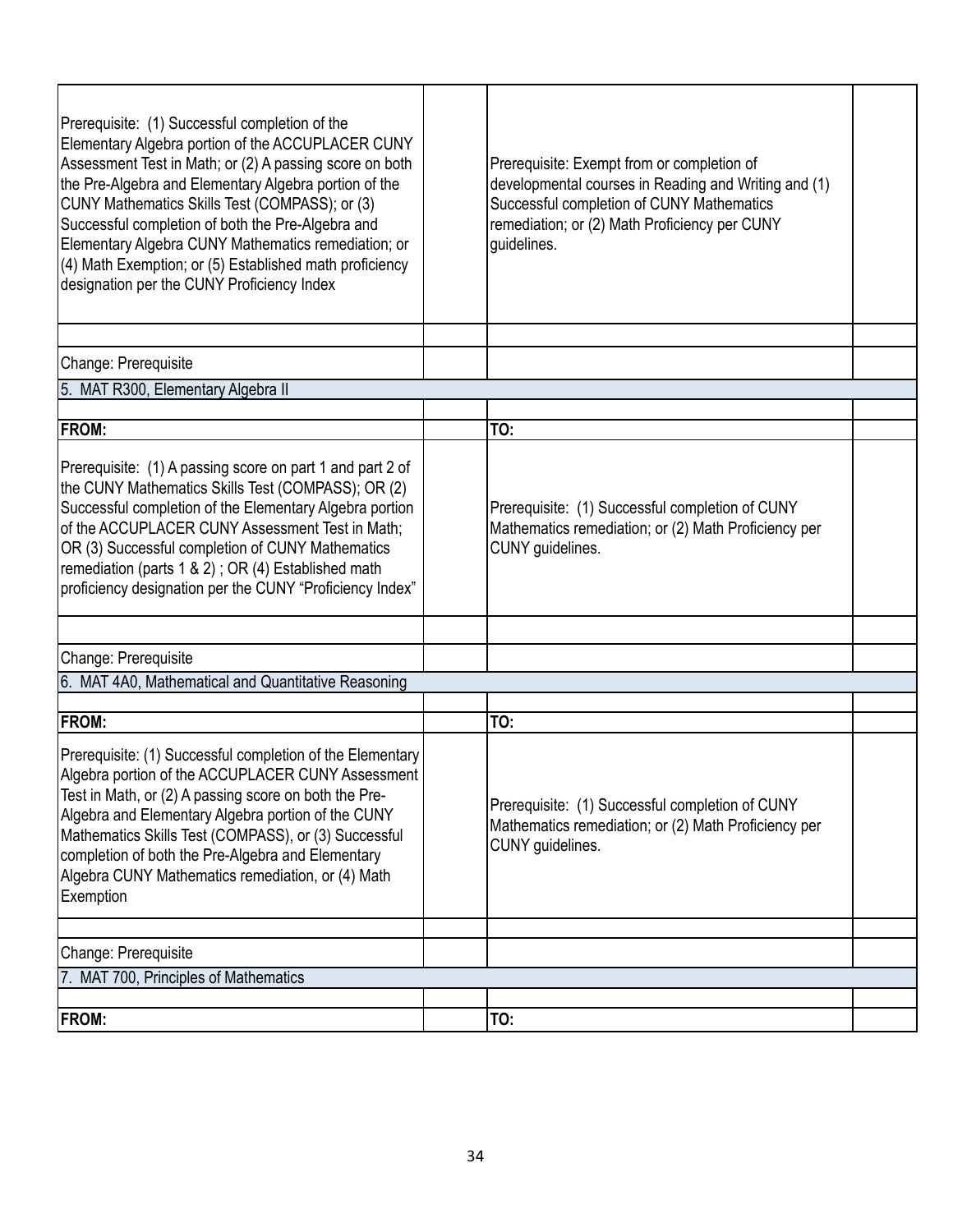| Prerequisite: (1) Successful completion of the<br>Elementary Algebra portion of the ACCUPLACER CUNY<br>Assessment Test in Math, or (2) A passing score on both<br>the Pre-Algebra and Elementary Algebra portion of the<br>CUNY Mathematics Skills Test (COMPASS), or (3)<br>Successful completion of both the Pre-Algebra and<br>Elementary Algebra CUNY Mathematics remediation, or<br>(4) Math Exemption                                                                                                      | Prerequisite: (1) Successful completion of CUNY<br>Mathematics remediation; or (2) Math Proficiency per<br>CUNY guidelines.                                                                                                                                                                                                                                                                                                                                                                                                                                                                         |  |  |
|------------------------------------------------------------------------------------------------------------------------------------------------------------------------------------------------------------------------------------------------------------------------------------------------------------------------------------------------------------------------------------------------------------------------------------------------------------------------------------------------------------------|-----------------------------------------------------------------------------------------------------------------------------------------------------------------------------------------------------------------------------------------------------------------------------------------------------------------------------------------------------------------------------------------------------------------------------------------------------------------------------------------------------------------------------------------------------------------------------------------------------|--|--|
| Change: Course Description                                                                                                                                                                                                                                                                                                                                                                                                                                                                                       |                                                                                                                                                                                                                                                                                                                                                                                                                                                                                                                                                                                                     |  |  |
| 8. MAT 900, College Algebra                                                                                                                                                                                                                                                                                                                                                                                                                                                                                      |                                                                                                                                                                                                                                                                                                                                                                                                                                                                                                                                                                                                     |  |  |
|                                                                                                                                                                                                                                                                                                                                                                                                                                                                                                                  |                                                                                                                                                                                                                                                                                                                                                                                                                                                                                                                                                                                                     |  |  |
| <b>FROM:</b>                                                                                                                                                                                                                                                                                                                                                                                                                                                                                                     | TO:                                                                                                                                                                                                                                                                                                                                                                                                                                                                                                                                                                                                 |  |  |
| A comprehensive treatment of the following: real<br>numbers, absolute value, integer and rational exponents,<br>polynomial operations, factoring techniques, roots and<br>radicals, linear and quadratic equations, graphing<br>techniques, systems of linear equations, and Gaussian<br>elimination. Introduces the study of functions in<br>preparation for the study of pre-calculus. Demonstration<br>of proficiency in subject matter via departmental final<br>exam is required for successful completion. | A comprehensive treatment of the following: real<br>numbers, absolute value, integer and rational exponents,<br>polynomial operations, factoring techniques, roots and<br>radicals, linear and quadratic equations, graphing<br>techniques, systems of linear equations, and Gaussian<br>elimination. Introduces the study of functions in<br>preparation for the study of pre-calculus. Demonstration<br>of proficiency in subject matter via departmental final<br>exam is required for successful completion.<br>Students who have completed MAT 9B0 will not<br>receive credit for this course. |  |  |
| Change: Prerequisite                                                                                                                                                                                                                                                                                                                                                                                                                                                                                             |                                                                                                                                                                                                                                                                                                                                                                                                                                                                                                                                                                                                     |  |  |
| 9. MAT 1000, College Trigonometry                                                                                                                                                                                                                                                                                                                                                                                                                                                                                |                                                                                                                                                                                                                                                                                                                                                                                                                                                                                                                                                                                                     |  |  |
|                                                                                                                                                                                                                                                                                                                                                                                                                                                                                                                  |                                                                                                                                                                                                                                                                                                                                                                                                                                                                                                                                                                                                     |  |  |
| <b>FROM:</b><br>Prerequisite: MAT 900                                                                                                                                                                                                                                                                                                                                                                                                                                                                            | TO:<br>Prerequisite: MAT 900 or MAT 9B0                                                                                                                                                                                                                                                                                                                                                                                                                                                                                                                                                             |  |  |
|                                                                                                                                                                                                                                                                                                                                                                                                                                                                                                                  |                                                                                                                                                                                                                                                                                                                                                                                                                                                                                                                                                                                                     |  |  |
| Change: Prerequisite                                                                                                                                                                                                                                                                                                                                                                                                                                                                                             |                                                                                                                                                                                                                                                                                                                                                                                                                                                                                                                                                                                                     |  |  |
| 10. MAT 1100, Finite Mathematics                                                                                                                                                                                                                                                                                                                                                                                                                                                                                 |                                                                                                                                                                                                                                                                                                                                                                                                                                                                                                                                                                                                     |  |  |
|                                                                                                                                                                                                                                                                                                                                                                                                                                                                                                                  |                                                                                                                                                                                                                                                                                                                                                                                                                                                                                                                                                                                                     |  |  |
| <b>FROM:</b>                                                                                                                                                                                                                                                                                                                                                                                                                                                                                                     | TO:                                                                                                                                                                                                                                                                                                                                                                                                                                                                                                                                                                                                 |  |  |
| Prerequisite: MAT 900                                                                                                                                                                                                                                                                                                                                                                                                                                                                                            | Prerequisite: MAT 900 or MAT 9B0                                                                                                                                                                                                                                                                                                                                                                                                                                                                                                                                                                    |  |  |
|                                                                                                                                                                                                                                                                                                                                                                                                                                                                                                                  |                                                                                                                                                                                                                                                                                                                                                                                                                                                                                                                                                                                                     |  |  |
| Change: Prerequisite                                                                                                                                                                                                                                                                                                                                                                                                                                                                                             |                                                                                                                                                                                                                                                                                                                                                                                                                                                                                                                                                                                                     |  |  |
| 11. MAT 1300, Survey of Mathematics and Computer Concepts                                                                                                                                                                                                                                                                                                                                                                                                                                                        |                                                                                                                                                                                                                                                                                                                                                                                                                                                                                                                                                                                                     |  |  |
| <b>FROM:</b>                                                                                                                                                                                                                                                                                                                                                                                                                                                                                                     | TO:                                                                                                                                                                                                                                                                                                                                                                                                                                                                                                                                                                                                 |  |  |
| Prerequisite: MAT R300                                                                                                                                                                                                                                                                                                                                                                                                                                                                                           | Prerequisite: MAT R300 or MAT 9B0                                                                                                                                                                                                                                                                                                                                                                                                                                                                                                                                                                   |  |  |
|                                                                                                                                                                                                                                                                                                                                                                                                                                                                                                                  |                                                                                                                                                                                                                                                                                                                                                                                                                                                                                                                                                                                                     |  |  |
| Change: Prerequisite                                                                                                                                                                                                                                                                                                                                                                                                                                                                                             |                                                                                                                                                                                                                                                                                                                                                                                                                                                                                                                                                                                                     |  |  |
| 12. MAT 1400, Analytic Geometry and Pre-Calculus Mathematics                                                                                                                                                                                                                                                                                                                                                                                                                                                     |                                                                                                                                                                                                                                                                                                                                                                                                                                                                                                                                                                                                     |  |  |
|                                                                                                                                                                                                                                                                                                                                                                                                                                                                                                                  |                                                                                                                                                                                                                                                                                                                                                                                                                                                                                                                                                                                                     |  |  |
| <b>FROM:</b>                                                                                                                                                                                                                                                                                                                                                                                                                                                                                                     | TO:                                                                                                                                                                                                                                                                                                                                                                                                                                                                                                                                                                                                 |  |  |